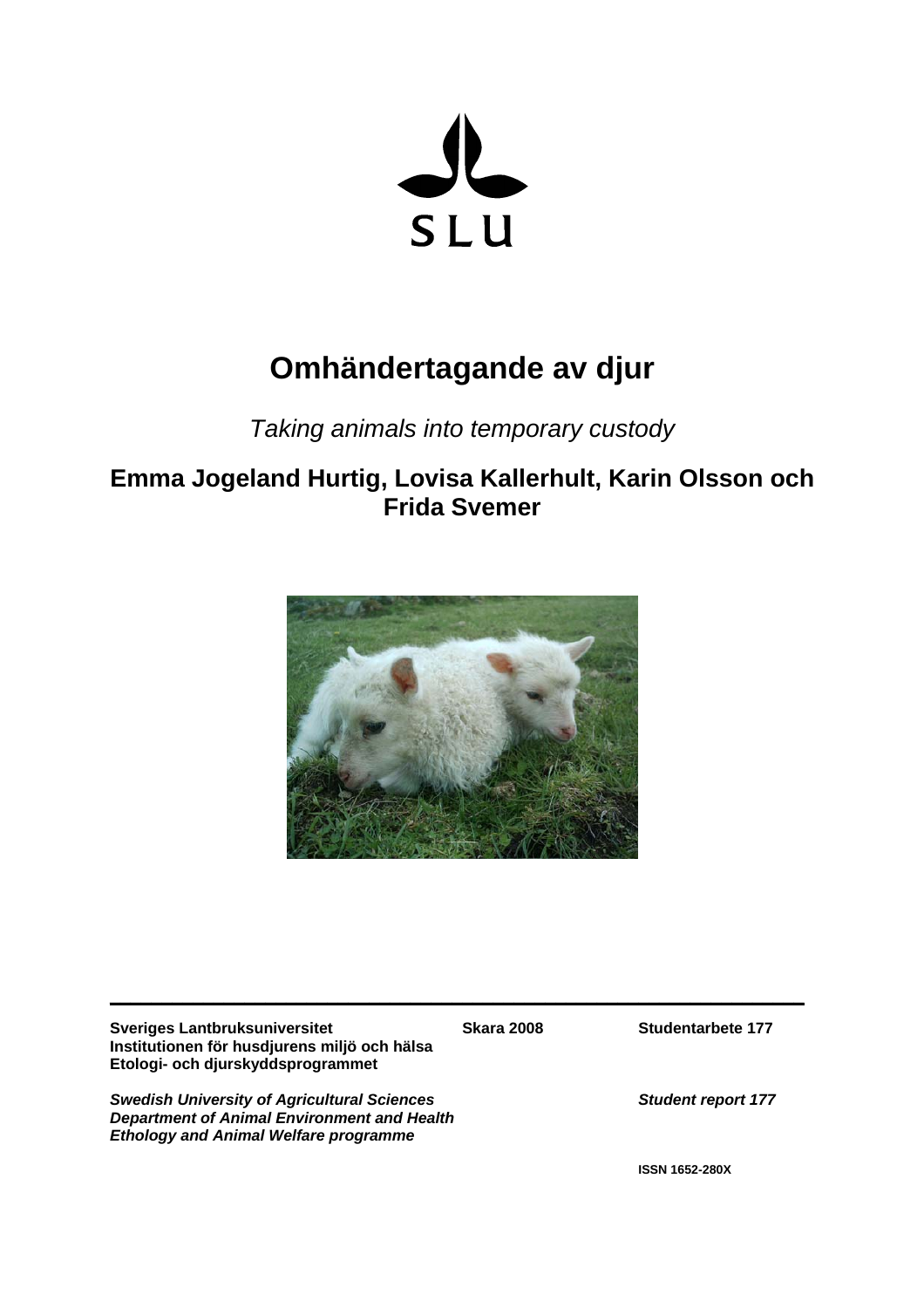## **Omhändertagande av djur**

*Taking animals into temporary custody*

## **Emma Jogeland Hurtig, Lovisa Kallerhult, Karin Olsson och Frida Svemer**

## **Projektarbete, 6 hp, Etologi- och Djurskyddsprogrammet**

Handledare: Birgitta Larsson Institutionen för husdjurens miljö och hälsa Sveriges Lantbruksuniversitet (SLU) Box 234, 532 23 Skara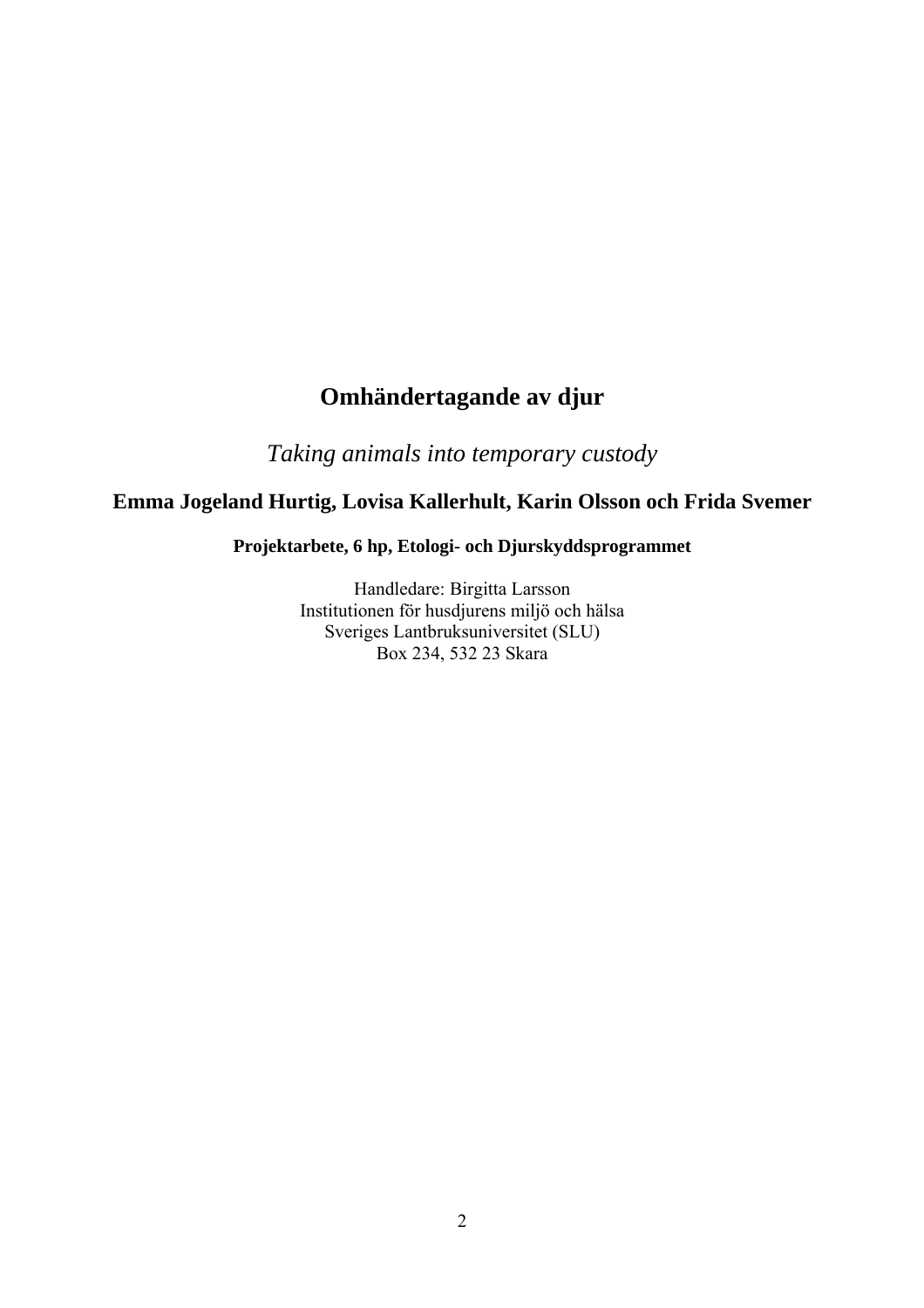## **Abstract**

The aim of this project was to give a review of how the Swedish society deals with the problems of animals suffering due to the lack of care or intentional cruelty. Our focus was the process of taking these animals into temporary custody and how this affects the animals, primary how their behaviours are affected by malicious treatment and lack of ability to perform their natural behaviour.

Domesticated animals are in some ways adapted to the life in captivity, but lots of the natural behaviors still remain intact. Therefore it is important to take this into consideration both when handling the animals and when writing the laws and applying them.

To be able to perform this task we have had contact with several sources that deal with this on a daily basis. They were all asked questions and given the opportunity to express their own thoughts about the subject. The result of these communications along with scientific sources serves as the basis of this paper.

Whilst working with this project we have found that the matter of taking animals into temporary care differs a lot between the Municipalities and the County Administration Boards of Sweden. Their procedures are based upon the same laws, but the interpretation of them varies significantly. This does not necessarily mean that one is better than another but it can create a problem since there are no general routines when taking animals into temporary custody.

We hope that the result of the efforts given by committed people at the moment will result in a more general and equal solution to these problems. Meanwhile we hope that people will read and react to what is written in this paper and that they will take an active interest in these issues.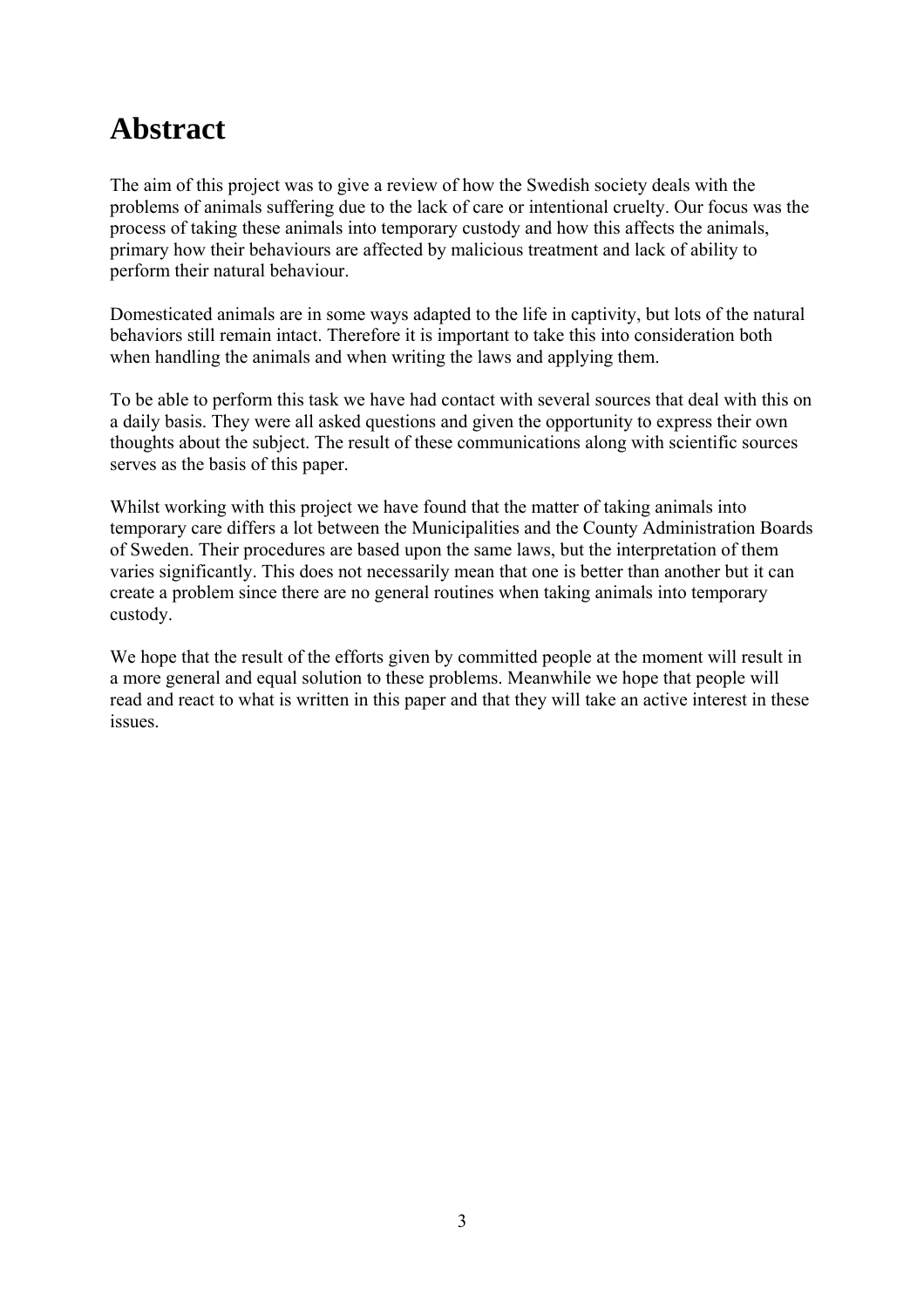# Innehållsförteckning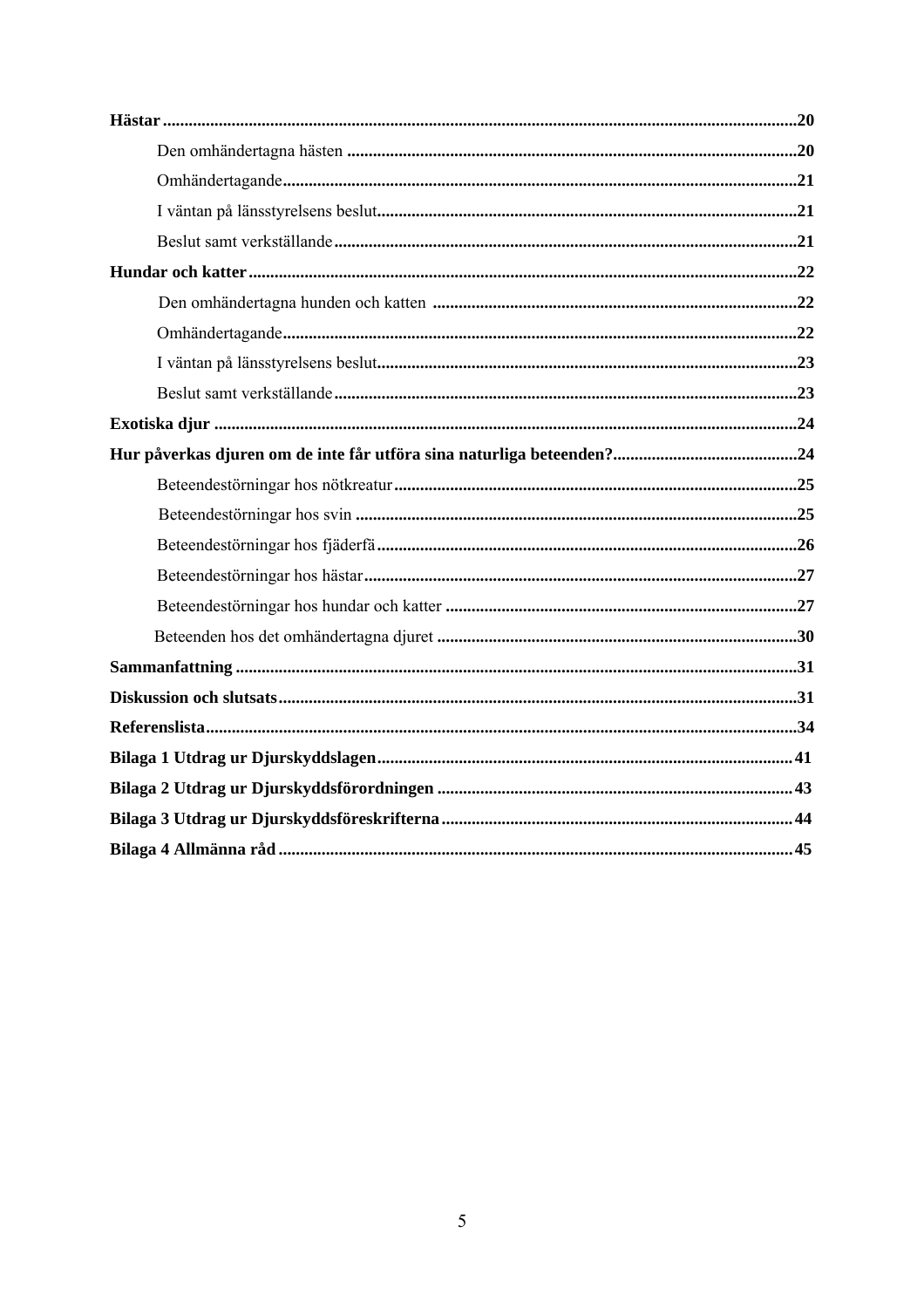# **Syfte**

Vårt syfte med detta arbete var:

- att få inblick i hur man i Sverige arbetar med frågan om omhändertagande av djur.
- att sprida kunskap om hur djurens beteende kan påverkas om de inte får möjlighet att utföra sina naturliga beteenden.
- att belysa hur domesticeringsprocessen såg ut för några av våra vanligaste husdjur.

## **Bakgrund**

Vår avsikt med detta arbete är att öka människors medvetenhet och kunskap i frågan omhändertagande av djur. Detta är något som berör många och det ofta syns och ges stort utrymme i media, men där relevant fakta är bristfällig eller helt saknas. Vi vill sammanställa de få fakta som finns tillgängliga och utöka med information via kommunikation med berörda parter. Hur stor kunskapen egentligen är, hos dem som dagligen arbetar med detta, är också något som intresserar oss. Vi vill uppmärksamma vikten av att man tittar på djurens beteende hos vanvårdade djur, inte bara på det yttre fysiska som t ex att djuren är magra. Detta eftersom vi tycker att det ofta förbises i sammanhanget. En annan viktig aspekt av det här arbetet är att öka insikten om de domesticerade djurens naturliga behov, hur de har uppkommit och vad som händer om de inte får möjlighet att uppfylla dessa.

Vi har valt att ha följande frågeställningar:

- Hur såg domesticeringen av djuren i vår omgivning ut?
- Hur ser ett omhändertagande av djur ut, och hur fungerar det i praktiken?
- Vilka beteendeproblem finns det hos omhändertagna djur?

Vi hoppas med det här arbetet öka kunskapen i detta ämne och genom det bidra till en bättre diurvälfärd.

## **Historik**

## Domesticeringen av djur

Domesticering definieras som att djuren får en tjänande funktion och domineras av människan (Odén, 1999). När människan påverkar en djurart från vild form till ett mer eller mindre beroende husdjur säger man att man har domesticerat den. När en djurart har blivit fullständigt domesticerad styr människan urvalet, man kan säga att djuret har anpassats till hennes behov (Jensen, 2002). Men för att domesticering ska kunna ske måste vi först tämja djuret, så att djuret kan leva tillsammans med människor (Jensen, 1983). Ett tamt djur visar inga flykttendenser för människor eller i alla fall inte för den människa som tämjt den (Odén, 1999). När djuren blev domesticerade så skedde även en genetisk förändring, t ex vad gäller färg, utseende och funktion (Clutton-Brock, 1999). Dock är det bara små skillnader i beteendet. Man antog att förändringen också skulle komma till beteenden, men en merpart av de ursprungliga beteenden är kvar som de var innan de blev domesticerade (Price, 1997).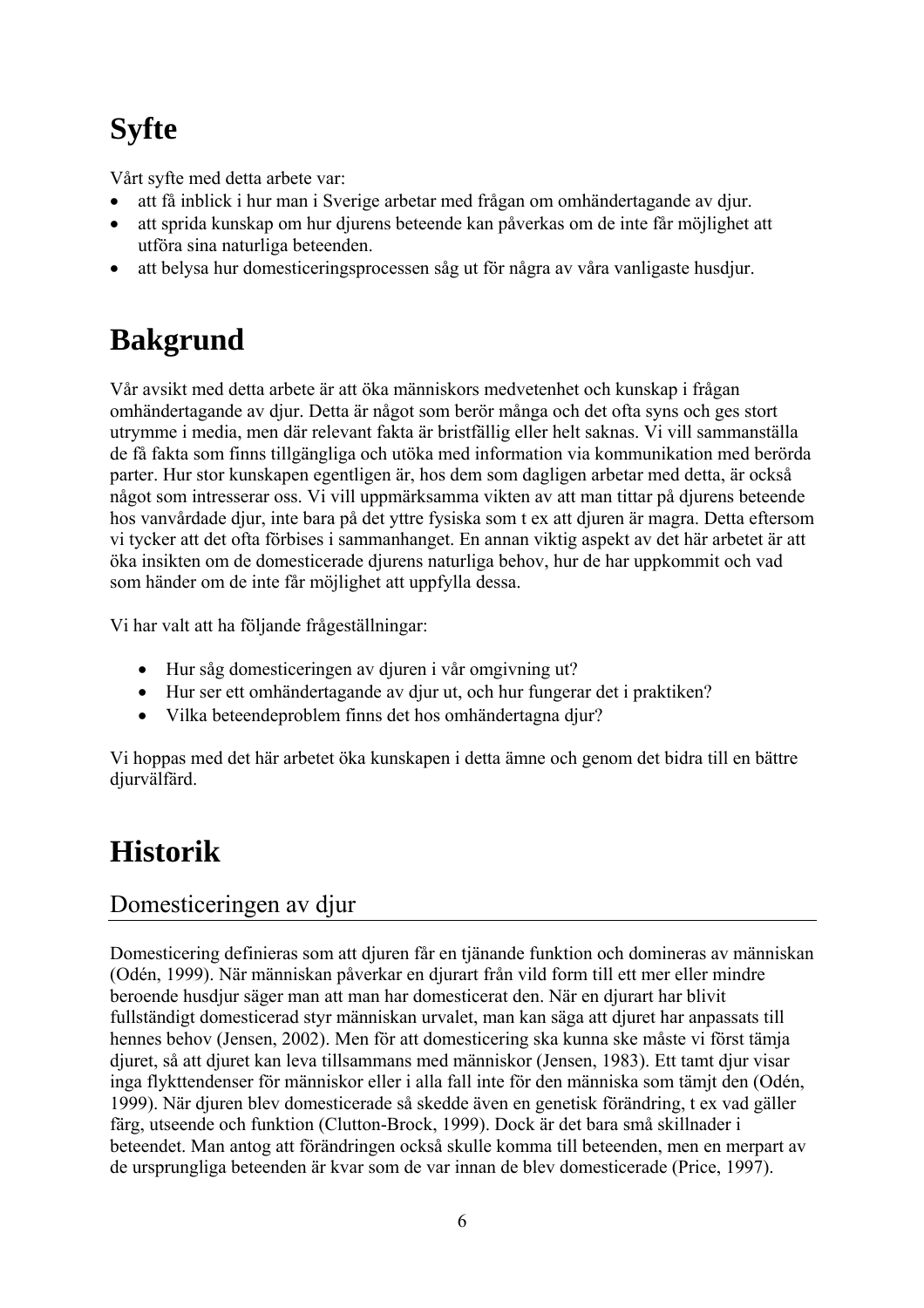Domesticeringsprocessen har frekvent minskat djurens känslighet för förändringar i deras miljö (Price, 1999).

De domesticerade djurarterna kan präglas på människan. När vi talar om domesticerade djur i vardagen så talar vi främst om våra husdjur, t ex hund, häst, ko och gris. Men t ex renar och elefanter kan man säga att de är delvis domesticerade, de är inte riktigt tämjda men en del är påverkade av människan. Man brukar inte räkna vilda djur som tämjts tillfälligt som domesticerade, t ex lejon, delfiner och apor (Nationalencyklopedin).

När man hittar gamla fynd är det ofta svårt att skilja benresterna från vilda och tama djur, om de inte har fått olika form och storlek. Men om fynden görs utanför den vilda artens spridningsområde tycker man att det måste röra sig om husdjur (Nationalencyklopedin).

## **Hund**

Föregångaren till hunden är mest troligt vargen (Morey, 1994). Alla dagens hundar härstammar från ett begränsat antal vargtikar från östra Asien (Galibert et al. 2004). Det var det första djuret som domesticerades. De äldsta fynden är ca 15 000 år gamla (Jensen, 1983). DNA från gamla fynd pekar på gemensamma förfäder som levde för 100 000 år sedan (Hart 1995). Fynden avslöjar att de skiljer sig från vargarna genom att de har mindre nos. Man vet fortfarande inte riktigt hur det kom sig att de blev domesticerade, men en teori är att de varnade mot faror (Braastad och Bakken, in Jensen, 2002). De första bevisen på flera olika hundraser är ca 3 000 – 4 000 år gamla (Harcourt, 1974). Hundars domesticering håller fortfarande på (Svartberg, 2006).

### **Katt**

Den domesticerade katten är mest lik den Europeiska vildkatten och den Afrikanska vildkatten (Clutton-Brock, 1999). Man antar att det var kattens jaktegenskaper som gjorde att människan började utnyttja den (Braastad och Bakken, in Jensen, 2002). Människorna behövde hjälp med att hålla efter skadedjur i spannmålsförråden i antikens Egypten. Man har hittat skelett från en katt i en mans grav från 4 000 år f Kr och även gravmålningar runt 2 000 år f Kr (Braastad och Bakken, in Jensen, 2002).

### **Häst**

De äldsta fynden av hästar är ca 8 000 år gamla och från Eurasien. Man har inte kunnat fastställa riktigt varifrån hästdjur ursprungligen härstammar från. Troligtvis så startade domesticeringen genom att man fångade, tämjde och sedan födde upp hästar. Då använde man deras mjölk och även köttet (McDonnell, 2005). De tidigaste fynden av ridhästar är ca 5 000 år gamla och hittades i Ukraina (Jensen, 1983). Under den sista istiden var vildhästen spridd över hela Europa och senare drog den sig ut på stäppområden. Mustangerna är förvildade tamhästar och inte äkta vildhästar (Jensen, 1983). Den asiatiska vildhästen kallas för taki och den europeiska för tarpan (Porhallsdottir och Sigurjonsdottir, 2005). Det sista tarpstoet sköts i Ukraina 1898 (Rudik, 2003). Förfäderna till den domesticerade hästen är utdöd i vilt tillstånd, men en population av den Mongoliska vildhästen, przewalski, finns i fångenskap (Lindgren et al. 2004).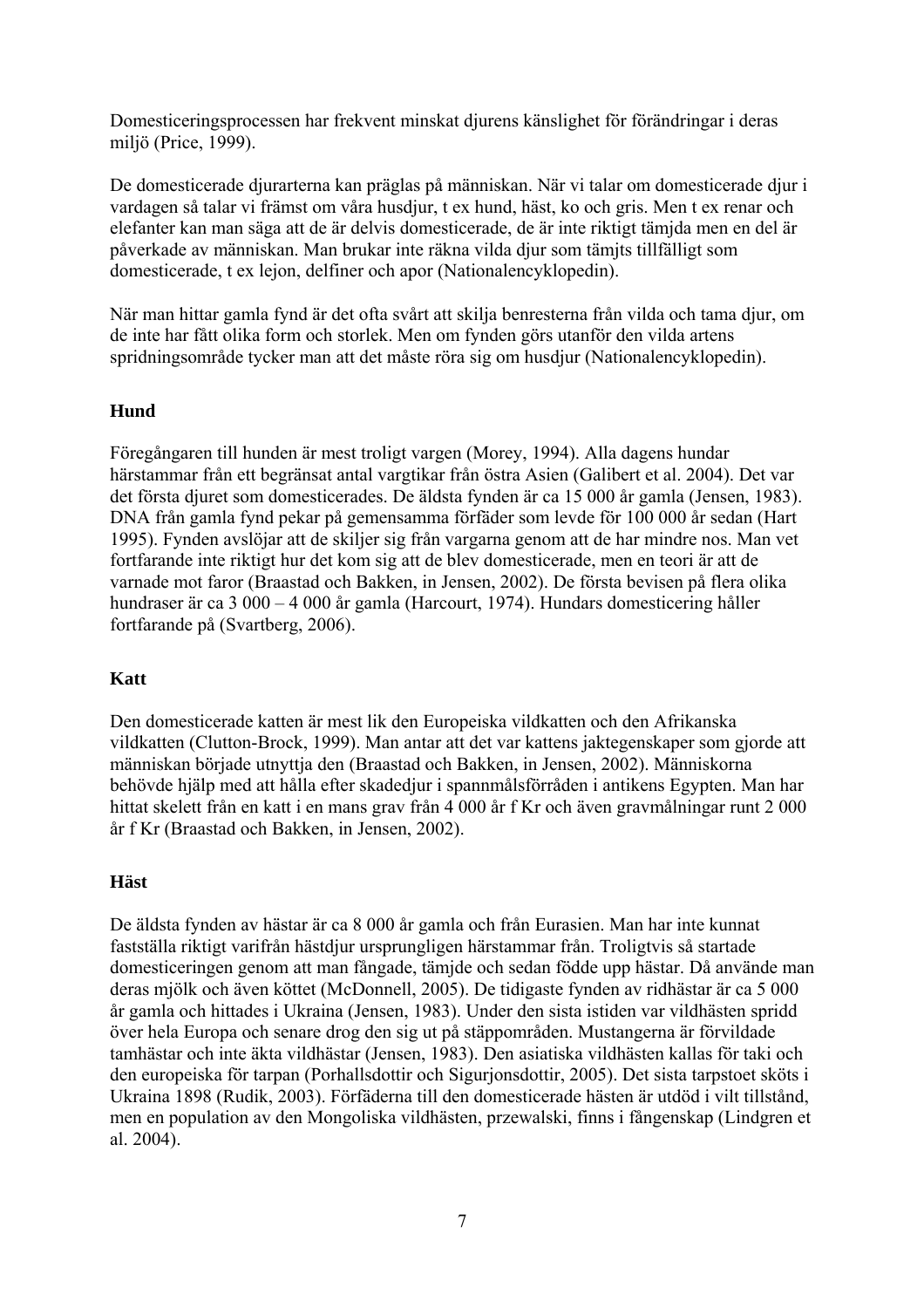## **Nötkreatur**

Nötkreaturen härstammar från uroxen. Den förekom i stora delar av Europa, Asien och Afrika en gång i tiden, men idag är den utrotad. De äldsta fynden är ca 8 000 år gamla och från Grekland och Asien (Jensen, 1983). Den domesticerade kon är normalt mycket smalare och mera graciös än deras vilda förfader (Scheu et al. 2007). De är även säsongsbundna i sin reproduktion i motsats till de vilda (Setchell, 1992).

## **Svin**

Svinet härstammar från det europeiska vildsvinet. Vildsvinet består av flera olika raser och det lever fortfarande spritt över stora delar av världen. De äldsta fynden av tamsvin är ca 8 000 år gamla, de gjordes i sydöstra Europa, norra Irak och Mindre Asien (Jensen, 1983). Från början använde man grisarna till kött (Jensen, 2002).

## **Fjäderfä**

Det är lite osäkert hur länge hönsen har varit domesticerade. De äldsta spåren hittades i Asien och är från 2 500 f Kr (Wood-Gush, 1989). Beteendet hos våra domesticerade fjäderfän är modifierat. De domesticerade använder mindre tid till beteende som energimässigt kostar mer, ex social interaktion, än sina vilda förfäder (Schütz & Jensen, 2001).

## **Djurskyddslagen**

Djurskyddslagen vi har idag trädde i kraft den första juni 1988 men intresset och känslan för djurs välfärd har funnits sedan långt innan. Den 21 december 1857 tillkom en Kunglig Förordning som handlade om ansvar för misshandel av djur. Redan innan dess fanns bestämmelser om ansvar för den som orsakade skada på fä eller skjutshästar skrivna i landskapslagarna och i byggningabalken. Detta var främst i avsikt att värna om den enskildes äganderätt, vilket kan vara förståeligt eftersom att man på den tiden var beroende av djur som arbetskraft och självhushållningen var betydligt mer utbredd (Karlbom 1985 in Striwing, 1987). Svenska Allmänna Djurskyddsföreningen stiftades 1875. De kallas numera Svenska Djurskyddsföreningen och på deras hemsida står att läsa att målsättningen då var att förbättra djurtransporter, arbetshästens situation och förbjuda kupering av öron och svansar på hundar samt problematiken runt hemlösa hundar (Svenska djurskyddsföreningens hemsida, 24 november 2007). Ett kuperingsförbud trädde i kraft 1988 och vårt bruk av arbetshästar har ändrats, men djurtransporter och omplacering av hundar är ämnen som är aktuella än idag (Djurskyddslagen 1988:534).

Föregångaren till dagens djurskyddslag skrevs 1944 och den innefattade bestämmelser om försöksdjur, skötsel, vanvård samt omhändertagande av djur. Kungliga Majestätens Kungörelse om omhändertagande av djur kom 1968 och den stödde sig på den gamla djurskyddslagen men utvecklade delen om hur omhändertagande skall gå till (Persson, 2005).

I Helena Striwings bok Djurplågeri – En studie i lagstiftning och rättsfall kan man läsa om Straffstadgandets utveckling 1858-1973 där lagarna ständigt skärps. Följande är ett utdrag där ur: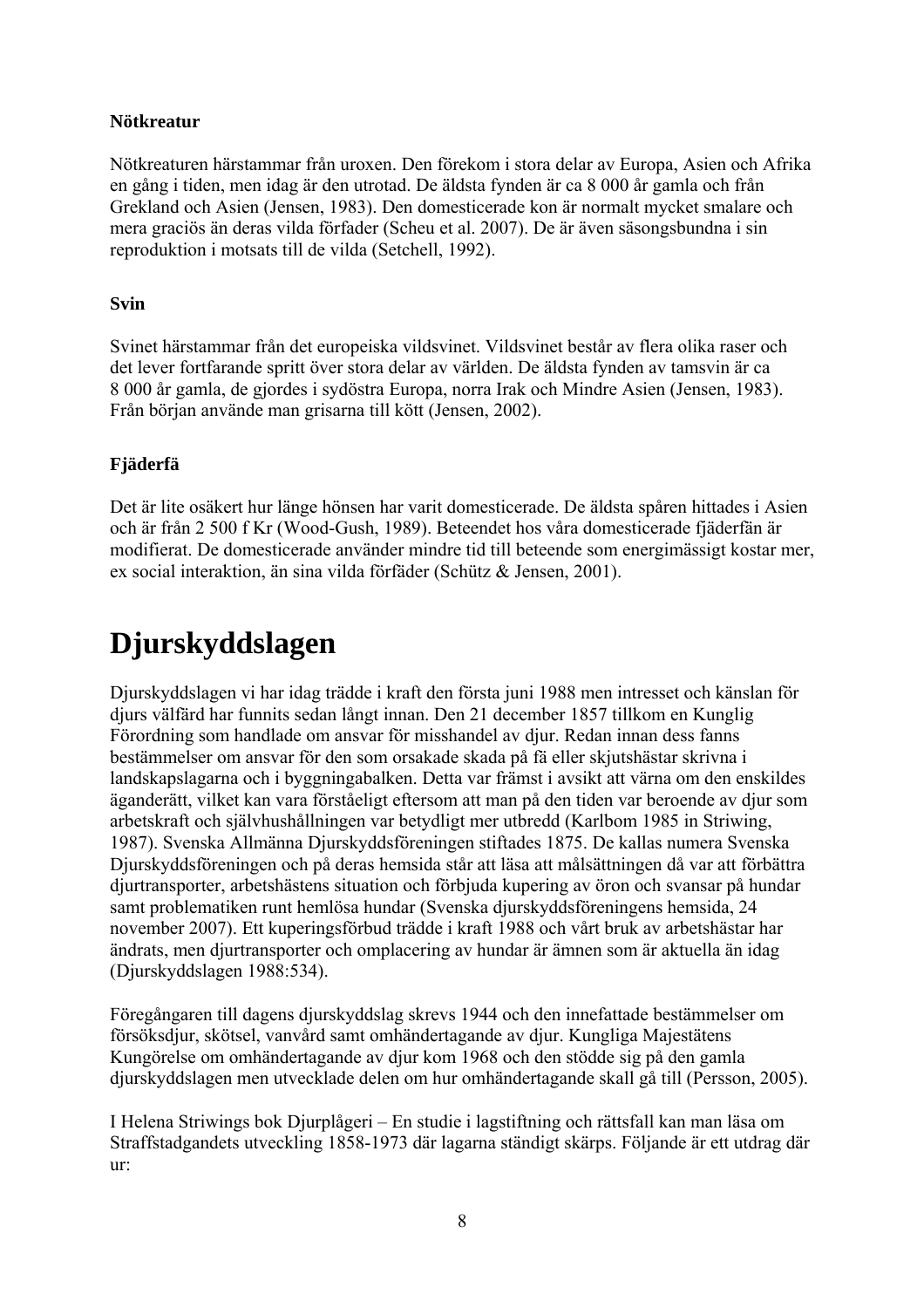### *1858:*

*Visar någon i behandling af egen eller andras kreatur uppenbar grymhet; straffes med böter från fem till och med etthundra Riksdaler Riksmynt.* 

### *1891:*

*Visar någon i behandling af egen eller andras kreatur uppenbar grymhet; straffes med böter. (max 500 kr)* 

### *1901:*

*Visar någon i behandling af egen eller andras kreatur uppenbar grymhet; straffes med böter. Äro omständigheterna synnerligen försvårade; må till fängelse i högst sex månader dömas.* 

## *1908:*

*Visar någon i behandling av djur uppenbar grymhet; straffes med böter. Äro omständigheterna synnerligen försvårade; må till fängelse i högst sex månader dömas.* 

## *1921-07-21:*

*Visar någon i behandling av djur uppenbar grymhet, genom misshandel, överansträngning, vanvård eller annorledes, straffes för djurplågeri med böter. Är djurplågeriet av svår beskaffenhet eller äro omständigheterna synnerligen försvårade; må till fängelse i högst sex månader dömas.* 

### *1945:*

*Den som, genom misshandel, överansträngning, vanvård eller annorledes utsätter djur för otillbörligt lidande dömes för djurplågeri till böter eller fängelse.* 

### *1965:*

*Om någon genom misshandel, överansträngning eller annorledes utsätter djur för otillbörligt lidande, dömes för djurplågeri till böter eller fängelse i högst två år.* 

### *1966-07-01:*

*Om någon genom misshandel, överansträngning eller vanvård eller på annat sätt, otillbörligen utsätter djur för lidande, dömes för djurplågeri till böter eller fängelse i högst två år.* 

## *1973:*

*Om någon uppsåtligen eller av grov oaktsamhet, genom misshandel, överansträngning eller vanvård eller på annat sätt, otillbörligen utsätter djur för lidande, dömes för djurplågeri till böter eller fängelse i högst två år.*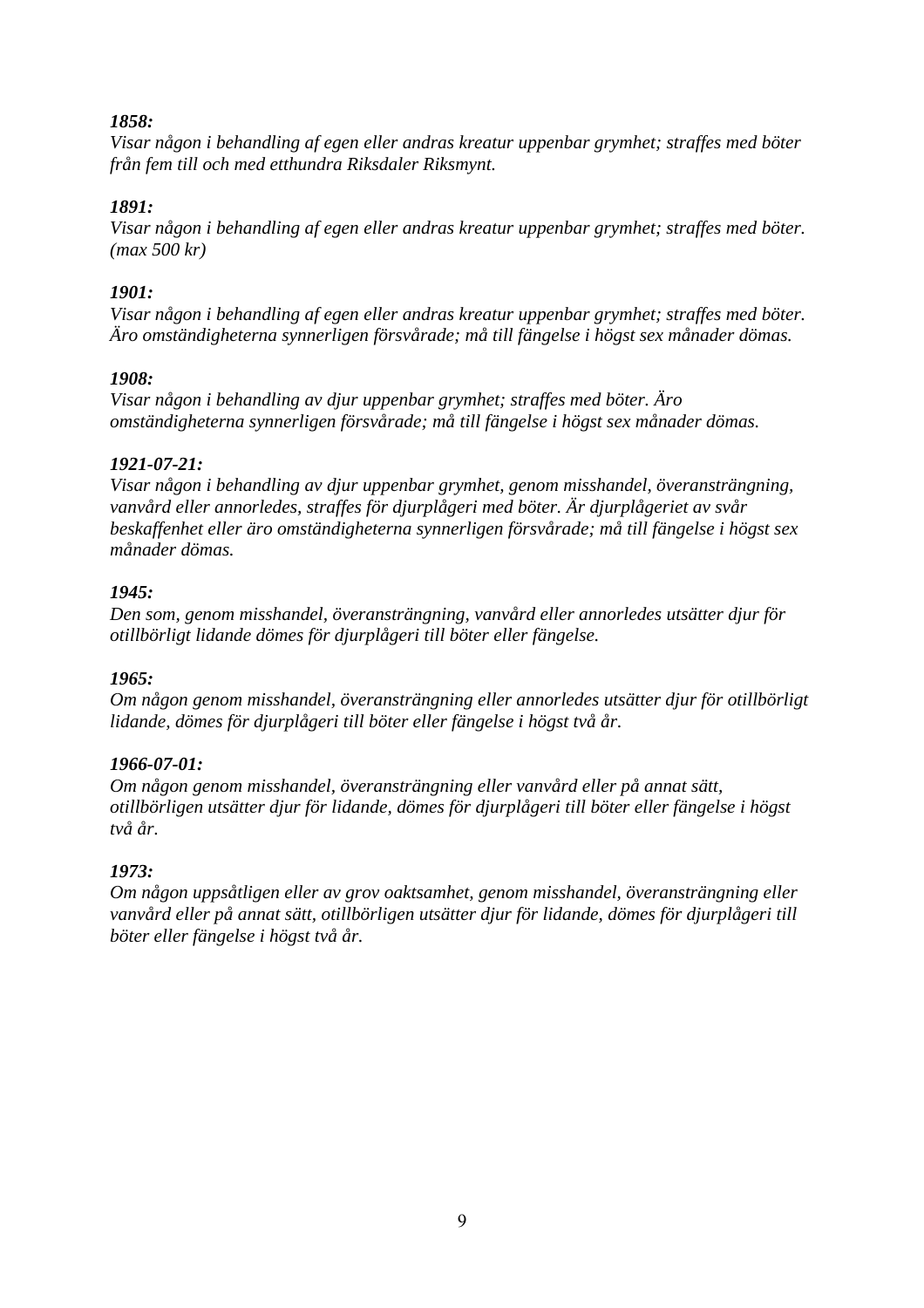## **Lagarna som reglerar omhändertagande av djur**

## Djurskyddslagen

Djurskyddslagen (1988:534) är stiftad av riksdagen och antogs 1988. Lagen sätter de ramar inom vilka djurskyddsarbetet i Sverige skall bedrivas. I paragraferna 30 § - 35 § i djurskyddslagen (1988:534) står de lagar som reglerar omhändertagande av djur.

## Djurskyddsförordningen

Djurskyddsförordningen (1988:539) skrivs av regeringen med stöd i djurskyddslagen (1988:534). I djurskyddsförordningen (1988:539) finns mer preciserade bestämmelser angående djurskydd. I förordningen står också vilken myndighet som har rätt att skriva föreskrifter för djurskyddsområdet.

## Djurskyddsföreskrifter

Jordbruksverket är den myndighet som skriver djurskyddsföreskrifter baserade på djurskyddslagen (1988:534) och djurskyddsförordningen (1988:539).

## Allmänna råd

Jordbruksverket utfärdar de allmänna råden.

## **Statistik över omhändertagande**

Tabell 1. Sammanställning av antal omhändertagande av den lokala kontrollen 2000-2006 hämtad från Jordbruksverkets hemsida [\(www.sjv.se](http://www.sjv.se/), 28 november, 2007)

| Statistikpost          | 2000   2001        |                 | $\vert$ 2002   | 2003 2004 |                 | $\ 2005\ 2006$ |       |
|------------------------|--------------------|-----------------|----------------|-----------|-----------------|----------------|-------|
| Antal omhändertaganden | 86                 | $\parallel$ 130 | <sup>121</sup> | 164       | $\parallel$ 161 |                | 237   |
| Svarsfrekvens          | $\ 92\% \ 93\% \ $ |                 | $97\%$         | $ 98\%$   | 98 %            | 98 %           | 93,4% |

Tabell 2. Sammanställning av länsstyrelsernas beslut om omhändertaganden 2000-2006 hämtad från Jordbruksverkets hemsida [\(www.sjv.se](http://www.sjv.se/), 28 november, 2007)

| ∥Statistikpost                                            | 12000 | $\parallel$ 2001 | $\parallel$ 2002 | $\ 2003\ 2004$                                                                                        |     | $\parallel$ 2005 | $\parallel$ 2006 |
|-----------------------------------------------------------|-------|------------------|------------------|-------------------------------------------------------------------------------------------------------|-----|------------------|------------------|
| Fastställande av och beslut om<br>omhändertagande av djur | 164   |                  | 1176             | 209                                                                                                   | 248 | $\vert$ 316      | 336              |
| Svarsfrekvens                                             |       |                  |                  | $\parallel$ 100% $\parallel$ 100% $\parallel$ 100% $\parallel$ 100% $\parallel$ 100% $\parallel$ 100% |     |                  | $  100\%$        |

Att statistiken från länsstyrelserna och kommunerna inte stämmer överens beror på att de siffror som står under länsstyrelserna innefattar förutom kommunernas omhändertaganden även de omhändertaganden som gjorts direkt av länsstyrelserna eller av polismyndigheten.(B. Larsson, personlig kommunikation, 24 november 2007)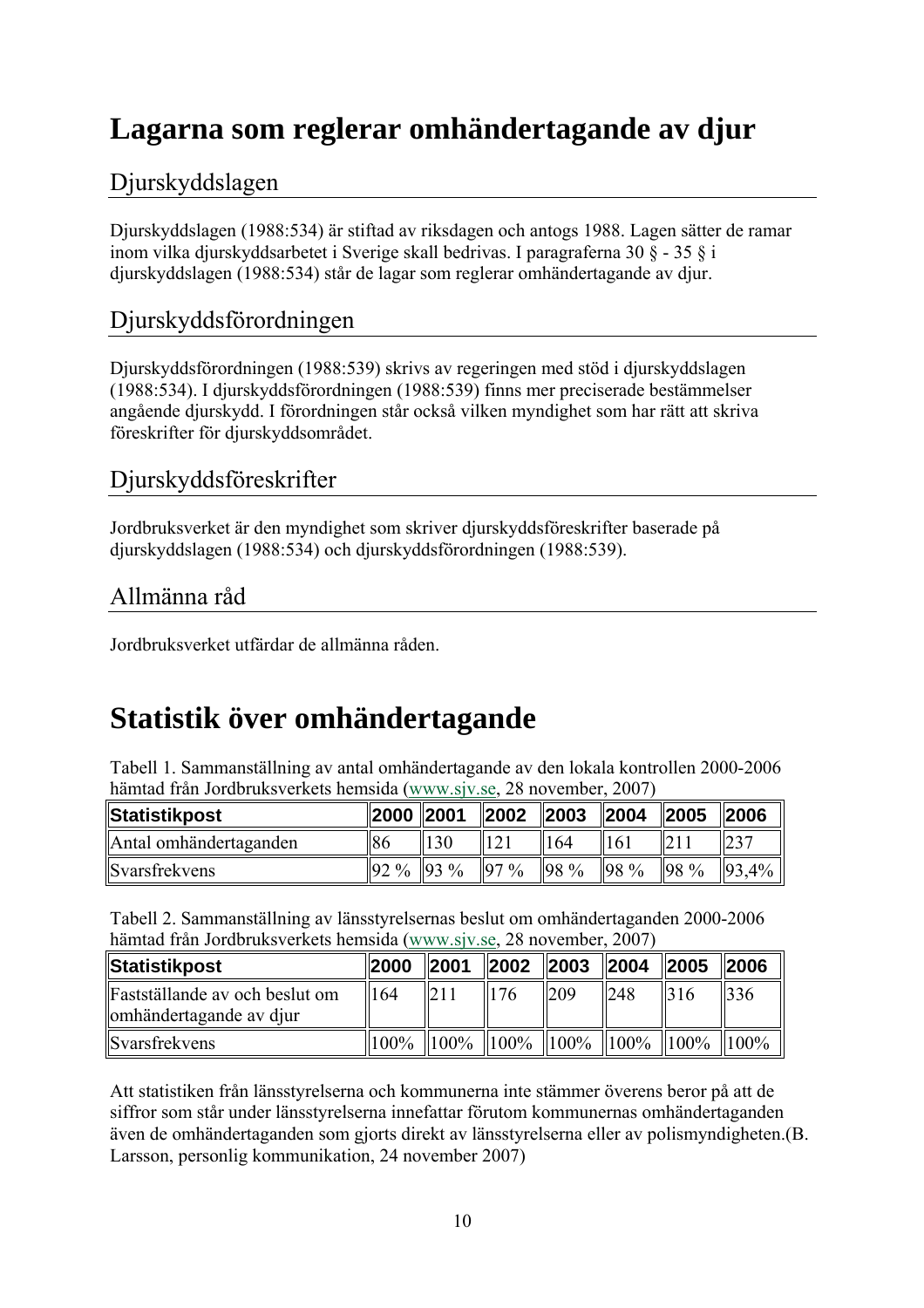## **Hur tas ett beslut om omhändertagande?**

## Djurskyddsinspektörens bedömning

Den operativa djurskyddskontrollen utövas i huvudsak av kommunerna. Det innebär den kontroll som riktar sig direkt mot dem som har djur eller ansvarar för djur i någon form. Enligt djurskyddslagen ska kommunernas kontroll utövas av den eller de kommunala nämnder som fullgör uppgiften inom miljö- och hälsoskyddsområdet (DS 2007:33). Djurskyddslagen och de EG- rättsliga bestämmelserna innehåller ett antal specificerade krav på den offentliga kontrollen som måste följas, dock har kommunerna frihet i själva utförandet vilket tas upp i nästa stycke (DS 2007:33).

I Sverige finns 290 kommuner som tillsammans med 21 länsstyrelser har ansvar för djurskyddskontrollen. Vissa kommuner har gått samman med att utföra kontroll. Kommunerna är självstyrande enligt den svenska grundlagen, det betyder att de själva bestämmer t ex vilka frågor inom kommunen som skall prioriteras och hur resurser ska tilldelas djurskyddskontrollen (DS 2007:33).

Nedan följer ett exempel på hur en djurskyddsinspektörs arbete kan se ut i samband med ett omhändertagande.

Inspektören i fråga har arbetat sedan 3 år tillbaka i kommunen och har en heltidstjänst, i hans tjänst arbetar han som bl. a djurskyddsinspektör 40 %, med en livsmedelsingenjörsutbildning i grunden. Han arbetar ensam som djurskyddsinspektör och har ansvar för ett cirka 150-tal olika platser som skall ha rutinmässig kontroll eller kontroll efter anmälan då misstanke finns om att djur far illa eller att djurhållningen sköts undermåligt. Den rutinmässiga tillsynen sker i första hand på djurhållande lantbruk och hos hästhållare men även på ridskolor, zoologiska affärer och hos andra kända djurhållare. Även projektinriktad tillsyn som t ex att inspektera alla hönsbesättningar i kommunen ska också utföras. Kontroll av tvärvillkoren ligger också på inspektörens bord, han inspekterar och kontrollerar så att t ex en lantbrukare sköter sitt jordbruk och djurhållnigen på lantbruket så att han kan få godkänt för sitt gårdsstöd. Inspektören gör själv verksamhetsplaneringen och presenterar för nämnden som sedan fastställer den (T. Reimers, personlig kommunikation, 27 november 2007).

Rutinen på ett kontrollbesök kan variera väldigt mellan olika tillsynsobjekt. Är kontrollbesöket planerat innan görs inspektionen i detalj och alla delar ska väl dokumenteras. Helst ser han då att inspektionen blir oanmäld då brister lättast ses. Nackdelen med detta är ofta att den ansvarige djurhållaren inte är på plats eller ger tillstånd till kontrollbesöket. Kontrollen blir då inte komplett och onödig tid går till spillo. Därför tvingas han ofta ringa dagen innan och meddela kontrollbesöket. Om inspektören åker ut oanmäld och djurhållaren då inte ger tillträde på fastigheten ifrågasätts orsak till nekandet. Om stark misstanke finns kan handräckning av polis vara lämplig. Inspektören får inte gå in utan tillstånd eller med polishandräckning. Detta bidrar till att brister inte alltid kan upptäckas i tid. Dessa planerade kontrollbesök kräver att man förbereder sig och läser in sig på området i förväg, att tillsynen planeras väl. Det måste finnas ett syfte och en plan. Tätheten mellan kontroller på lantbruk sker vart 3:e år och likaså för hästgårdar. När det gäller djurhållning med tillstånd som t ex ridskola sker dessa vartannat år. Vid en rutinkontroll tillägger inspektören också att det inte är säkert att alla djur på fastigheten inspekteras. Finns flera olika djurslag kan ett väljas ut för inspektionen. Ett skäl kan vara att det finns djur i alltför stort antal och inspektionen då blir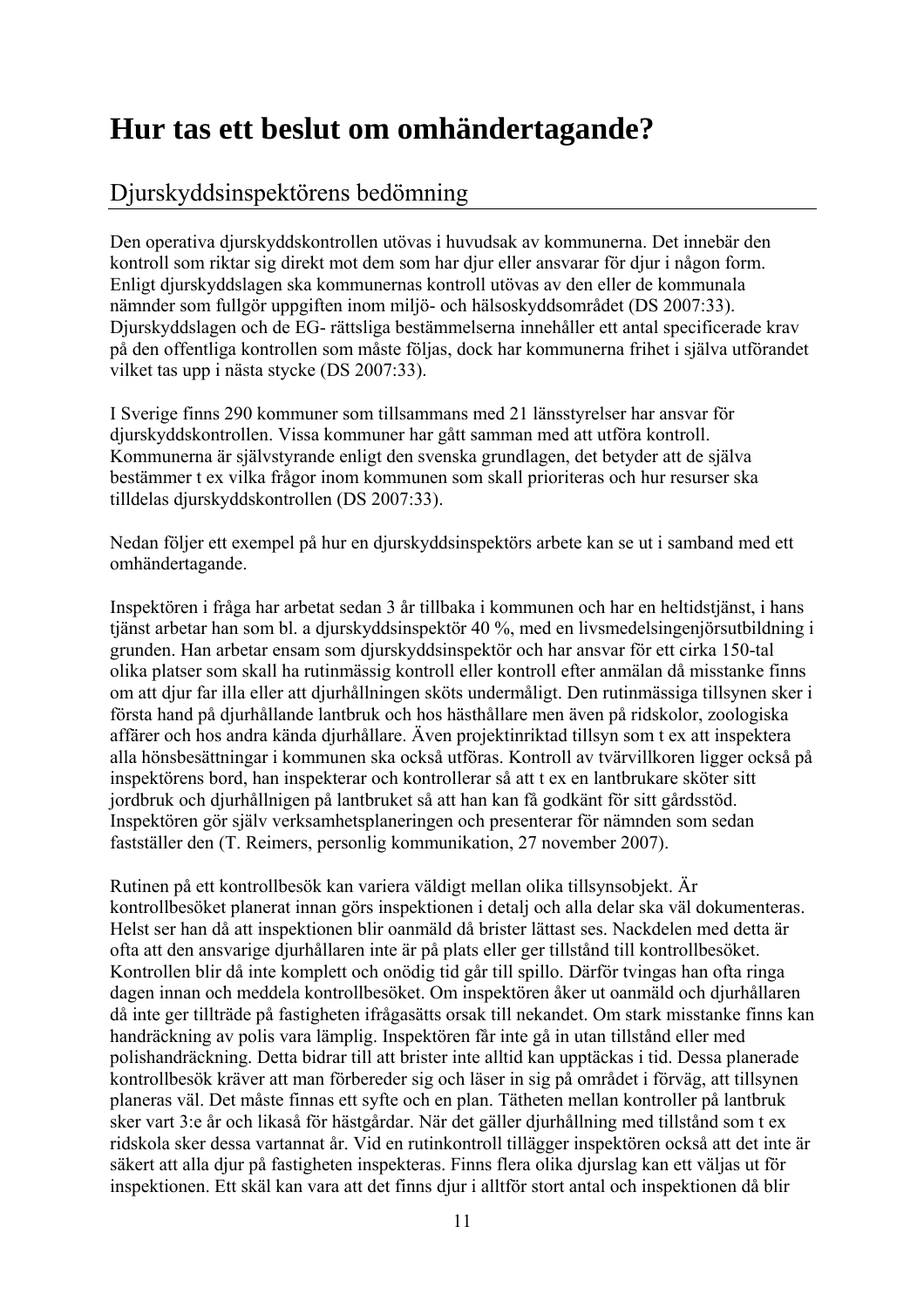för omfattande. Inkommer däremot en anmälan så sker först en bedömning av den. Med vetskap om djurhållningen i kommunen vet inspektören snart om anmälan är befogad eller inte. Det kan röra sig om personer som inte har kunskap om djur och tror att t ex en grupp djur står och fryser och behöver komma in på stall över vinterhalvåret, medan de egentligen själva valt att gå ut från sin lösdrift. Många människor förmänskligar djuren och tror att de skulle må mycket bättre inomhus vilket inspektören anser inte alls stämmer överens med verkligheten. Om anmälan verkar befogad eller ligger på gränsen sker en omedelbar kontroll. Då tittar man endast på det anmälan gäller. Gäller det t ex kor på sommarbete besöks endast den plats som djuren befinner sig på och inte gården de hör till. Var det däremot länge sedan en fullständig kontroll gjordes på stället i fråga kan ett beslut om fullständig kontroll tas. När kontrollbesöket är akut hinner självfallet förberedelserna inte bli lika omfattande som vid ett rutinbesök.

Vid en rutininspektion tittar inspektören bland annat på följande:

Med stöd av djurskyddslagen

- Djurens hälsa och kondition
- Foder och vatten
- Utrymmet djuret hålls som t ex stallmiljö, hagar och rastgård

Tillsyn enligt miljöbalken kan ske samtidigt

- Gödselhantering, lagringskapacitet och spridningsareal
- Hantering av ensilageplast och farligt avfall
- Hantering och lagring av bekämpningsmedel
- Kontroll av om utomhuscisterner är besiktigad

Djurets beteende tar man också hänsyn till vid bedömningen, men detta beror dock på vilket fall det rör sig om. Djurens möjlighet till att bete sig naturligt regleras i 4 § djurskyddslagen. Detta tittas alltid på vid en inspektion då det är en förutsättning för god djurhållning. Det kan dock finnas djur som beter sig "onormalt" även om möjligheten till normalt beteende finns. Det är mycket svårt i en stor besättning nötkreatur att bedöma om enstaka djur har beteendestörningar, helheten ses främst framför den enskilda individen.

Upptäcks ett onormalt beteende eller beteendestörning på något djur så förs en dialog med djurägaren om den aktuella individen. Om hela besättningen visar onormalt beteende tyder det på att något är fel och då undersöks detta närmare. Om djuren visar starkt avvikande beteende som är direkt kopplat till dålig hälsa så har det oftast en stor vikt i bedömningen. Hos våra sällskapsdjur kan det finnas orsak att helt eller delvis omhänderta utifrån ett onormalt visat beteende. Katter som beter sig apatiskt och t ex "gör ifrån sig där de står" - dessa djurs beteende tas i stort beaktande. En aggressiv hund kan vara en risk för att vålla skada på människan. Detta vägs också naturligt in i beslutet och kan ensamt ligga till grund för ett omhändertagande.

En beteendestörning kan också vara svårt att härleda till att den framkallats just i den aktuella miljön. Störningen kan likväl härstamma från tidigare upplevelser i djurets liv och hänga kvar trots att de mår väl i det aktuella läget. Ett omhändertagande sker oftast i samband med en anmälan. Lantbrukets djur omhändertas väldigt sällan, sällskapsdjur är de vanligaste. Inspektören åker ut på plats och tittar och är det akut eller om djurägaren är bortrest omhändertas de direkt enligt djurskyddslagen (DL) 32 §. Är det inte akut ges vanligtvis råd, eller föreläggande med eller utan vite. Inspektörens rättesnöre här är lagstiftningen, han jobbar alltid med stöd av lagen och anser att portalparagraferna i djurskyddslagen är de mest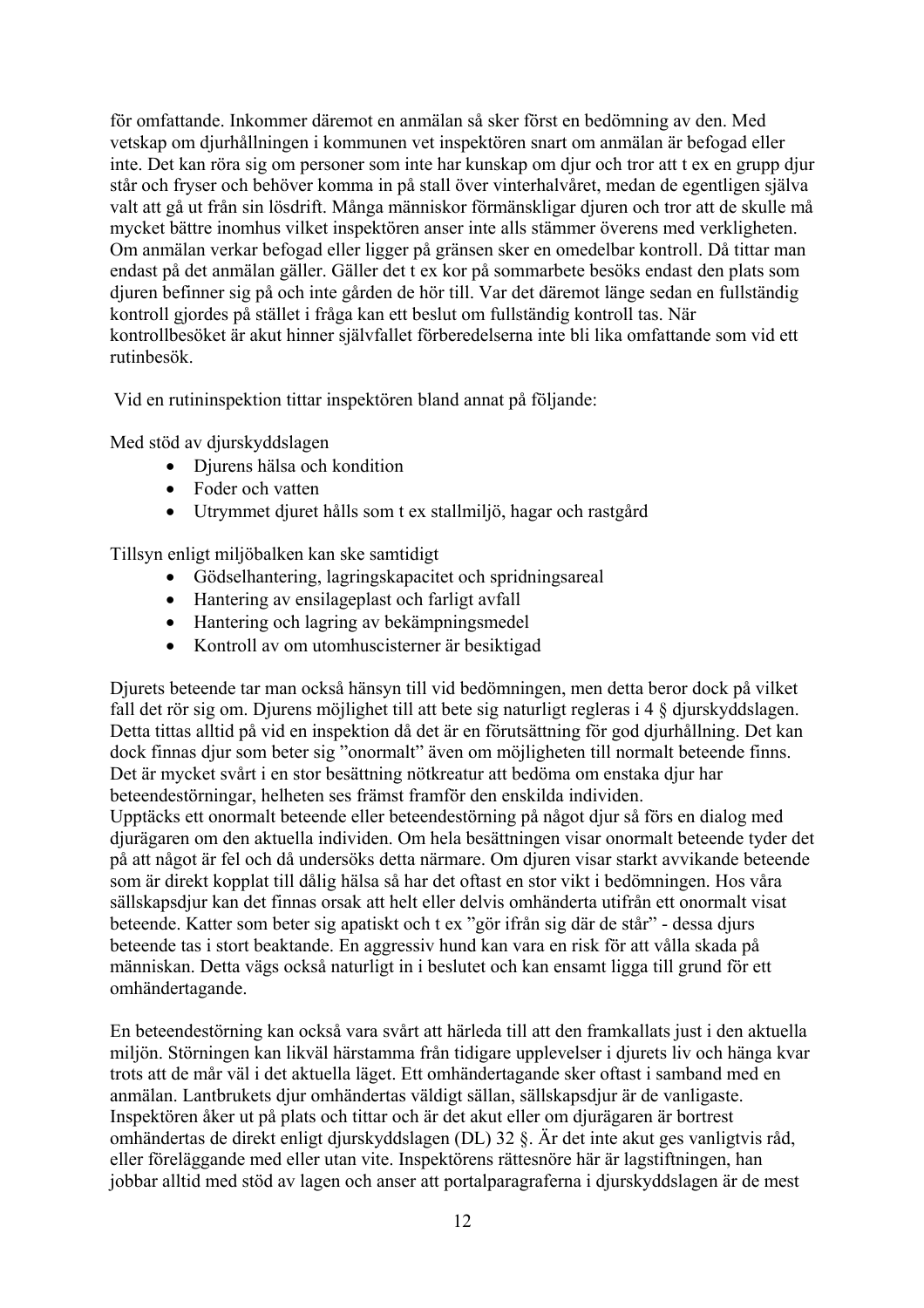elementära. Letande av paragrafer anser inspektören inte vara något gynnande då portalparagraferna efterföljs och helheten är god (T. Reimers, personlig kommunikation, 27 november 2007).

Om djurhållaren varit föremål för flera förelägganden meddelas länsstyrelsen, som då prövar fallet. Ett ev. omhändertagande sker då av länsstyrelsen enligt DL 31 §. I samband med detta prövas också ett eventuellt djurförbud. Oftare sker ett omhändertagande enligt DL 31 § och inspektören ser detta som ett starkare vapen för att ev. kunna driva fallet i en rättegång. Djurhållningen ska ha målet att kunna förbättras i de mindre akuta fallen. Om det ser utsiktslöst ut till möjligheten för förbättring kan 32 § användas direkt. I dessa fall är det ofta människor som är sjuka och har problem på ett eller annat sätt och deras misskötsel är inget ont uppsåt bakom. Det finns också de människor som har ont uppsåt men som tur är dominerar inte dessa (T. Reimers, personlig kommunikation, 27 november 2007).

Vart djuren tar vägen efter ett omhändertagande kan djurskyddsinspektören inte bestämma, det ligger hos polisen och länsstyrelsen avgör om beslutet ska fortsätta gälla. Däremot kan inspektören komma med idéer för t ex lämplig plats för djuret att placeras i väntan på beslut. Han känner kanske till ett närliggande lantbruk och har god kontakt med bönderna. Han tillägger också att det samarbete med LRF:s omsorgsgrupper som finns fungerar mycket bra. När ett ärende behöver stöd, t ex när det av djurskyddsskäl börjar bli tid för en äldre lantbrukare att avveckla, kan en annan instans vara behövlig. När frågan ställs om djurskyddet är väl fungerande i hans kommun blir svaret att det fungerar förhållandevis bra, men brist på resurser och tid saknas för ett optimalt djurskyddsarbete (T. Reimers, personlig kommunikation, 27 november 2007).

### **Djurskyddsinspektörens utbildning**

Nämnden ska ha tillgång till djurskyddsutbildad personal i den omfattning som behövs för att nämnden skall fullgöra sina uppgifter på ett tillfredställande sätt. I Djurskyddsmyndighetens föreskrifter och allmänna råd (DFS 2007:2) saknr L44 om offentlig djurskyddskontroll föreskrivs om kompetenskraven för de som utför kontrollen.

### *Grundutbildning*

För att uppfylla kraven i artikel 6 i förordning (EG) nr 882/2004 samt 24 § andra stycket djurskyddslagen ska en person som utför offentlig kontroll vara utbildad i följande ämnesområden:

- 1. Djurskyddslagstiftningen
- 2. Olika kontrollmetoder
- 3. Olika djurslag och former av djurhållning
- 4. Risker för djurens välfärd inom olika former av djurhållning
- 5. Bedömning av bristande efterlevnad av djurskyddslagstiftningen

6. Rättsliga åtgärder och rättsverkningar till följd av offentlig kontroll, det vill säga relevanta delar av förvaltningsrätten, straffrätten och processrätten.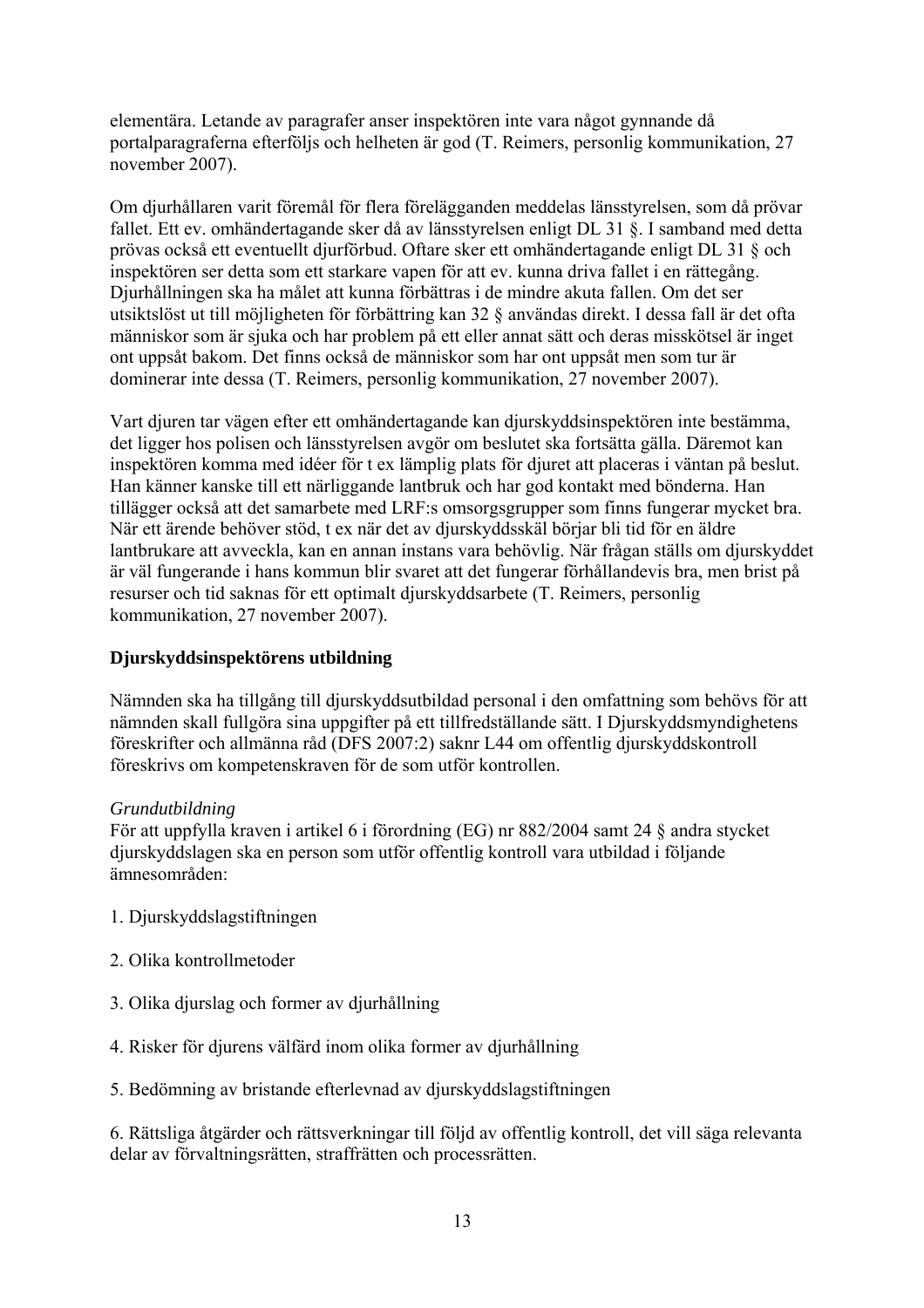Lämplig grundutbildning är till exempel utbildning som biolog, agronom, lantmästare, miljöoch hälsoskyddsinspektör eller veterinär, med de kompletteringar som behövs.

## *Vidareutbildning*

En kontrollmyndighet ska se till att personal som utför offentlig kontroll löpande utvecklar sitt kunnande inom de områden som anges i punkterna 1-6. Personalen ska särskilt utbilda sig på sådana typer av djurhållning som bedrivs inom det geografiska verksamhetsområdet. I Djurskyddsmyndighetens föreskrifter och allmänna råd (DFS 2007:2) saknr L44 om offentlig djurskyddskontroll föreskrivs om kompetenskraven för de som utför kontrollen (informationen är hämtad från Jordbruksverket [www.sjv.se](http://www.sjv.se/) 29 november, 2007).

I Skåne län har de flesta inspektörer en godtagbar utbildning på grundnivå som är viktigt. Fler har grundutbildning än de som saknar densamma. Grundutbildningarna som förekommer är de vanligaste, biolog, agronom, lantmästare, miljö- och hälsoskyddsinspektör. Men även att ha en god erfarenhet av djur är till stor nytta, att kontinuerligt uppdatera sig och gå fortutbildning är a och o. I vissa kommuner görs mycket bra bedömningar men det saknas kunskap att hantera det juridiska (C Kamaterou, personlig kommunikation 27 november 2007).

## Länsstyrelsens arbete

Av djurskyddslagen framgår att länsstyrelserna ansvarar för vissa särskilda djurskyddsuppgifter. De ansvarar bl.a. för beslut om omhändertagande av djur och om djurförbud samt för att pröva frågor om godkännande på förhand av stall och andra utrymmen där diur hålls.

Länsstyrelsen har dessutom ett visst ansvar för att stödja och följa upp den kommunala offentliga djurskyddskontrollen och se till att den är effektiv och likvärdig inom länet (DS 2007:33).

### **Omhändertagande enligt 31 §**

*Hur omhändertagandet ser ut kan variera mellan de olika länen i Sverige, därför presenteras här kort om hur det kan se ut med ett omhändertagande enligt 31 § i olika län.* 

### *Norrbotten*

Omhändertagandebeslut enligt 31 § fattas av länsstyrelsen. När beslutet är taget kontaktas polisen muntligt och skriftligt för att verkställa omhändertagandet. Då beslut enligt 31 § tas av länsstyrelsen beror det på ärendets art och vilket underlag kommunen skickat in om länsveterinären är på plats. Beslut vart dessa djur hamnar sedan kan länsstyrelsen vid behov vara med att ta i samråd med polisen (G Wilhelmsson Alexis, personlig kommunikation, 19 november 2007).

### *Västra Götaland*

Ett omhändertagande enligt 31 § djurskyddslagen är aktuellt om ett beslut som meddelats av kommunen enligt 26 § (förelägganden om brister i djurhållningen) inte följs och beslutet är av väsentlig betydelse från djurskyddssynpunkt. Kommunen hemställer då hos länsstyrelsen att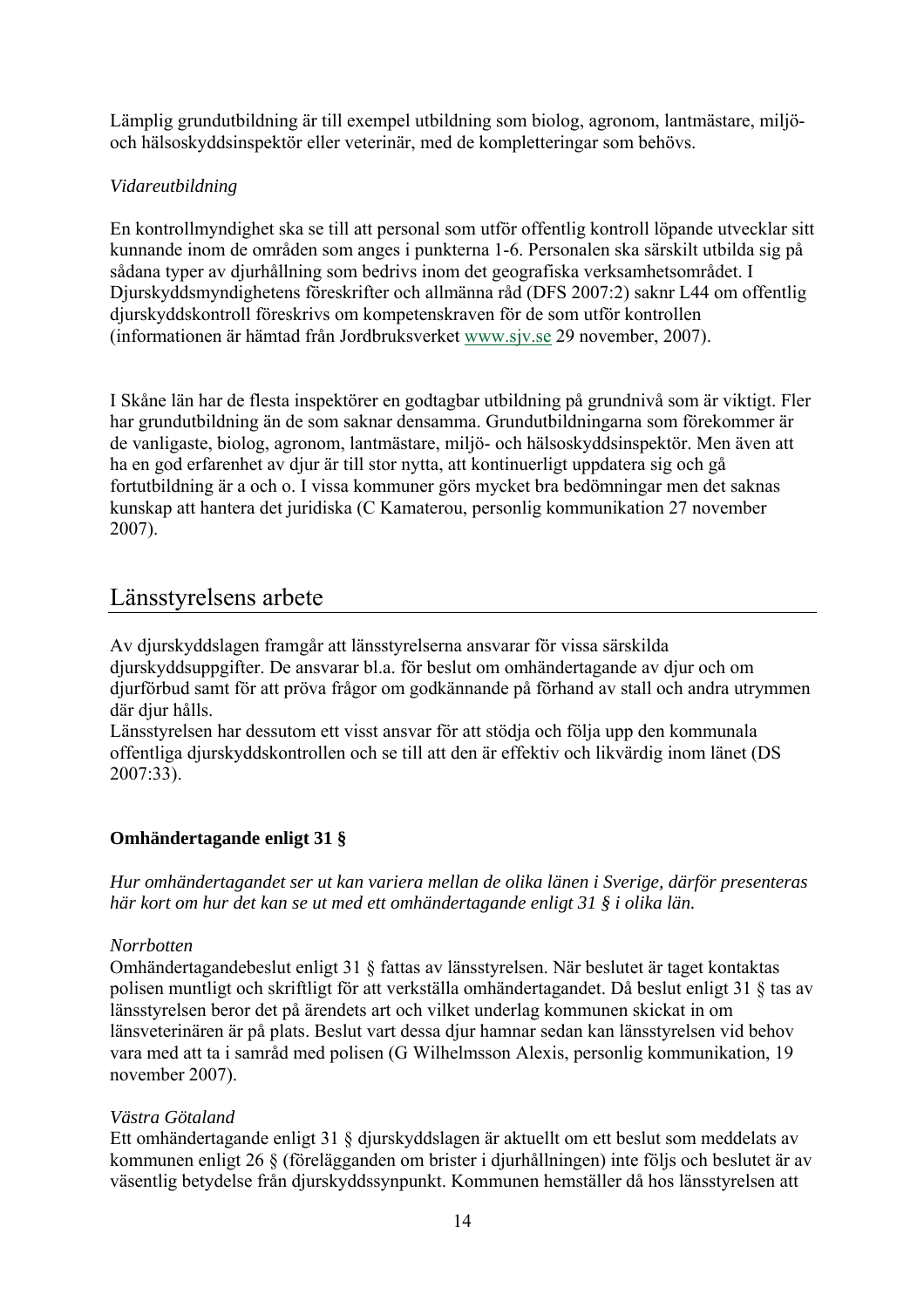pröva frågan om djurförbud för djurhållaren. Detta kan ta tid, flera veckor till och med månader. Många gånger kan det vara rent administrativa problem i form av svårigheter att kommunicera djurägaren alla handlingar i ärendet, samt att sedan via stämningsman få honom/henne delgiven länsstyrelsens beslut. Det är inte sällan en hotfull stämning i samband med omhändertagande och därmed ett uttalat hot mot tjänsteutövaren . Länsstyrelsen, som beslutar om omhändertagande, har ofta fått en hemställan om djurförbudsprövning enligt 71 § DL från kommunen. Vid dessa fall gör länsstyrelsen oftast, men inte i alla ärenden, gårdsbesök för att få en möjlighet till egna bedömningar (U. Lövdal, personlig kommunikation, 20,21 november 2007).

#### *Östergötland*

Länsstyrelsen använder 31 § exempelvis om de får veta att en person har dömts för djurplågeri eller om en kommun anhåller om omhändertagande hos en person som fått upprepade förelägganden. I sådana fall gör länsstyrelsen en vanlig ärendehandläggning med kommunikation med de inblandade, övervägande av yttranden och sedan beslut. I vissa fall är omhändertagandet en följd av ett djurförbud och då är större delen av handläggningen redan gjord (B. Röken, personlig kommunikation, 22 november 2007).

#### *Skåne*

Beslut enligt 31 § är inte så vanliga och beror oftast på överträdelser av djurförbud (29 §). Då fattar länsstyrelsen, jurist och veterinär, beslutet som första instans. På länsstyrelsen i Skåne beslutar en veterinär om djuret inte har någon känd ägare. Har djuret en känd ägare beslutar en jurist efter föredragning av veterinär. Länsstyrelsen ser för det mesta inte djuren eftersom beslut enligt 31 § inte är lika vanliga som beslut enligt 32 §. Ibland ser länsstyrelsen djuren om det samtidigt sker en förbudsprövning t ex. Djurens kondition bedöms ofta av andra inblandade som djurskyddsinspektörer, poliser, djurpensionatsfolk och kliniska veterinärer (L Berg, personlig kommunikation, 22 november 2007).

### **Omhändertagande enligt 32 §**

*Även här presenteras kort om hur det kan se ut med ett omhändertagande enligt 32 § i olika län.* 

### *Östergötland*

Beslut enligt 32 § fattas av kommun eller polis då det är nödvändigt med snabbt omhändertagande. I dessa fall sker ofta kommunikationen med djurägaren av länsstyrelsen innan de fattar det slutliga beslutet om att fastställa omhändertagandet. Det har hänt att länsstyrelsen upphävt beslutet, exempelvis vid sjukdom då ägaren senare kunnat ta hand om diuren igen.

Innan beslutet (både enligt 31 § och 32 §) är fattat och delgivet kan djurägaren göra sig av med djuret på valfritt sätt. Det är ibland till fördel så att djuren slipper flytta fler gånger. När beslutet är fattat och polisen är på plats är det för sent, då disponerar ägaren inte längre över djuret. Vi kan förstås besluta att djuret ska avlivas om ägaren har starka skäl för att vilja det. Dock ska polisen försöka få ut djurets värde. Inkomst (ovanligt) eller förlust förs på ägaren, dvs. denne betalar överstående kostnader och kan i enstaka fall få en intäkt. Djuren avlivas på föreskrivet sätt, antingen av veterinär eller, när det gäller stora djur, av Svensk lantbrukstjänst. Djur som säljs kan förstås vara sålda till slakt och slaktas då på slakteri (B. Röken, personlig kommunikation, 22 november 2007).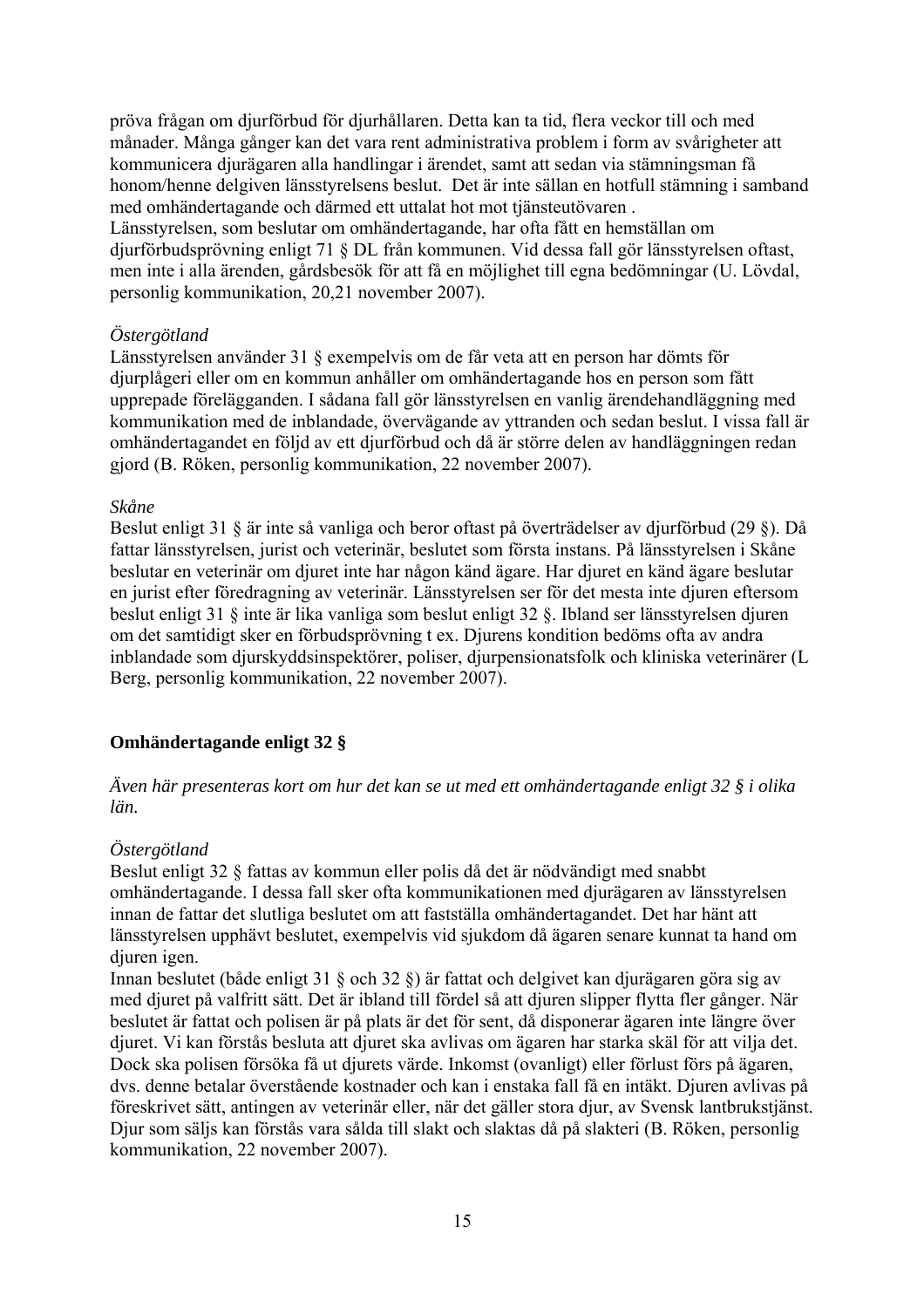#### *Norrbotten*

I länsstyrelsens beslut deltar både en jurist (länsassessor) och länsveterinären. Dessa besöker inte alltid platsen. Ofta finns skriftliga redogörelser, fotodokumentation och veterinärintyg när länsstyrelsen ska pröva frågan. Polismyndigheten ansvarar för verkställighet av besluten. D v s ser till att djuren överlåts, säljs eller avlivas när inget annat alternativ finns (I. Fältros Lundgren, personlig kommunikation, 19 november 2007).

#### *Skåne*

Oftast är det en kommun eller polisen som fattar ett beslut enligt 32 § djurskyddslagen att ett djur ska omhändertas. Polisen verkställer, oftast med hjälp av kontrakterade djurpensionat som hämtar och förvarar djuren. Ärendet kommer till länsstyrelsen. Har djuret en känd ägare kommunicerar länsstyrelsen med denne. Sedan fattar länsstyrelsen beslut om omhändertagandet ska fortsätta gälla eller inte. Ska omhändertagandet fortsätta gälla beslutar länsstyrelsen samtidigt om djuret ska avlivas eller omplaceras. Avgörande för den frågan är djurets kondition, mentalt och fysiskt (L. Berg, personlig kommunikation, 22 november 2007).

#### *Västra Götaland*

Främst är det den enskilde djurskyddsinspektören, eller miljöchefen, som har delegation från nämnden att själv ta dessa beslut. Beslutande på kommunal nivå kan således vara en djurskyddsinspektör med en utbildningsbakgrund som kan variera, men som finns reglerad i djurskyddslagen och Djurskyddsmyndighetens föreskrifter och allmänna råd (2007:2) om offentlig djurskyddskontroll (L44).

På Länsstyrelsen fastställer sedan en länsveterinär tillsammans med en länsjurist i beslut om omhändertagandet. I samband med omhändertagandet upphör rätten för djurägaren att själv få bestämma över sina djur. Djurägaren befinner sig inte i en valsituation där han/hon kan vägra lämna över sina djur till myndigheten. Vid grava fall av lidande kan djurskyddsinspektör tillkalla polis eller veterinär och besluta om avlivning på plats. I samband med underställandet av beslutet till länsstyrelsen övergår även bestämmanderätten över djuren till länsstyrelsen (U. Lövdal personlig kommunikation, 20, 21 november 2007).

## **Lagförslaget DS 2007:33**

I det nya lagförslaget som lades fram 27 september 2007 av jordbruksdepartementet står det i sammanfattningen:

*Mot bakgrund av vissa återkommande brister i den offentliga djurskyddskontrollen – bl.a. i likvärdigheten och möjligheten att garantera att gemenskapens bestämmelser om offentlig kontroll efterlevs – finns ett behov av att bättre kunna styra, samordna och följa upp den offentliga djurskyddskontrollen. I promemorian föreslås därför att kommunernas ansvar för den offentliga kontrollen av djurskydd samt kommunernas ansvar för att pröva tillstånd till yrkesmässig verksamhet med bl.a. sällskapsdjur ska flyttas över till länsstyrelserna. Överflyttningen innebär att kommunernas ansvar för djurskyddsarbetet kommer att upphöra. I promemorian föreslås också att kommunernas ansvar för kontrollen av livsmedel och foder i primärproduktionen ska föras över från kommunerna till länsstyrelserna. (DS 2007:33)*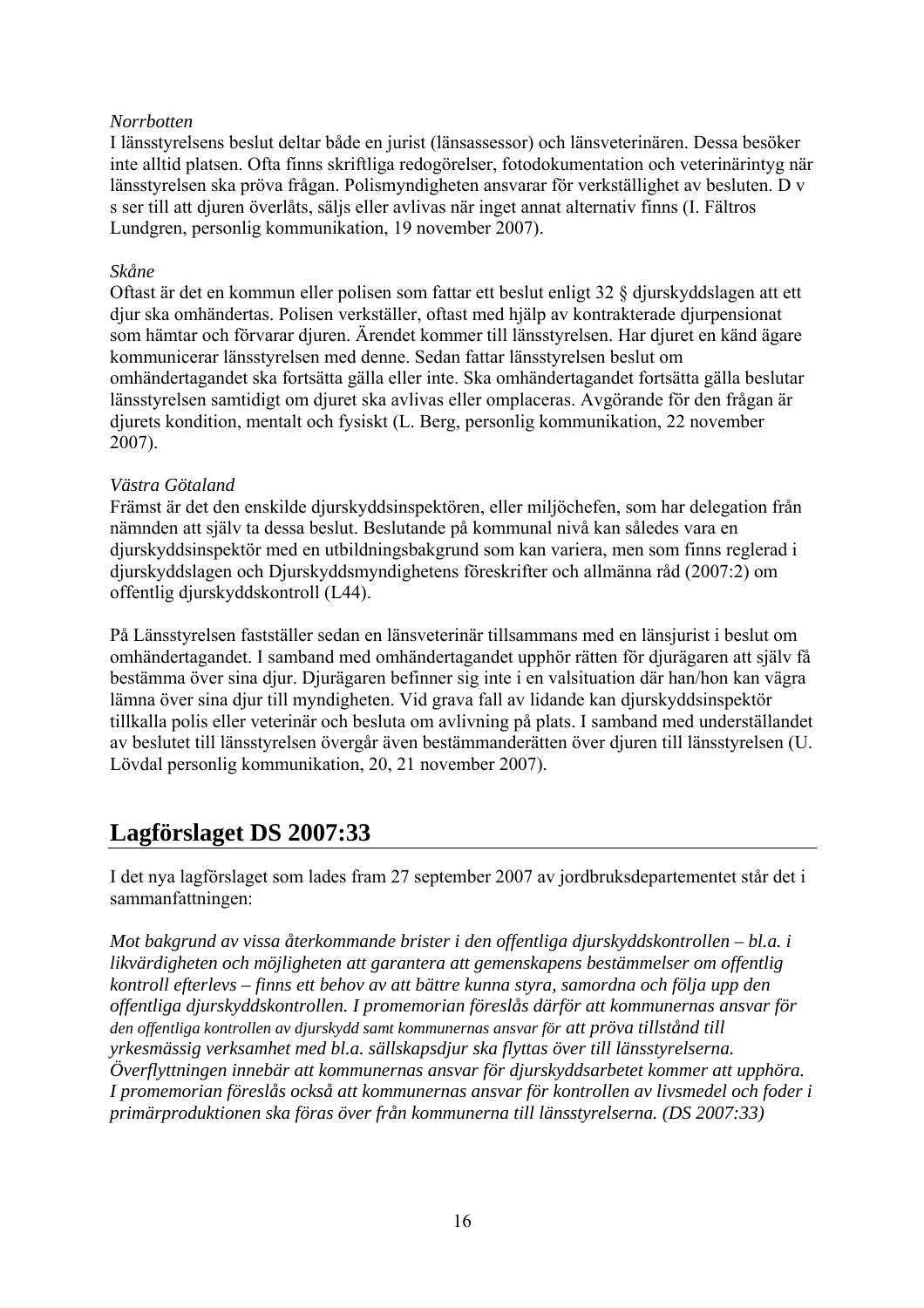Med detta lagförslag som grund samt med vårt syfte med arbetet, nämligen att få en inblick i omhändertagandearbetet i Sverige ställdes ett antal ja och nej frågor till alla Sveriges länsstyrelser. 16 av 21 län är representerade. Samtliga som ombetts svara arbetar som länsveterinärer. När inget klart ja eller nej svar angetts hamnar svaret under vet ej. Representerade län: k, w, z, f, h, g, bd, m, ab, d, c, s, y, o, t, e.



**1**. Ser ni brister i det regionala arbetet i samband med djurskydd/omhändertagande arbetet?

**2**. Ser ni brister på den kommunala nivån i samband med djurskydd/omhändertagande arbetet?

**3**. Har man på kommunal nivå i ert län tillräckligt med resurser för ett fullgott djurskyddsarbete?

**4.** Har man på regional nivå i ert län tillräckligt med resurser för ett fullgott djurskyddsarbete?

**5**. Har man på kommunal nivå i ert län tillräckligt med utbildning?

**6**. Har man på regional nivå i ert län tillräckligt med utbildning?

**7**. Om tätare kontroller gjordes tror ni fler djur skulle behöva omhändertas då?

**8**. Tror ni det nya lagförslaget Ds 2007:33 är ett steg i rätt riktning för en bättre välfärd för djuren i Sverige? välfärd för diuren i Sverige?

## **Hur genomförs ett omhändertagande?**

## Polismyndigheten

Polisen har inga särskilda rutiner när det gäller omhändertagande av vanvårdade djur. I första läget brukar de få en begäran om handräckning från t ex en djurskyddsinspektör, som skall göra tillsyn eller omhändertagande av djur, efter konstaterad vanvård (M. Tagesson, personlig kommunikation 30 november 2007). Ibland får polismyndigheten in en anmälan om djurplågeri och då kontaktas länsveterinären som får göra en bedömning av djurens kondition (P. Åstbom, personlig kommunikation 23 november 2007). Polismyndigheten kontaktar en entreprenör som hämtar djuret och tar det till en uppstallningsplats (J. Wäring, M. Tagesson, personlig kommunikation 26 november 2007/30 november 2007). Är djuren i ett sådant tillstånd att de kan omplaceras eller säljas gör man det i samråd med länsveterinär och länsstyrelse, och då är det polismyndigheten som ordnar detta. Är djuren i dålig kondition avlivas dessa efter beslut av länsveterinären (P. Åstbom, personlig kommunikation 23 november 2007). Då kontaktar polismyndigheten uppstallningsplatsen som sedan ser till att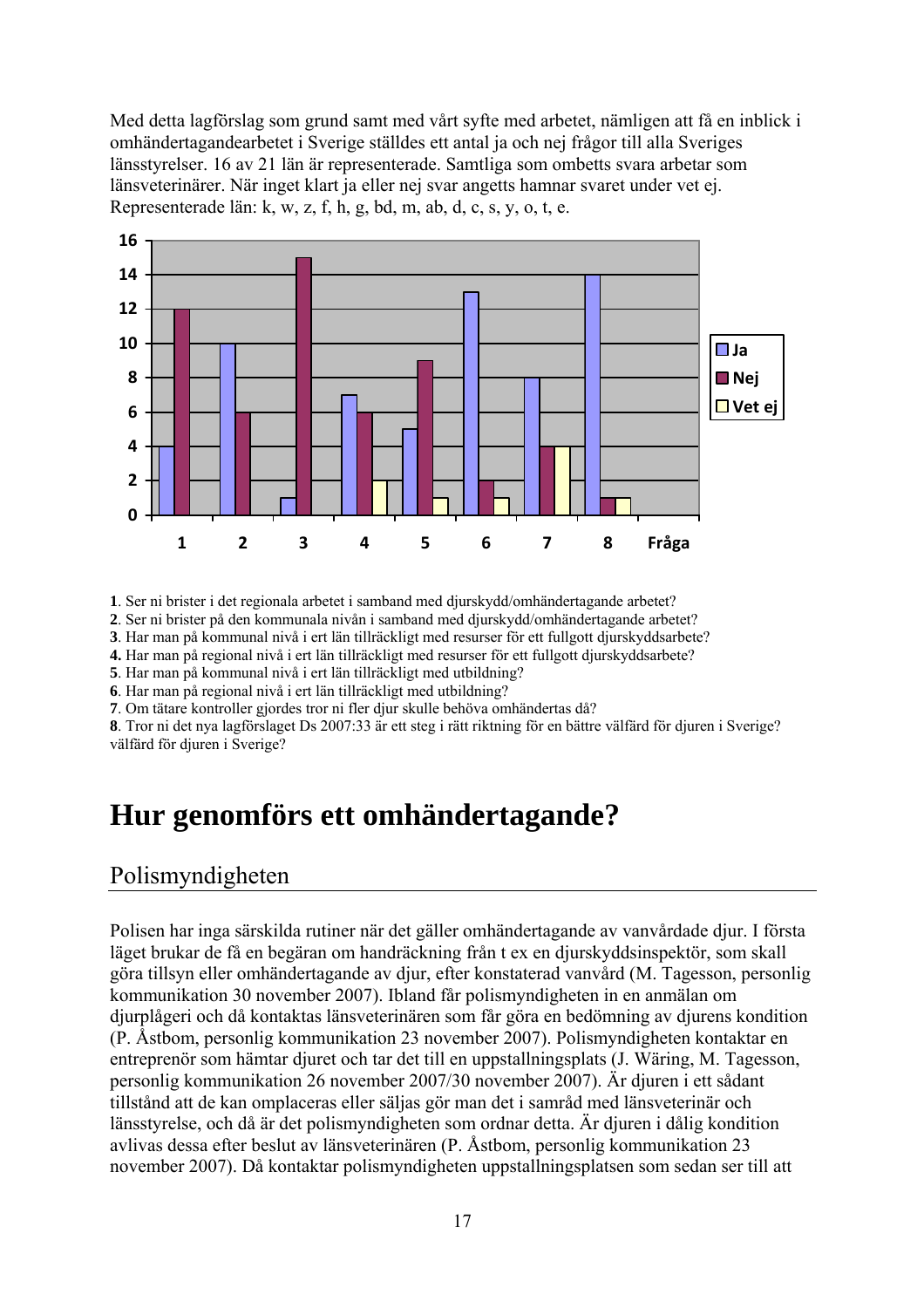djuret blir avlivat av t ex en distriktsveterinär (J. Wäring, personlig kommunikation 26 november 2007). I vissa fall kan djurägaren få tillbaka djuren om han/hon har sörjt för att de brister som funnits har åtgärdats (M. Tagesson, personlig kommunikation 30 november 2007).

Man kan göra två olika sorters omhändertaganden, dels ett omedelbart omhändertagande och sedan ett "vanligt" omhändertagande. Vid ett omedelbart omhändertagande är det Miljö- och hälsoskyddsnämnden (MHN) eller djurskyddsinspektör (om denne har delegation) som konstaterar att förutsättningar för ett omedelbart omhändertagande enligt 32 § föreligger. Då omhändertar polisen djuret och skickar det till en uppstallningsplats. Sedan ska beslutet underställas länsstyrelsen som i efterhand fattar ett beslut om t ex Miljö- och hälsoskyddsnämndens beslut ska fortsätta att gälla (T. Åkerlund, M. Tagesson, personlig kommunikation 28 november 2007/30 november 2007). Men vid ett "vanligt" omhändertagande enligt 31§ DL så kontaktas länsstyrelsen först som fattar ett beslut om man ska omhänderta djuret och omplacera det. Då kontaktar länsstyrelsen polismyndigheten som sedan får verkställa omhändertagandet och skickar djuren till en uppstallningsplats.

Polisen kan själv besluta om att ett djur ska omhändertas omedelbart om de kommer till ett djur där ägaren t ex ska in på sjukhus eller avtjäna straff och det inte finns någon som kan ta hand om djuret. Är det inte fråga om ett omedelbart omhändertagande så kan polispatrullen upprätta en handling som sedan tillställes kommunen som då får åka till platsen och göra en ny bedömning (J. Wäring, personlig kommunikation 26 november 2007)

Chipmärkta katter och hundar, vars märkning är aktiverad (d v s att ägaren har betalat in årskostnaden för märkningen), finns registrerade hos polisen i ett speciellt register. Får man in ett djur med aktiverad märkning lämnas det till ett djurhem. Polisen betalar inackorderingen fram till dess att djurets ägare hämtar det. Sedan får ägaren återbetala den kostnad som polismyndigheten haft för djuret. Får man inte tag på någon ägare så tas ett beslut om katten eller hunden ska avlivas eller om någon privatperson frivilligt tar hand om det (P. Åstbom, personlig kommunikation 23 november 2007). Men då gör man ett beteendetest för att se till så att katten eller hunden inte bär på någon psykisk stress mm (L. Engblom, personlig kommunikation 23 november 2007).

## **Vad sker med djuren?**

## Lantbruksdjur (nöt, svin och fjäderfä)

## **Det omhändertagna lantbruksdjuret**

Omhändertagande av lantbruksdjur sker relativt sällan. I Stockholms län är det ovanligt med omhändertaganden av nötkreatur och mycket ovanligt med omhändertaganden av fjäderfä. På elva år har man bara omhändertagit en ensam höna som gick omkring på en stor väg (M. Jackert Jernberger, personlig kommunikation, 15 november 2007). Att hela besättningar tas omhand är också ganska ovanligt, i alla fall i Östergötlands län. Det handlar i så fall om någon besättning per år (B. Röken, personlig kommunikation 14 november 2007). Inte heller i Västra Götalands län är det vanligt med omhändertagande av hela besättningar av lantbruksdjur, speciellt inte fjäderfä. Då rör det sig alltid om mindre flockar (J. Lindahl, personlig kommunikation, 15 november 2007). I Blekinge län verkar det vara något vanligare,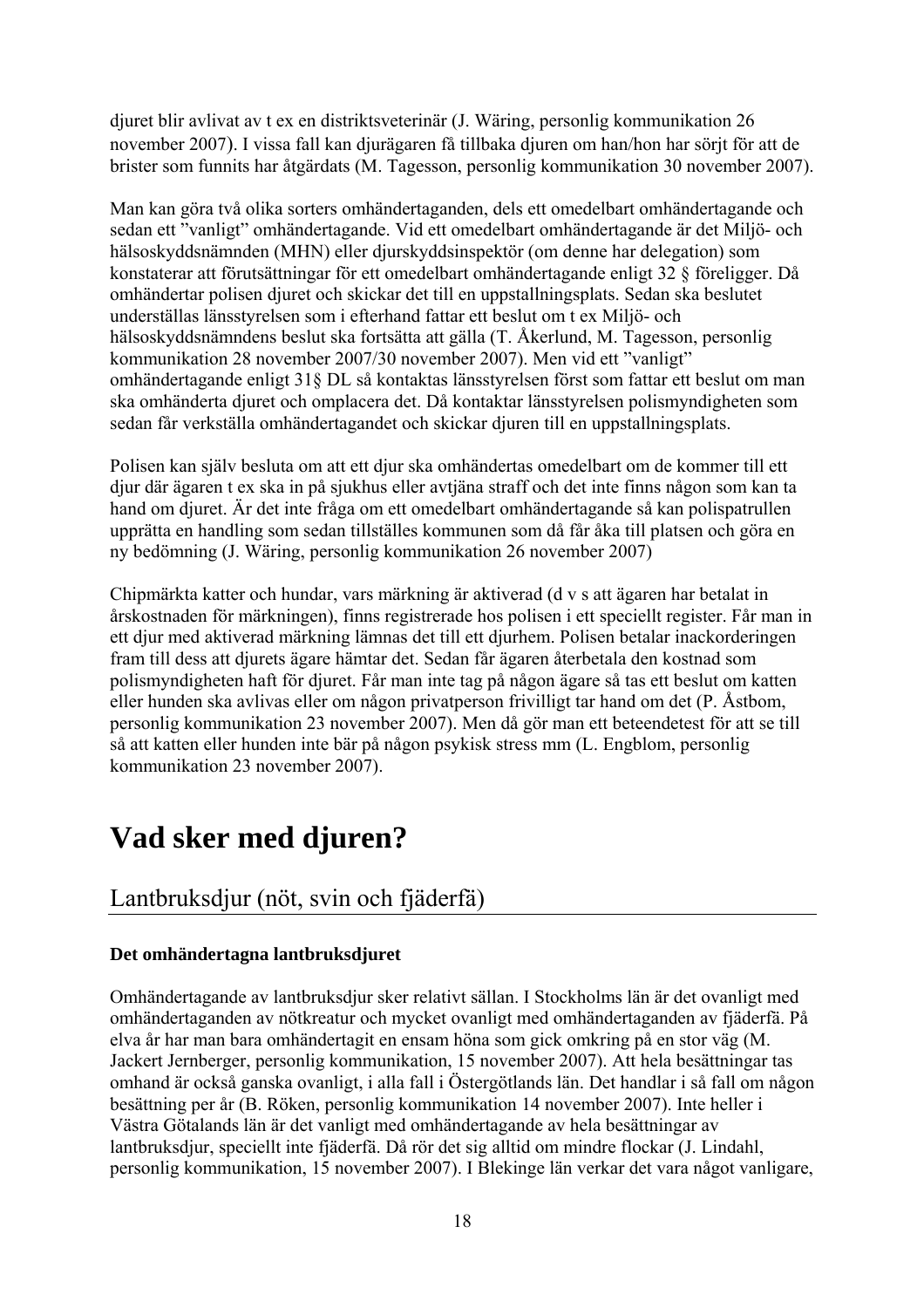där skedde två omhändertaganden av hela besättningar nötkreatur under förra året, 2006 och två har redan tagits omhand under 2007 (F. Holm, personlig kommunikation 15 november 2007). Gävleborgs län har under de senaste två åren inte haft något omhändertagande av hela besättningar alls (M. Lönn, personlig kommunikation, 16 november 2007). I Dalarnas län har man ungefär ett omhändertagande av hela besättningar per år (O. Rydell, personlig kommunikation, 19 november 2007), desamma gäller Hallands län (D. Hultefors, personlig kommunikation 19 november 2007). I Jönköpings län är siffran 1-3 per år (M. L. Sjöberg, personlig kommunikation, 21 november 2007).

#### **Omhändertagande**

Det verkar inte finnas någon generell lösning på hur ett omhändertagande av lantbruksdjur genomförs praktiskt, utan det anpassas efter situationen och vilken djurart det handlar om (L. Hedberg, personlig kommunikation, 15 november 2007). Det är polisen som ansvarar för det praktiska (Riksrevisionen, 2003). Sker omhändertagandet då länsstyrelsen tagit ett beslut med stöd i 31 § i djurskyddslagen genomgår djuren en besiktning av veterinär och sedan transporteras de till en uppstallningsplats som polisen har ordnat för dem, sköts på plats av en djurkunnig person eller avlivas (O. Rydell, F. Holm, J Ölvestad, personlig kommunikation, 19 november 2007/14 november 2007/15 november 2007). Ett omedelbart omhändertagande enligt 32 § djurskyddslagen tas mot bakgrund av att djuren lider och då är de många gånger i dåligt skick (M. Jackert Jernberger, personlig kommunikation, 15 november 2007). Problem vid omhändertagandet kan uppstå av många olika anledningar, av både rent praktiska och regelmässiga skäl. Djuren kan vara sjuka, svårhanterade, aggressiva eller rymningsbenägna, men man måste också ta hänsyn till regler som rör t.ex. vila, utfodring och transporter av dräktiga individer (J. Ölvestad, personlig kommunikation 15 november 2007). Ägarna till djuren som skall omhändertas kan också försöka motverka beslutet genom att t.ex. försöka gömma djuren (L.Grant personlig kommunikation, 15 november 2007). Nötkreatur som saknar öronbrickor får inte lämna produktionsplatsen och måste då i sämsta fall avlivas och destrueras (T. Åkerlund, personlig kommunikation, 28 november 2007).

#### **I väntan på länsstyrelsens beslut**

Ett ständigt återkommande problem vid omhändertagande är att hitta pensionat för djuren i väntan på beslut från länsstyrelsen. Det är svårt att hitta uppstallningsplatser, speciellt om det är en stor besättning omhändertagandet gäller (J. Ölvestad, personlig kommunikation 15 november 2007). I vissa län finns dock ett väl utvecklat arbete för att underlätta omhändertaganden. I Gävleborgs län finns t.ex. speciella djurskyddspoliser som har alla nödvändiga kontakter och som snabbt kan hitta uppstallning åt djuren (L. Olsson, personlig kommunikation 16 november 2007). I sällsynta situationer skickas djuren direkt till slakt. Då kan det t.ex. handla om fall där djuren inte är friförklarade från vissa sjukdomar (O. Rydell, personlig kommunikation, 19 november 2007). En sådan sjukdom är BVD (T. Åkerlund, personlig kommunikation, 28 november 2007). BVD står för Bovine Viral Diarrhoea och är en mycket smittsam sjukdom (S. Kuhne et al. 2005).

Enstaka till ett fåtal djur är relativt enkelt att flytta till en annan besättning, fler djur ger större problem (F. Holm, personlig kommunikation 15 november 2007). Livdjursförmedlare kan också anlitas (J. Lindahl, personlig kommunikation, 15 november 2007).

I samband med omhändertagande av ett stort antal djur i en besättning brukar djuren inte flyttas, utan polismyndigheten sköter djuren genom en anlitad djurkunnig person istället (F.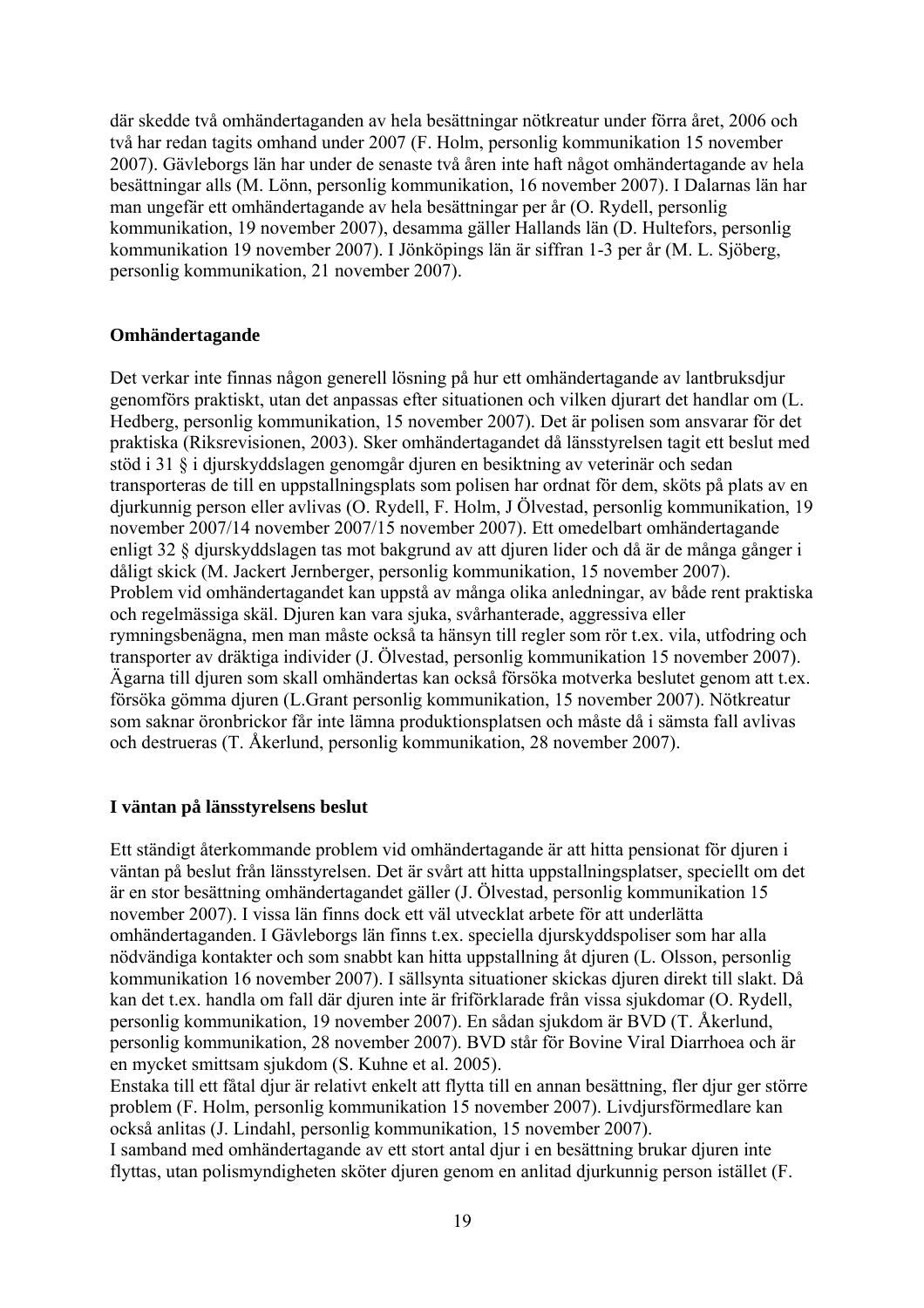Holm, personlig kommunikation 15 november 2007). Det kan vara t ex avbytare eller en granne (L. Olsson, M. Jackert Jernberger, personlig kommunikation 16 november 2007/14 november 2007). I Blekinge vänder sig polisen nästan alltid till farmartjänst eller LRF, eftersom de vet vilka bönder som kan ta emot djur och som behandlar dem korrekt (H. Jufors, personlig kommunikation, 19 november 2007). Animalieproducerande djur går i de flesta fall direkt till slakt efter omhändertagandet, kanske lite tidigare än planerat men det är oftare en mer praktisk lösning än att omplacera djuren den sista tillväxttiden. Mjölkkor i gott skick kan naturligtvis omplaceras men det är sällan så att omhändertagna djur är i så gott skick att det är möjligt (J. Lindahl, personlig kommunikation, 15 november 2007). Just nötkreatur och fjäderfä är svårare än andra djur att flytta eftersom de ofta har en okänd hälsostatus. På grund av smittorisken vägrar andra nötkreaturshållare och fjäderfäägare ofta att ta emot dem (F. Holm, J. Lindahl, personlig kommunikation 15 november 2007). Speciellt fjäderfä är svåra att omplacera p g a EU-restriktioner (H. Jufors, personlig kommunikation, 19 november 2007). Vidare kan det finnas tomma stallar där de omhändertagna djuren kunde placerats, men de är oftast inte funktionsdugliga, t ex kan ventilationen ha kopplats ur (F. Holm, personlig kommunikation 15 november 2007). Då bönderna inte planerat för extra djur, har de ibland för lite foder för att kunna ta hand om omhändertagna djur, speciellt då om det är en hel besättning som skall flyttas och tas om hand (H. Jufors, personlig kommunikation, 19 november 2007). Ett annat problem, speciellt vid omhändertagande av stora besättningar nötkreatur där polisen inte tar hjälp från externt håll, är att de saknar den kunskap som krävs för ombesörjandet (L. Hedberg, personlig kommunikation, 15 november 2007). Kostnaden för mer omfattande omhändertaganden kan bli stora, transportkostnader, kostnader för foder, uppstallning osv innan djuren blir sålda gör att det i slutändan kan uppgå till stora summor. (H. Forssblad, personlig kommunikation 19 december 2007)

#### **Beslut samt verkställande**

Under tiden det tar för länsstyrelsen att fatta ett beslut om vad som skall hända med djuren får de stå kvar där de placerades efter omhändertagandet. Om de ska säljas eller avlivas beror på lämplighet ur djurskyddssynpunkt (djurets skick, bedömd möjlighet att anpassa sig osv.), efterfrågan på djuret samt värdet (hos produktionsdjur) (B. Röken, personlig kommunikation 14 november 2007). Aggressiva, förvildade, ålderssvaga eller sjuka djur brukar inte omplaceras (J. Lindahl, personlig kommunikation, 15 november 2007). Ska de säljas kan de t.ex. avmaskas eller ges klöv/hovvård och liknande för att vara i gott skick när de överlåts (B. Röken, personlig kommunikation 14 november 2007).

## Hästar

### **Den omhändertagna hästen**

Omhändertaganden av häst grundar sig nästan undantagslöst på att hästarna har varit utsatta för vanvård eller djurplågeri, eller att ägaren är belagd med så kallat djurförbud (H. Forssblad, personlig kommunikation, 19 december 2007). Stort antal hästar som omhändertas på samma gång är ovanligt, men i Östergötlands län skedde 2005 ett omhändertagande av 45 hästar (B. Röken, personlig kommunikation 14 november 2007). Någon eller några få är vanligare. I Mora/Orsa kommun har t.ex. tre hästar omhändertagits på två år, men inte samtidigt (A. Persson, personlig kommunikation, 15 november 2007).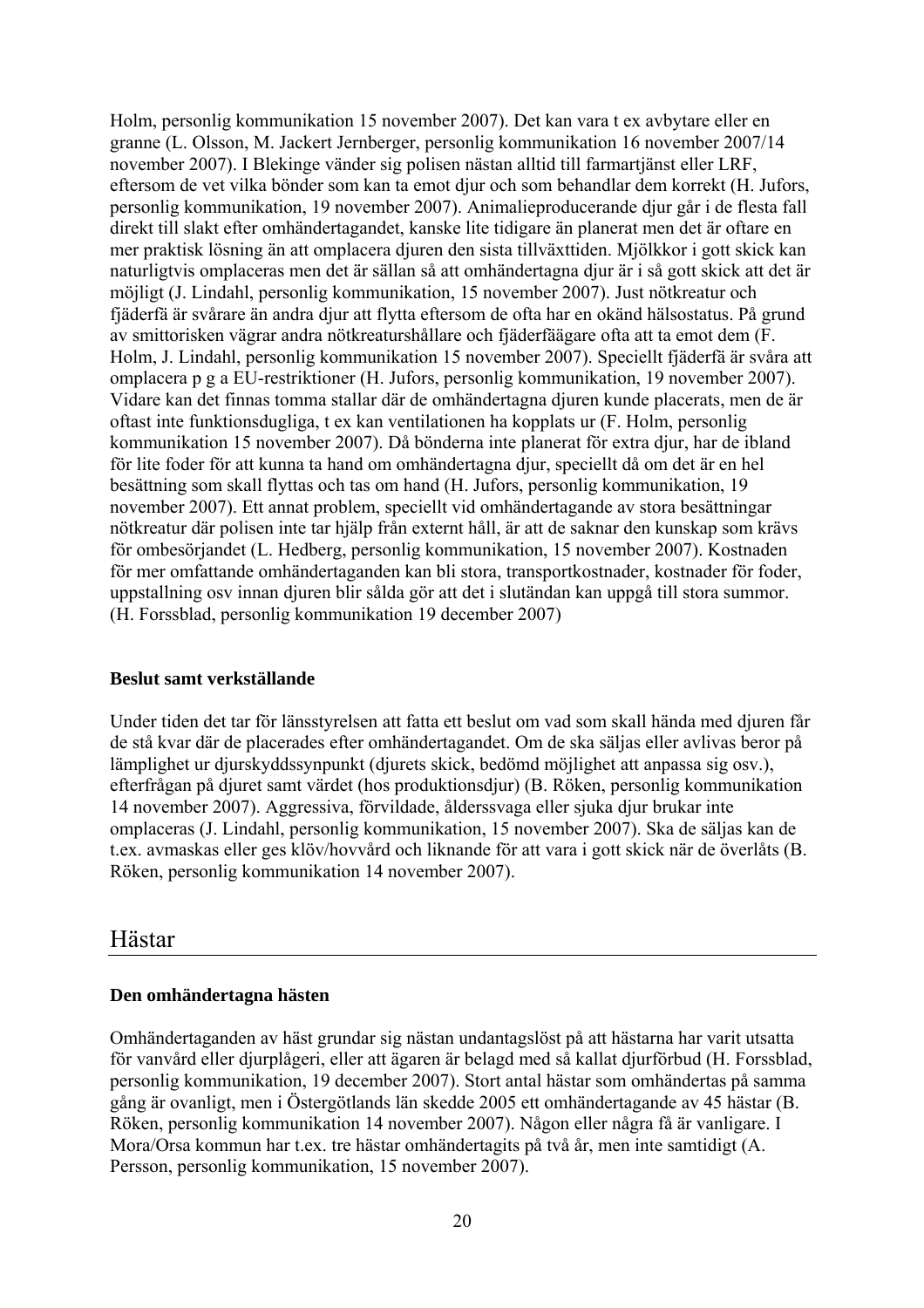#### **Omhändertagande**

Efter att beslutet om omhändertagande enligt 31 § tagits genomgår hästen/hästarna en besiktning av veterinär för att man skall bedöma dess/deras skick samt värde. Om de befinns tillräckligt friska transporteras de till den uppstallningsplats som polisen har ordnat för dem (J. Ölvestad, personlig kommunikation 15 november 2007). Ibland händer det att hästarna som omhändertas är i så pass dåligt skick att de måste avlivas med en gång (L. Olsson, personlig kommunikation 16 november 2007). I ett omedelbart omhändertagande enligt 32 § i djurskyddslagen omhändertas djuren direkt utan väntan på beslut ifrån länsstyrelsen.

### **I väntan på länsstyrelsens beslut**

Hästar som omhändertas stallas vanligen upp hos lämplig fodervärd (L. Hedberg, personlig kommunikation, 15 november 2007), ofta en lantbrukare (J. Ölvestad, personlig kommunikation, 15 november 2007) eller så anlitas någon som kan sköta hästen på den ursprungliga platsen, hemmastallet. Det beror bl.a. på risken om den tidigare ägaren kan förväntas ta sig rätt att förfoga över hästen igen (L. Grant personlig kommunikation, 15 november 2007). Det kan vara svårt att hitta uppstallare eftersom ägaren till hästen ofta inte vill acceptera myndighetens beslut och vill veta vart deras djur har tagit vägen. Detta kan då kännas obehagligt för den som tar emot ett omhändertaget djur (P. Molin, personlig kommunikation 21 november 2007). Ibland anlitas också intresseorganisationer som Svenska Hästars Värn för att ta hand om de omhändertagna hästarna (R. Lofenhamn, personlig kommunikation, 25 oktober 2007).

#### **Beslut samt verkställande**

Länsstyrelsen beslutar i de flesta fall att djuren ska säljas eller överlåtas på annat sätt och hur lång tid polisen har på sig för att verkställa deras beslut (L. Olsson, personlig kommunikation 16 november 2007). I väntan på deras beslut får hästen stå kvar hos fodervärden respektive i hemmastallet skött av den av polisen utvalda skötaren. Om polisen inte lyckas, och det inte finns någon efterfrågan efter att djuret har utannonserats i tidningen eller andra säljförsök gjorts, återstår ingen annan lösning än att låta avliva eller slakta djuret (F. Holm, personlig kommunikation 15 november 2007). Finns inget hästpass är slakt ej möjlig, då avlivas djuret istället (T. Åkerlund, personlig kommunikation, 28 november 2007). Vissa hästar kan dock omplaceras och få ett normalt hästliv igen (R. Lofenhamn, personlig kommunikation, 25 oktober 2007). Men för dessa hästar är det mycket viktigt att man jobbar med positiv istället för negativ förstärkning för att få dem att samarbeta i träning (Lesley Innes et al. 2007).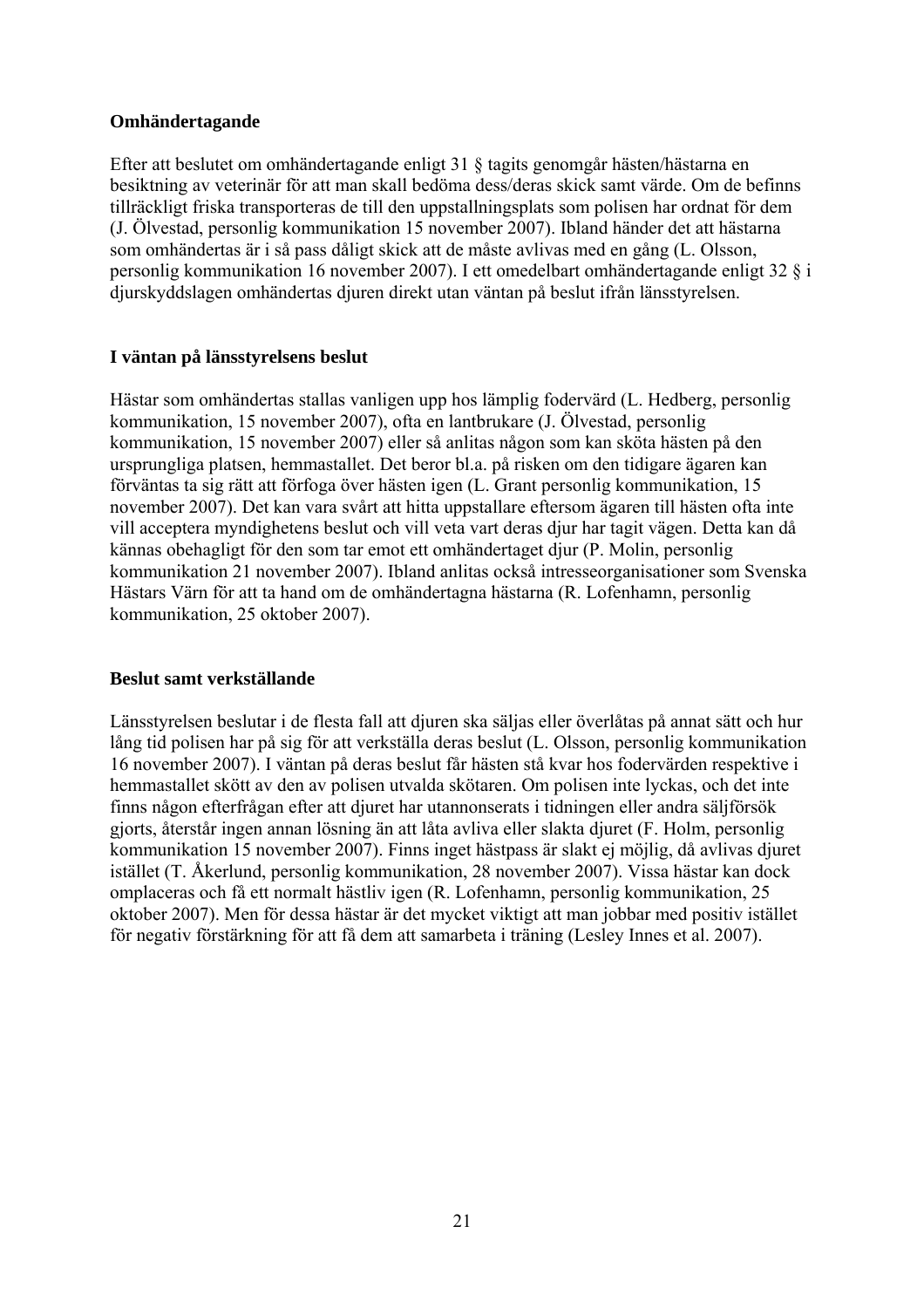### **Den omhändertagna hunden och katten**

Omhändertaganden av hundar och katter med stöd av djurskyddslagen är den överlägset största gruppen. Där hamnar vanvårdade djur men också hittehundar som inte har kunnat sammanföras med sin ägare och av den anledningen betraktas som övergivna. Detta är hundar av alla raser, storlekar och typer. Omhändertaganden med stöd av lagen om tillsyn över hundar och katter är mycket få, Polismyndigheten i Skåne omhändertar endast 2-3 hundar per år. Det handlar också om olika raser men oftast stora och i en storstad som t.ex. Malmö, är det vanligast att man omhändertar hundar av typ Pitbull (L. Grant, personlig kommunikation 22 november 2007*)*. Hundstallet i Åkeshov får in hundar från hela Stockholms läns polismyndighet och genomsnittshunden hos dem är en stor svart unghund av hankön, ofta okastrerad. Det är ofta en blandras som innehåller en eller flera av våra något större brukshundar såsom schäfer, dobermann och rottweiler (P. Fridensköld, personlig kommunikation 29 november 2007).

| Hundar som<br>mottagits     | 2005 | 2004  | 2003 | 2002 |
|-----------------------------|------|-------|------|------|
| Inlämnade av<br>polisen     | 253  | 168   | 233  | 266  |
| Inlämnade av<br>allmänheten | 63   | $-67$ | 30   | 42   |
| Omplacerade                 | 79   | 103   | 89   | 136  |
| Avlivade                    |      |       |      | 12   |
| Antal vårddygn              | 6436 | 5938  | 6504 | 7046 |

Statistik från Hundstallet, Åkeshov, Stockholms län

## **Omhändertagande**

Omhändertagandet av hundar och katter görs av polisen efter det att länsstyrelsen, kommunen eller polismyndigheten själva tagit ett beslut i frågan med stöd av djurskyddslagen – då djuret är övergiven eller på annat sätt utsatts för lidande - eller lagen om tillsyn över hundar och katter – då ägaren brustit i sin tillsyn över framför allt sin hund och hunden visat sig vara bitsk (L. Grant, personlig kommunikation, 22 november 2007). Dessa djur hamnar på sedan tidigare bestämda hund- och kattpensionat samt till kontrakterade privatpersoner (K. Andersson, personlig kommunikation, 26 november 2007). De omhändertagna katterna och hundarna blir antingen upphämtade på plats av polisen som i vissa distrikt har möjlighet att förvara djuren en kortare tid på stationen eller som levererar dem till pensionatet eller privatpersonen som de har avtal med, annars kommer personal från pensionatet och hjälper till vid omhändertagandet (K. Andersson, personlig kommunikation, 26 november 2007).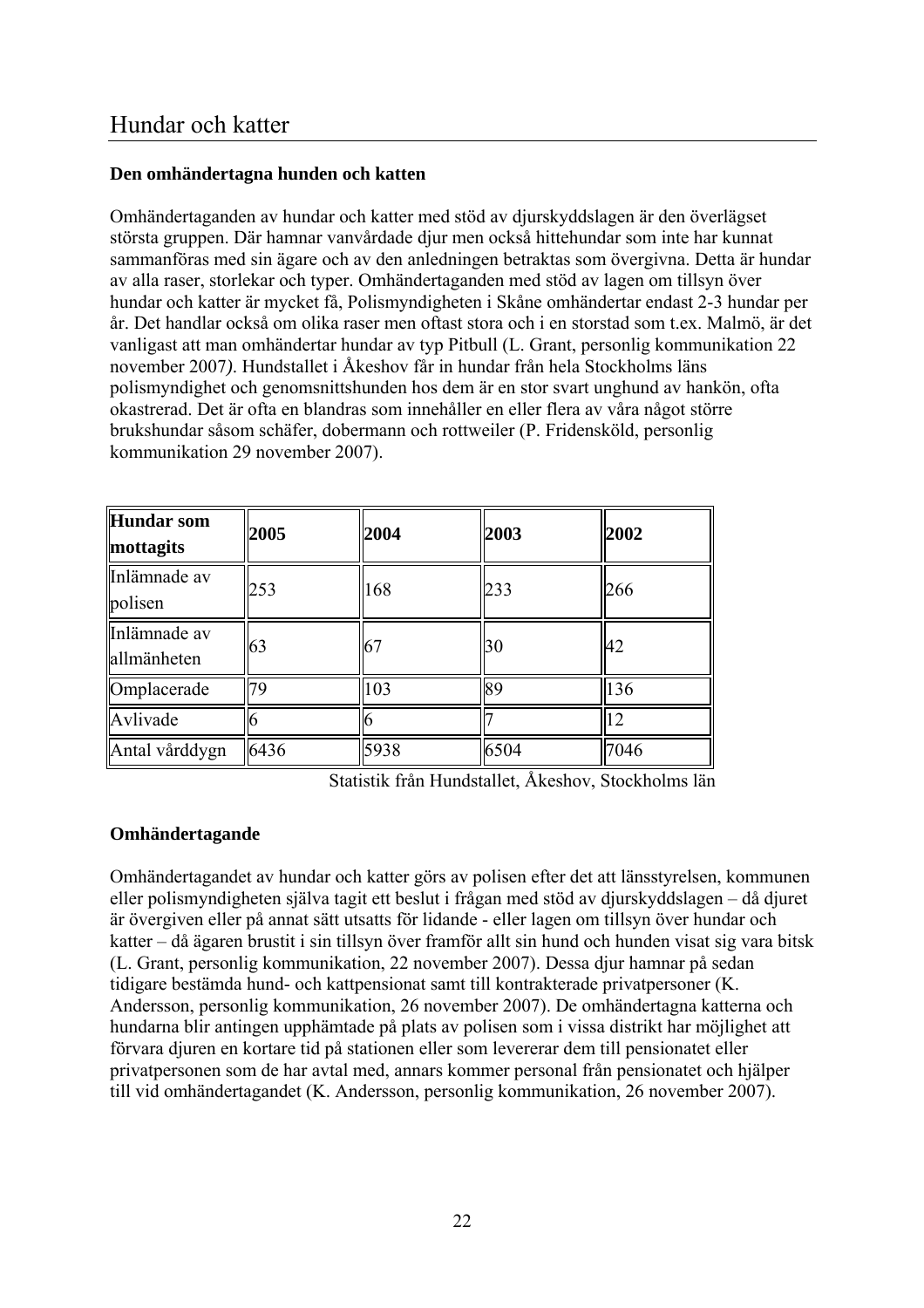### **I väntan på länsstyrelsens beslut**

Personalen som jobbar på pensionaten har stor hunderfarenhet och väl utvecklad kunskap i "att läsa hund" (P. Fridensköld, personlig kommunikation, 29 november 2007). En del skötare är även utbildade instruktörer och på exempelvis Spekeröds Hundcenter och Hundpensionat får personalen regelbunden fortbildning av en hundkonsulent (C. Augstusson, personlig kommunikation, 2007). Utvärdering av djuren sker av personalen (C. Augustsson, personlig kommunikation, 22 november 2007) och veterinär (L. Grant, personlig kommunikation, 22 november 2007). Målet med en utvärdering är att bedöma hundens temperament och var hundens gränser går innan den börjar visa aggressiva beteenden (K.S. Bollen och J. Horowitz 2007). På hundstallet har alla hundar individuella program som de utvärderar hundarna efter vilka de använder sig av när de arbetar med hundarna och eventuella problembeteenden. De testar om de får hantera hundarna till exempel torka tassar, öron och om de vaktar saker och föda. Personalen undersöker även hur hundarna fungerar med andra hundar och människor. Den sammanställda informationen ger en ganska bra bild av hur hunden är mentalt och vad det kommer att krävas av en framtida ägare (P. Fridensköld, personlig kommunikation, 29 november 2007). I vissa fall tar polismyndigheten beslut om att en hund skall utredas av, en av polisen, utbildad besiktningsman. Ofta gäller det hundar med mentala brister, ofta aggressiva sådana, och det är i samspel med Polisens Hundförargrupp som denna utvärdering sker. När utredningarna handlar om hundar som visat sig vara farliga mot människor försöker man i möjligast mån efterlikna situationen där det aggressiva beteendet uppträtt. För att få utföra dessa tester krävs en lång utbildning. Först och främst måste man vara utbildad hundförare inom polisen vilket innebär sju veckors grundutbildning. När man sedan arbetat som hundförare i några år och visat lämplighet kan hundföraren få ytterligare sju veckors utbildning till att bli instruktör för polishundförare. Efter ytterligare ett antal års erfarenhet och visad lämplighet kan personen därefter genomgå en särskild utbildning under en vecka för att bli besiktningsman. För att få behålla sitt förordnande som besiktningsman måste hundföraren genomgå vidareutvecklig var tredje år, med godkänt resultat (P. Karlsson, personlig kommunikation, 26 november 2007).

I de fall avlivning är aktuellt efter ett omhändertagande med stöd av lagen om tillsyn över hundar och katter tas det beslutet av polismästare i samråd med veterinär (L. Grant, personlig kommunikation, 22 november 2007 samt L. Engblom, personlig kommunikation, 23 november 2007). När omhändertagandet istället stödjer sig på djurskyddslagen är det länsstyrelsen som beslutar om eventuell avlivning.

### **Beslut samt verkställande**

Det varierar hur lång tid varje djur spenderar på pensionaten och vilka som handhar den eventuella omplaceringen. I vissa fall omplacerar polisen direkt och då görs en lämplighetsbedömning av den nya ägaren utifrån förutsättningarna i det enskilda fallet (L Grant, personlig kommunikation, 22 november 2007). När det gäller katter och hundar som sprungit bort och lämnas in av polisen, förfogar de över djuret efter sex dagar och först då tas ett beslut angående omplacering eller eventuell avlivning. Vid omhändertagande med stöd av djurskyddslagen är det en längre rättsprocess som länsstyrelsen handlägger. Med beslut och möjlighet till överklagan kan det ta upp till en månad och i vissa fall mer innan det blir klart om djuret kan omplaceras eller ej (C. Augustsson, personlig kommunikation, 22 november 2007).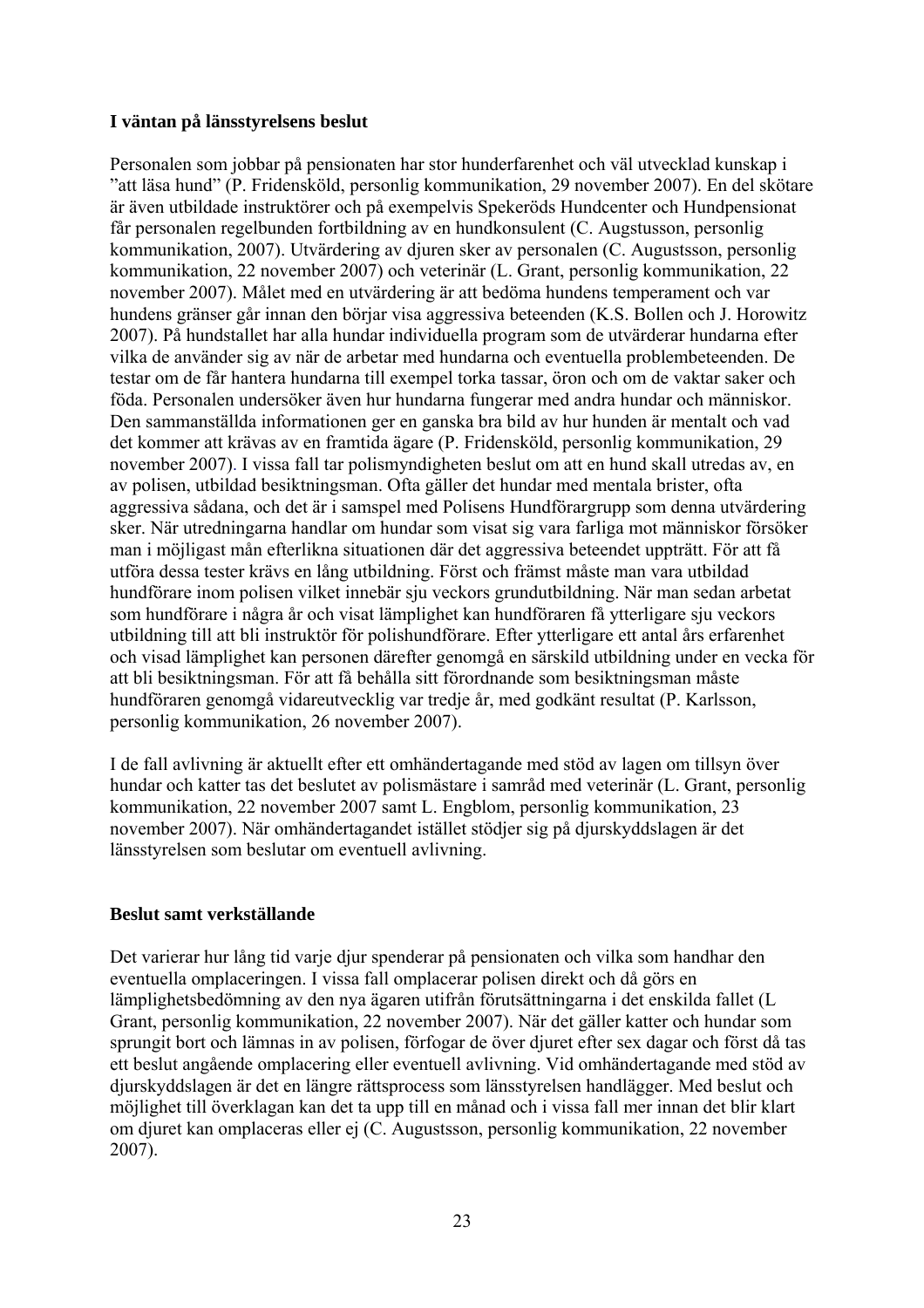## Exotiska djur

När det handlar om omhändertagandet om exotiska djur som omfattas av CITES sker förvaringen i av Jordbruksverket godkänt s.k. rescuecenter. De rescuecenter som finns är Skansen-Akvariet och Malmö Museer/Akvariet. De har kunskap och beredskap samt vissa utrymmen för att ta emot levande djur som smugglats in eller ut ur landet eller hålls i brott mot CITES-lagstiftning. När det handlar om beslagtagna/omhändertagna djur som inte omfattas av CITES är det den beslutande myndigheten som ansvarar för deras förvaring (M. Diemer, personlig kommunikation, 23 november 2007).

I Rikspolisstyrelsens rapport från 2002 står att läsa att den internationella årliga omsättningen inom illegal handel av utrotningshotade djur och växter hade passerat femtio miljarder SEK.

Det är främst reptiler som utgör den största gruppen inom handeln av illegala arter både inom landet och i samband med import. Vid tillslag där ormar är förekommande skall expertis finnas tillgänglig för att kunna artbestämma djuren och konstatera om det är en giftig eller farlig art.

Vid omhändertagandet av ödlor måste även här expertis tillkallas, detta för att finns en del arter som är tillåtna i handel och vissa andra som är utrotningshotade och således förbjudna.

Illegal import och handel med sköldpaddor är vanligt förekommande. Det är inte tillåtet med landsköldpaddor i handel om man inte har ett särskilt tillstånd.

Krokodiler säljs ofta när de är ca tjugo centimeter och under gynnsamma förhållanden kan de ha en tillväxningshastighet på trettio centimeter om året. Det är flera olika arter av krokodiler som förekommer på den illegala handeln.

I samma rapport finns uppgifter om att priset på en del tropiska fågelarter ibland kan uppgå till ca 100 000 SEK för en levande fågel. Omhändertagna eller beslagtagna fåglar skall föras till antingen ett rescuecenter eller en annan plats som Jordbruksverket anvisat.

## **Hur påverkas djuren om de inte får utföra sina naturliga beteenden?**

Djurens beteende påverkas av om de utsätts för vanvård, t.ex. om det inskränker deras möjligheter till att utföra sina naturliga beteenden. Förutom de beteenden som är direkt relaterade till och uppkommer av hunger, törst, smärta och rädsla kan också vissa beteendestörningar och onormala beteenden uppkomma, t.ex. stereotypier orsakade av en alldeles för stimulansfattig miljö.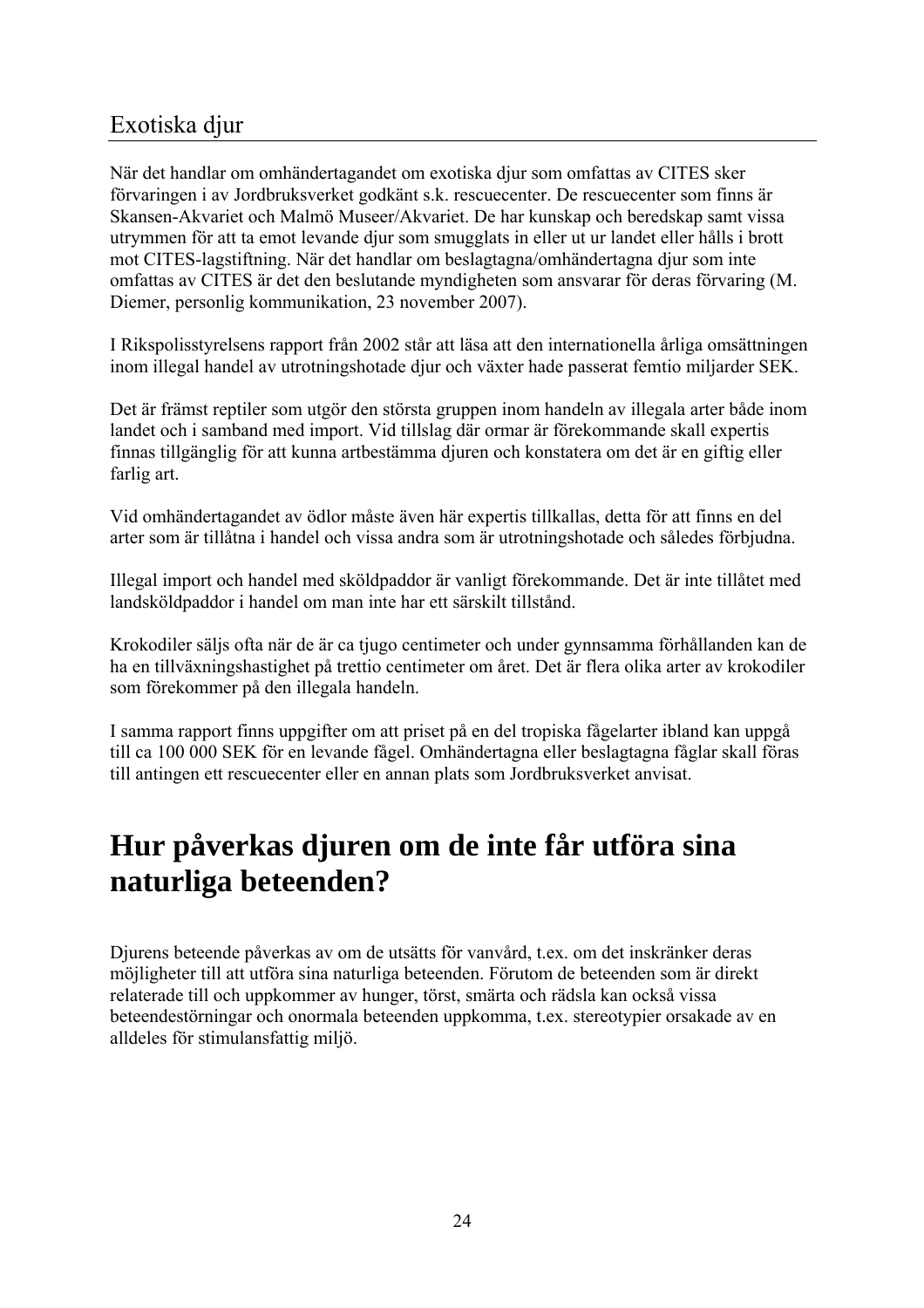## Beteendestörningar hos nötkreatur

Nötkreatur kan också utveckla störningar i beteendet om de inte får möjlighet att utföra sina naturliga beteenden.

Kor som står bundna utan tillgång till foder, utvecklar ofta beteenden som ger ett stört och onormalt intryck. Vanligt är att dessa beteenden utgår från munnen, t ex genom att de börjar slicka och tugga. Dessa beteenden uppkommer också om deras ättid är för kort (för lite foder) (Lindström et al. 2000).

En annan miljöfaktor som kan hämma djurets möjlighet till naturligt beteende är för dåligt med plats. I en studie gjord av bl. a, Lorettz Gygax, visar man på att det finns risk för att djuren råkar trampa på varandra och att deras liggbeteende påverkas negativt om de får för litet utrymme (Gygax et al. 2007).

Kor i allmänhet klarar vintern bra. Är de däremot i dålig kondition från början kan speciellt tunnare kor få problem om temperaturen sjunker långt ner på minusskalan. Ett beteende de visar upp då är att de försöker ligga så att så liten yta av deras kropp som möjligt utsätts för väder och vind. Då måste de få tillgång till en skyddad plats (Cassandra et al. 2007).

En form av onormalt beteende är då de sakta öppnar och stänger munnen samtidigt som de konstant tittar uppåt (Shusuke et al. 1994). Är de utsatta för smärta eller stress visar de ofta detta genom att råma (Grandin, 2001).

De kan t.ex. börja utföra en rullande rörelse med tungan, tungrullning. Detta beteende kan de upprepa i flera timmar (Jensen, 2003). Ibland kan de också svälja delar av tungan (Frasier, 1980). Detta beteende kan uppkomma som ett resultat av för lite grovfoder. Då ökar också förekomsten av bitande och slickande hos nötkreaturen (Tuyttens, 2005).

Ett annat beteende som är onormalt för kor är att de kan börja luta sig mot inredning. De trycker då nos eller hela huvudet mot föremålet och står orörliga så. Detta beteende är vanligare hos kor som står uppbundna än hos de lösgående (Krohn, 1994).

## Beteendestörningar hos svin

Vanliga orsaker till omhändertagande av lantbruksdjur var enligt svaren från länsveterinärer och djurskyddsinspektörer i Sverige en smutsig miljö, dåligt med foder och vatten. Förutom de rent fysiska problemen det orsakar (ex. hunger, törst och sjukdomar) kan även svinens beteende påverkas av den bristande omsorgen. Om de dessutom vistas i ett för trångt utrymme, har dåligt med strö och behandlas illa av skötaren är risken för beteendeproblem än större.

Hos svin som är hungriga ökar det aggressiva beteendet. Det gör det också om födotillgången är oregelbunden eller uteblir vid tillfällen då de är vana att få mat (Houpt, 1991).

Om svin får för dålig tillgång till halm eller annat strömaterial kan de utveckla beteendestörningar som hör samman med deras motivation att utföra födosöksbeteende. Dessa kan visa sig som t.ex. rörtuggning (upprepat tuggande på rör) eller tomtuggning (i luften).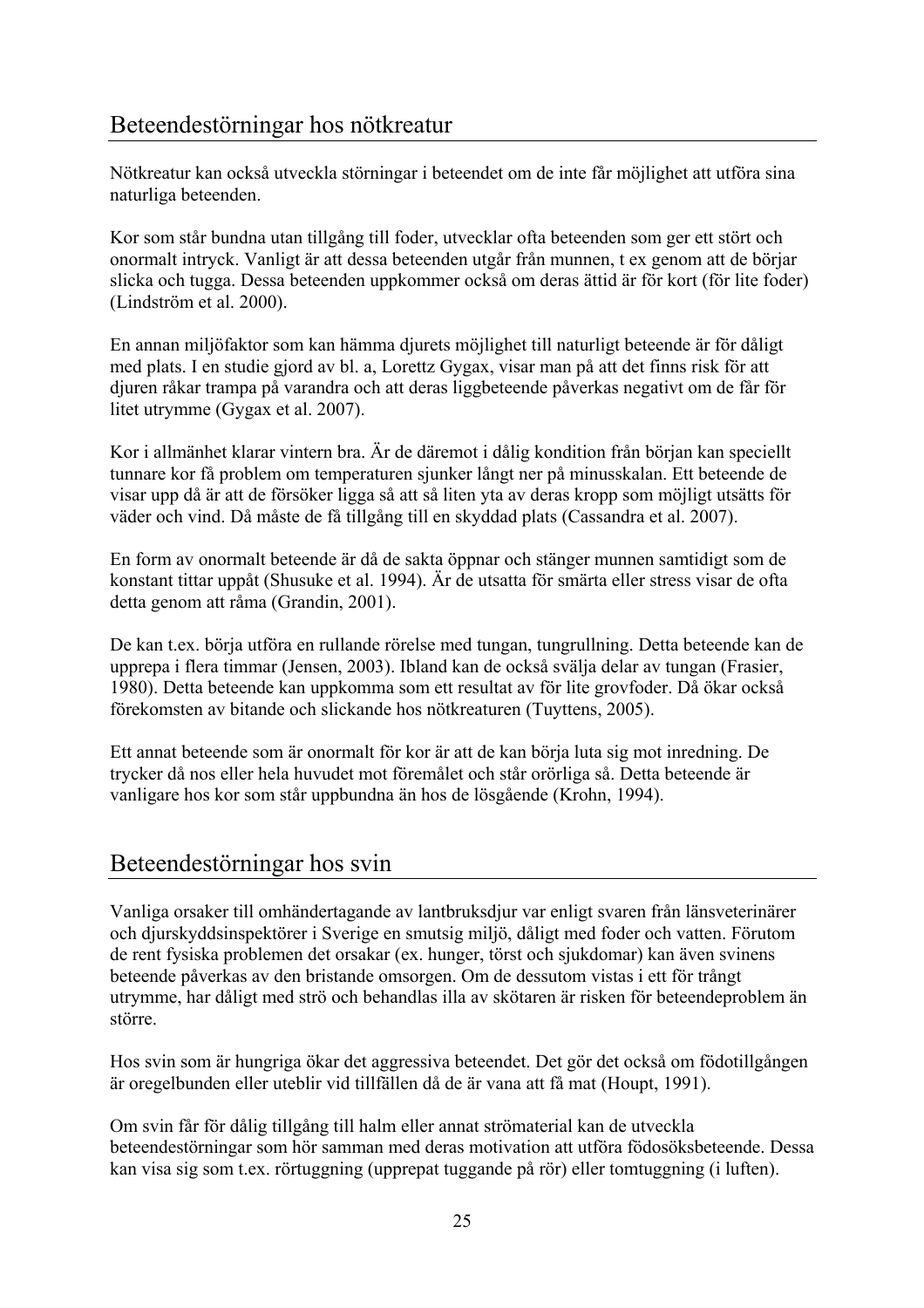Tomtuggning kan ibland vara så kraftigt att saliven börjar skumma (Jensen, 2006). Det är snarare frustrationen för att inte kunna utföra födosöksbeteende än understimulering som orsakar störningarna i beteende (Rushen, 1985).

En annan effekt av för lite foder är överdrivet drickande. Det tros bero på att svinet inte får någon mättnadskänsla och att födosöksbeteendet då går över i drickande för att fylla magen (Rushen, 1984).

Hålls svin i för trånga utrymmen ökar deras aggressiva beteende (K. Houpt, 1991) och deras trivsel minskar (Remience et al. 2007). Om de dessutom hålls i karga miljöer utan stimulans börjar de ofta bita på varandra. Främst handlar det om svans och öron på de andra i gruppen (Jensen, 2006). Bitandet kan börja som ett sätt för lågrankade individer att försöka komma åt foder, om tråget de fodras i är för trångt för att alla skall kunna äta på en gång (Schrøder-Petersen et al. 2001). Eftersom de tycker om lukten och smaken av blod, sprider sig bitandet i gruppen, även om det var en enda individ som började med beteendet (Edwards, 2006). Men fler faktorer än understimulans måste inverka på svansbitande, eftersom det också ses hos grisar som hålls utomhus, där tillgången på stimulans är betydligt större (Walker et al. 2006).

Hålls de i riktigt små utrymmen där de knappt kan röra sig alls kan de utveckla ett beteende där de slår huvudet fram och tillbaka mellan väggarna. Detta kan ge upphov till allvarliga skador (Frasier, 1990).

Det har också betydelse hur skötaren behandlar sina djur. Svin som behandlas illa, med slag över huvud och rygg visar rastlöshet, är skygga och svåra att närma sig. Deras sexuella beteende minskar också jämfört med dem som strukits och kliats (Phillips, 1992).

## Beteendestörningar hos fjäderfä

Precis som de större djuren påverkas fjäderfäs beteende av om de utsätts för vanvård och därigenom inte får möjlighet att utföra sina naturliga beteenden.

Fjäderfän kan t.ex. uppvisa ett stereotypt vandrande fram och tillbaka om de är mycket hungriga och fodring uteblir på en invand tid, eller när de skall lägga ägg om bomaterial för redet inte finns tillgängligt och de inte kan komma undan de andra fåglarna i gruppen (Frasier, 1990).

Gruppstorleken har betydelse för hur mycket fjäderhackande och kannibalism det blir i en grupp hönor (Bas Rodenburg, Koene, 2007), men inte yta per fågel (Bessei, 1982). Tillgången på strömaterial sedan kycklingarna var riktigt unga har däremot betydelse (Huber-Eicher et al. 2001). Det har också tillgången på halm eller annat strömaterial där de ruvar (Nørgaard-Nielsen et al. 1993). Dock kan man se tendenser till fjäderhackning hos unga fåglar, men det anses snarare vara ett uttryck för upptäckarlust, och behöver inte bli ett problem när de vuxit upp (Newberry et al. 2007).

Pickning på en enda fläck kan uppkomma av liknande orsaker (Jensen, 2003).

En vanlig åkomma vid vanvård av fjäderfä är sjukdomen coccidios, orsakad av för trångt utrymme och att miljön inte är ren och torr. Då sitter kycklingarna och kurar med hängande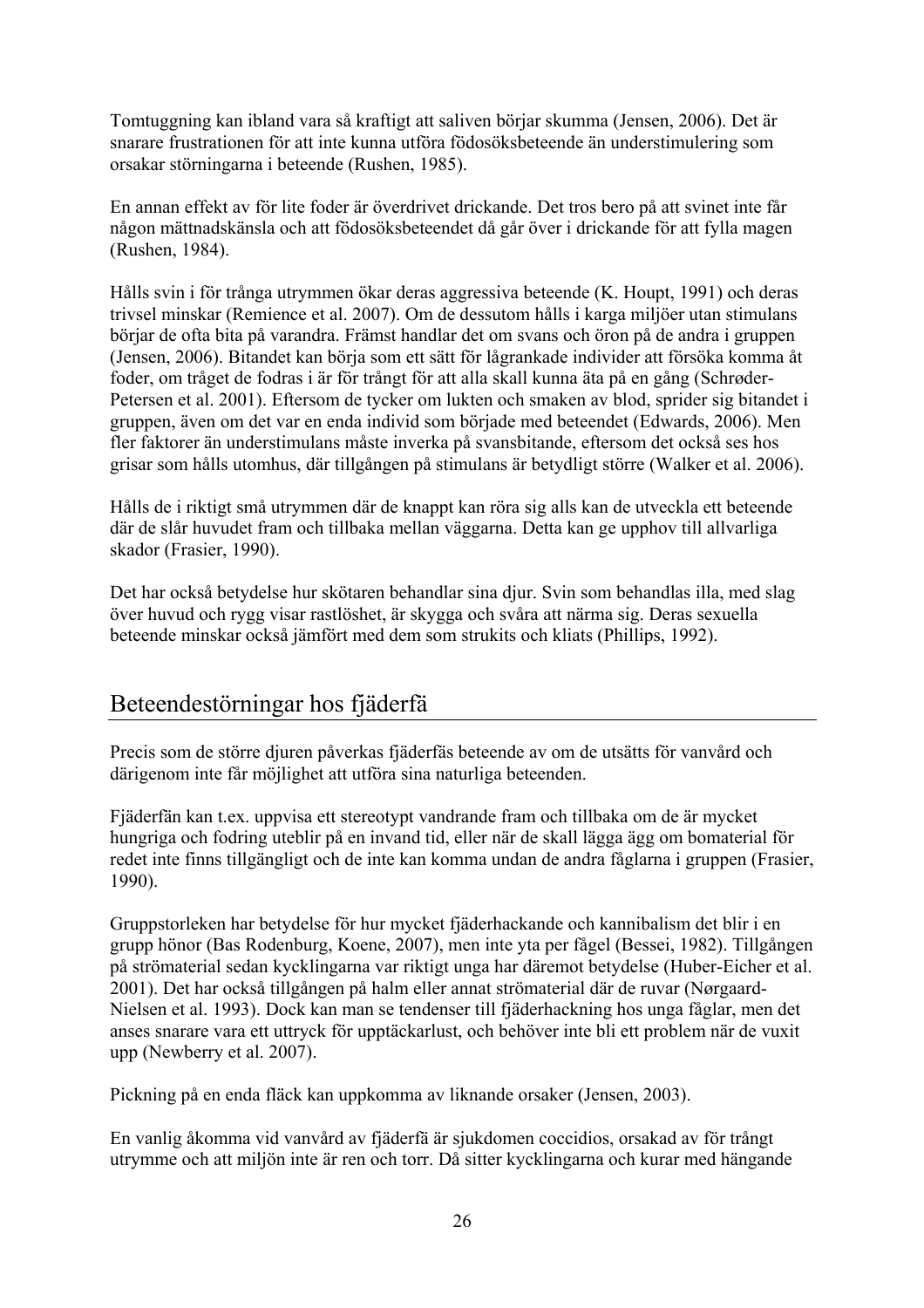vingar (Almén, 1986). Om hönorna har för litet utrymme kan de också börja kasta med huvudet (Jensen, 2003).

En studie gjord 2006 visar att om hönor stressas kan det ha betydelse för beteendeutvecklingen hos deras kycklingar (Janczak et al. 2007).

## Beteendestörningar hos hästar

Hästar som hindras att utföra sina naturliga beteenden, kan utveckla beteendestörningar. Dessa onormala beteenden ses endast hos hästar i människans vård och måste därför anses bero på den behandling vi utsätter dem för. Det kan vara påverkan från stallklimat, utfodring, psykiskt klimat eller krav under t.ex. träning som de inte klarar av att hantera (Simonsen, 1999). Onormala beteenden hos hästar är ganska vanliga, för även om de varit domesticerade under lång tid har de fortfarande kvar sina naturliga beteenden och behovet av att få utföra dessa (Kiley-Worthington, 1982).

Det finns vissa beteenden som hästar har speciellt stort behov av att kunna utföra för att må bra. Dessa är i korthet att de måste få möjlighet att äta grovfoder under lång tid, vila med visst avstånd till varandra, röra sig mycket, ha möjlighet att gödsla på platser där de inte konstant uppehåller sig, befinna sig i flock och vistas på en plats med bra luftombyte (Zeeb, 1981).

Hästar med ingen eller mycket begränsad födotillgång kan börja uppvisa ett beteende där de börjar slicka på saker i sin omgivning, t ex krubba eller vattenkopp (Frasier, 1990). Hos en häst som saknar tillräcklig tillgång på grovfoder kan t ex stereotypin krubbitning uppkomma. Hästen tar då stöd med framtänderna mot ett plant underlag och ger ifrån sig ett hulkande ljud samtidigt som de sväljer luft (Jensen, 2006). Ett annat problem rörande utfodring är att hästar med vanvårdade tänder, med skarpa kanter får svårt att tugga och tillgodogöra sig föda. Ofta kan de tappa kraftfoder eller halvtuggat hö ur munnen när de äter (Ralston, 2003).

En häst som inte får tillräcklig omväxling eller motion kan börja uppvisa vävning. Men det beror också på en hel mängd andra faktorer som fodergiva och stallets utformning (Ninomiya et al. 2006), samt brist på social kontakt (McAfee et al. 2002) En häst som väver sänker huvudet och börjar vagga kroppen fram och tillbaka (Jensen, 2006). Vävning ses mest hos ridhästar som står inomhus i en understimulerande miljö och gör hästen fysiskt utmattad och får den att förlora i vikt. Hästar som är isolerade och saknar social kontakt kan börja skrapa stereotypt med en hov i golvet eller väggen (Frasier, 1990).

Hästar som känner smärta kan uppvisa ett aggressivt beteende och de som behandlats illa med slag uppvisar ofta ett huvudskyggt beteende (Houpt, 1991).

## Beteendestörningar hos hundar och katter

De vanligaste beteendestörningarna hos både katt och hund är olika former av skygghet och rädsla (C. Augustsson, personlig kommunikation, 2007), hos katter är det inte särskilt vanligt förekommande med beteendestörningar över huvudtaget (M Waro, personlig kommunikation, 27 november 2007). Vanvårdade hundar som kommer omhändertagna in till pensionat och eventuella privatpersoner uppvisar ofta utmattningssymtom, separationsångest och rädsla (K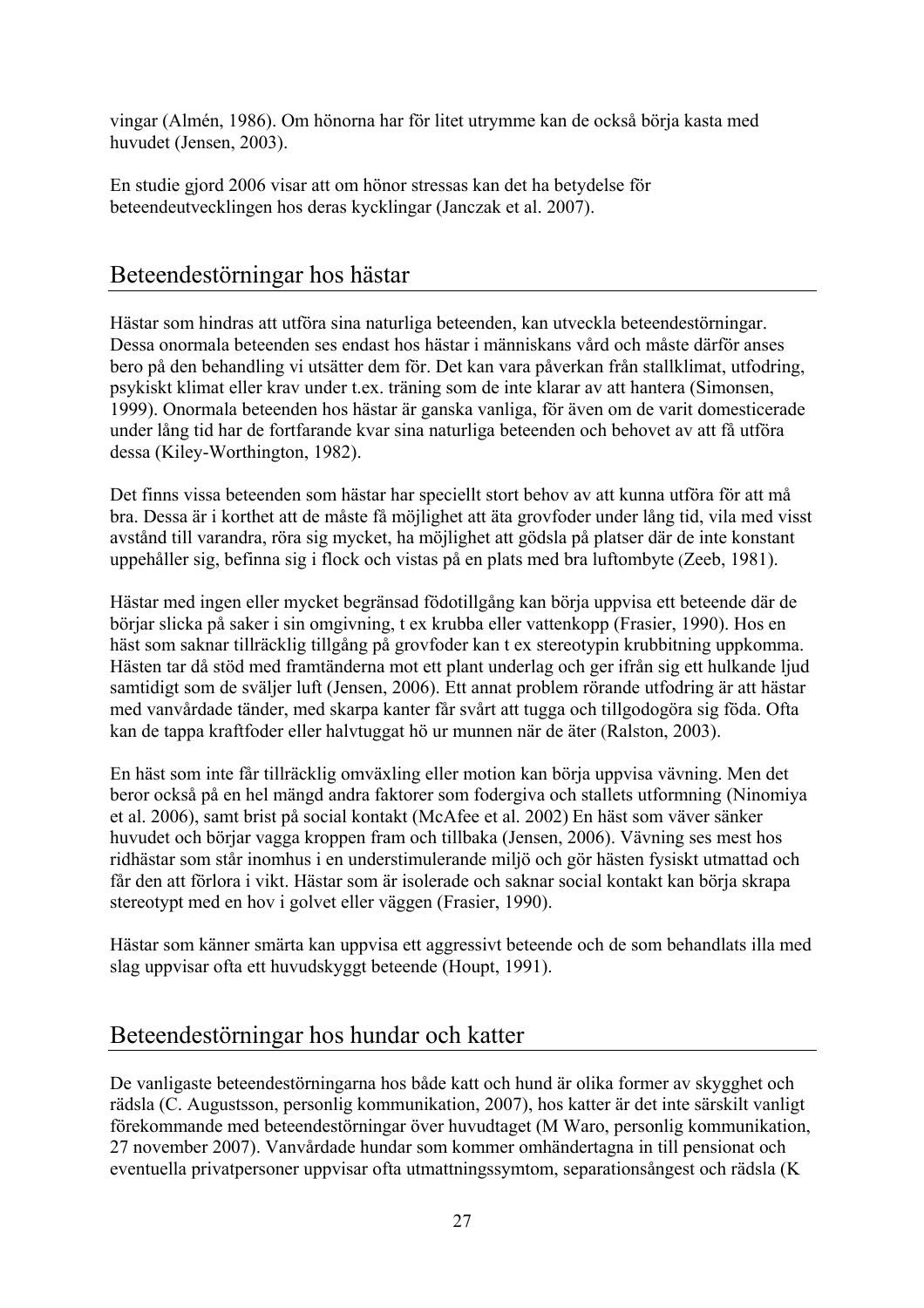Andersson, personlig kommunikation). Rädslan kan visa sig både som aggressivitet eller kuvning, att hunden på alla sätt vill vara till lags (C Augustsson, personlig kommunikation 2007). Vanligt är även mer eller mindre aggressiva utfall mot främst andra hundar men även joggare samt cyklister (P. Fridensköld, personlig kommunikation, 29 november 2007 ).

Aggression hos katter kan riktas mot människor (Horwitz, 2007) men det är inte lika vanligt förekommande som hos hundar (Palacio et al. 2007). Aggression hos hundar kan ha flera olika anledningar. I B. Cederlunds artikel om aggressivitet som publicerades i Hundsport Special finns en sammanställning av de olika typerna av aggressivitet och exempel på utlösande faktorer baserat på B. Fogles böcker. De är som följer:

**Dominansaggression** – När hunden vill hävda sin rang. Den kan vara hur trevlig som helst så länge det sker på hundens egna villkor, när krav ställs på den till exempel fasthållning kan den vägra och visa aggressiva signaler. Detta beteende är något mer förekommande hos hanar jämfört med tikar (Tapper, 2006a) och riktas oftast mot familjemedlemmar (Blackshaw, 1996 samt Cederlund, 2004).

**Äganderättsaggression** – När hunden vaktar och försvarar något till exempel mat eller en leksak som den har i sin ägo.

**Rädsleaggression** – Här gäller det att skilja på om hunden är rädd för någonting eller rädd om någonting. Den ena formen av rädsleaggressivitet visar sig när hunden känner sig hotad och trängd och den andra formen visar sig när hunden upplever obehag, det kan till exempel vara att den är rädd om sina tassar eller om sin svans (Tapper, 2006a). När hunden är rädd om någon specifik kroppsdel har det ofta smärtrelaterade orsaker (Cederlund, 2004). När hunden är rädsleaggressiv visar de ofta dubbla signaler som till exempel visa alla tänder med en öppen mun, en aggressiv signal, samtidigt som de kan ha svansen tryckt mellan benen, en tydligt submissiv signal (Tapper, 2006b). Man kan sänka rädslan genom träning och på så vis även få bukt på aggressiviteten. Om man använder våld mot en rädsleaggressiv hund ökar hundens rädsla och så även aggressiviteten (Tapper, 2006a).

**Skydds- eller försvarsaggression** – Hundar är territoriella djur, detta visar sig genom vaktande d.v.s. uppvisandet av aggressiva signaler i avståndsfrämjande syfte. Detta är olika mycket utvecklat hos olika raser och hundgrupper (Cattell et al. 1973 in K Svartberg, 2003). Något som kan vara viktigt att ha i åtanke är att hundarna ofta anser att bilen tillhör reviret och det är vanligt med hundar som vaktar med skall, morrningar och ibland bitförsök när de är i bilen (Christensen et al. 2007). Denna form av aggressivitet yttrar sig även när någon närmar sig något som hunden vaktar till exempel ägaren eller flocken (Cederlund, 2004). Detta beteende kan ibland bli självbelönande när hunden till exempel börjar skälla på brevbäraren och denne, som redan utfört sin uppgift går därifrån. Nästa gång är hunden lite mer framåt och kanske både skäller och gör ett utfall. Till slut är det ett fulländat vaktbeteende och brevbärare blir relativt ofta hundbitna (Blackshaw et al. 1991).

**Aggression mellan hundar** – Hanhundsilska är betydligt vanligare än könsrelaterad ilska tikar emellan. Aggressiviteten ökar ofta hos båda könen i löpperioder (Tapper, 2006a). Aggressionerna utlöses när en annan hund närmar sig och i vissa fall räcker det att hunden bara får syn på en annan hund (Cederlund, 2004).

**Jaktaggression** – Detta beteende är egentligen felstämplat och har ofta inget med ren aggressivitet att göra (Cederlund, 2004). Rastillhörighet och prägling påverkar hur en hund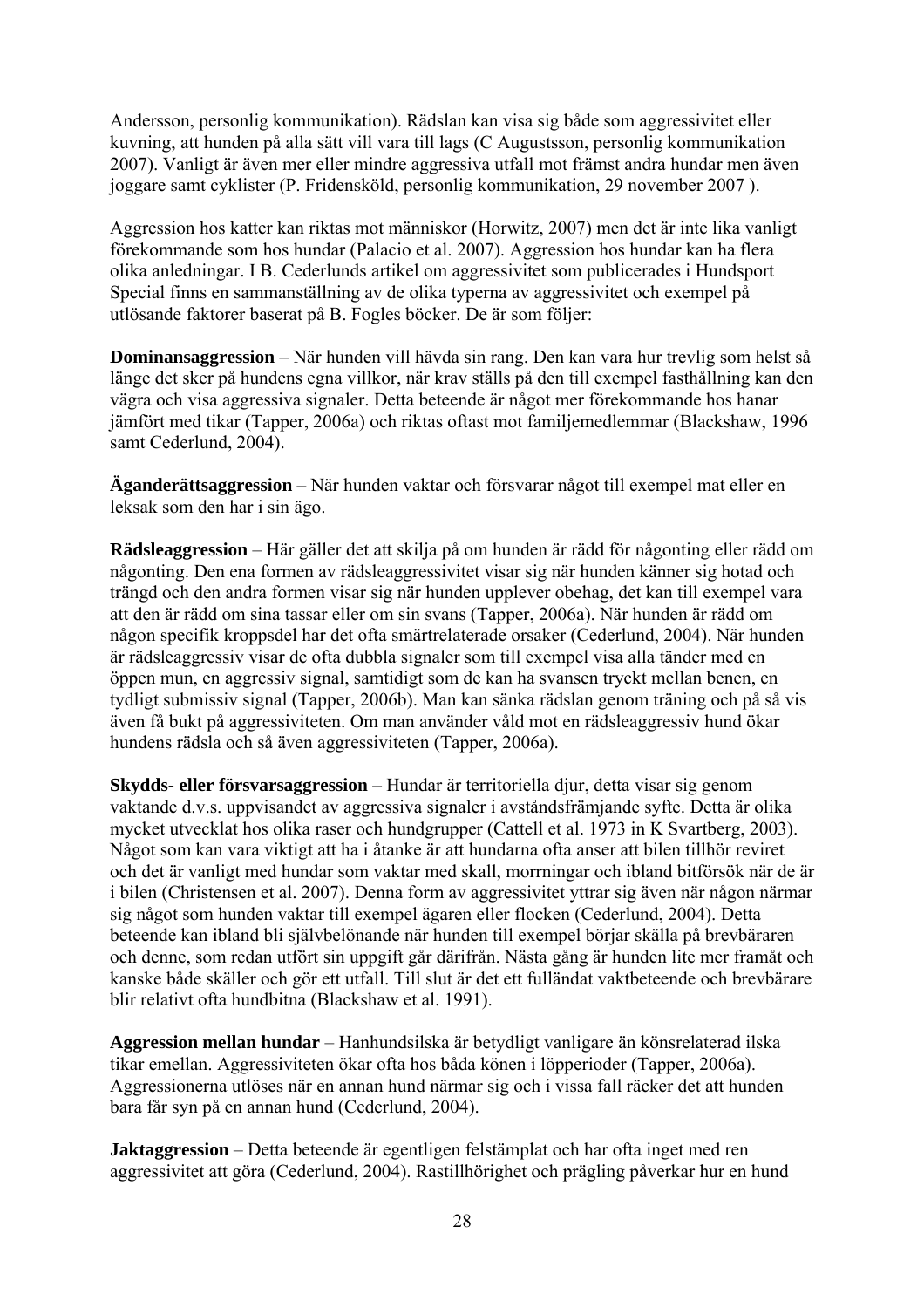reagerar på ett bortflyende byte. Herdehundar som präglats på får betraktar dem inte som bytesdjur (Coppinger och Coppinger, 2001), hundar som missat den viktiga socialiseringsperioden och visar jaktbeteenden riktat mot människor kan bli riktigt farliga (Tapper, 2006a).

**Idiopatisk aggression** – Aggressionsutbrott som inte har någon synbar utlösare (Cederlund, 2004). Kallas även sjuklig aggression och kan näst intill liknas vid att hunden får ett epileptiskt anfall (Tapper, 2006a).

**Inlärd aggression** – Denna form av aggression baseras på tidigare upplevelser och kan oftast styras av ägaren (Cederlund, 2004).

**Rädslor** hos hundar kan vara av olika anledningar och visas i skiftande intensitet. Det är flera gener inblandade vilket ger ett komplext beteende. Ofta är det socialiseringen eller brist av denna under den kritiska perioden från tre-fyra till sexton veckor under valpens uppväxt som påverkar förekomsten av rädslor senare i hundens liv (Coppinger och Coppinger 2001). Hos katter är socialiseringsperioden från två till sju-nio veckor. Väl socialiserade kattungar har minskad risk att uppvisa rädsla samt försvarsaggression (Frank et al. 2003). Man kan dela in rädslor i **generell rädsla** där hunden helt enkelt är ängslig och visar symptom på nervositet. Dessa hundar är rädda för allt som är nytt och obekant plus att de i regel har många rädslor sedan tidigare upplevelser. **Specifik rädsla** är istället när hunden är rädd för något speciellt till exempel karlar, smällare eller bilar för att nämna några exempel (Tapper, 2006b).

**Separationsångest** förekommer ofta hos omplaceringshundar då de varit med om tidigare separationer och på grund av detta har de en benägenhet att bli näst intill överdrivet tillgivna mot sina kommande ägare. Aktivering och lydnadsträning leder till minskad separationsångest och rent generellt minskad förekomst av problembeteenden (Bennett och Marston, 2003).

Hundens ålder, kön, ras och tidigare historia påverkar hur de kommer att reagera i olika situationer (Bollen och Horowitz, 2007). I en studie om förekomsten av beteendestörningar inrapporterade av ägare till omplacerade hundar från hundstall (Wells och Hepper, 2000) kan man läsa att valpar är mindre benägna att visa oacceptabla beteenden jämfört med unghundar och vuxna, speciellt när det handlar om rädsla och sexuella problem. Ett flertal unghundar visar tecken på överaktivitet och överdrivet skällande jämfört med valpar och vuxna. De vuxna hundarna visade i större grad aggressivitet mot andra hundar jämfört med unghundar och valpar.

När det gäller katter är det viktigt att ha god kunskap om vilka faktorer som utlöser aggressiva eller positivt sociala beteenden. Om man misslyckas med detta kan en rad beteendeproblem uppstå såsom aggressioner samt konflikter om olika resurser till exempel mat, viloplatser samt toalettplatser (Crowell-Davis et al. 2004).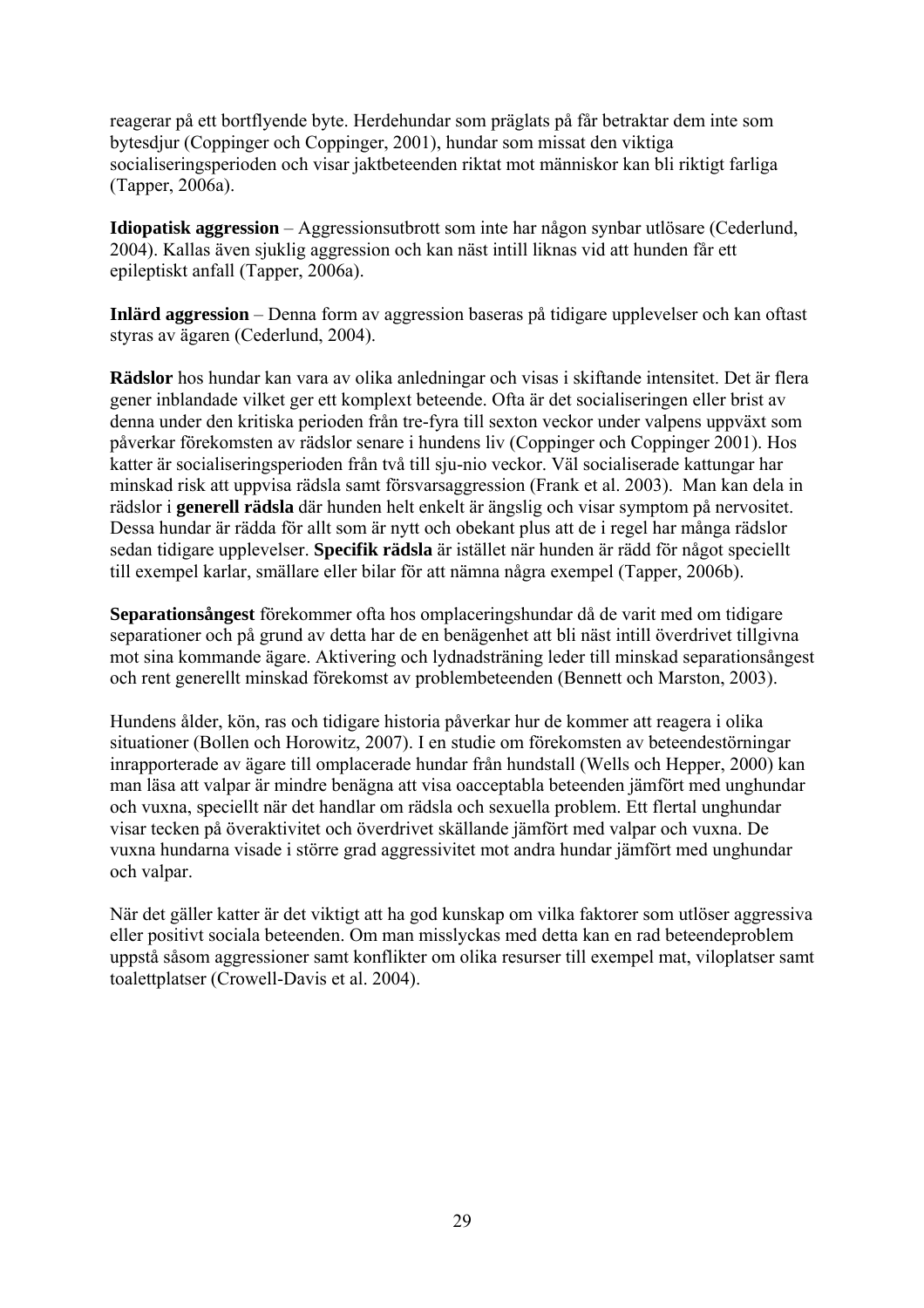## Beteenden hos det omhändertagna djuret

När man bedömer djurens kondition vid ett omhändertagande tittar t ex djurskyddsinspektörer och länsveterinärer naturligtvis också på dess beteende. Man kan titta på om de är onormalt rädda, eller visar aggressiva och passiva beteenden. Vissa beteenden kan också visa på smärta hos djuret ( L. Berg, personlig kommunikation, 18 december 2007).

Man kan inte besluta om ett omedelbart omhändertagande för att ett djur beter sig onormalt, ett sådant handlande har inget stöd i lagen. Däremot kan ett onormalt beteende tas i beaktande när beslut tas (J. Wehre, personlig kommunikation, 18 december 2007).

Psykiskt lidande som inte sällan visar sig i ett "stört" beteende hos djuret, har betydelse vid ett omhändertagande. Länsstyrelsen tar också hänsyn till det när utredning sker för ett eventuellt fastställande (M. Jackert Jernberger, personlig kommunikation, 18 december 2007).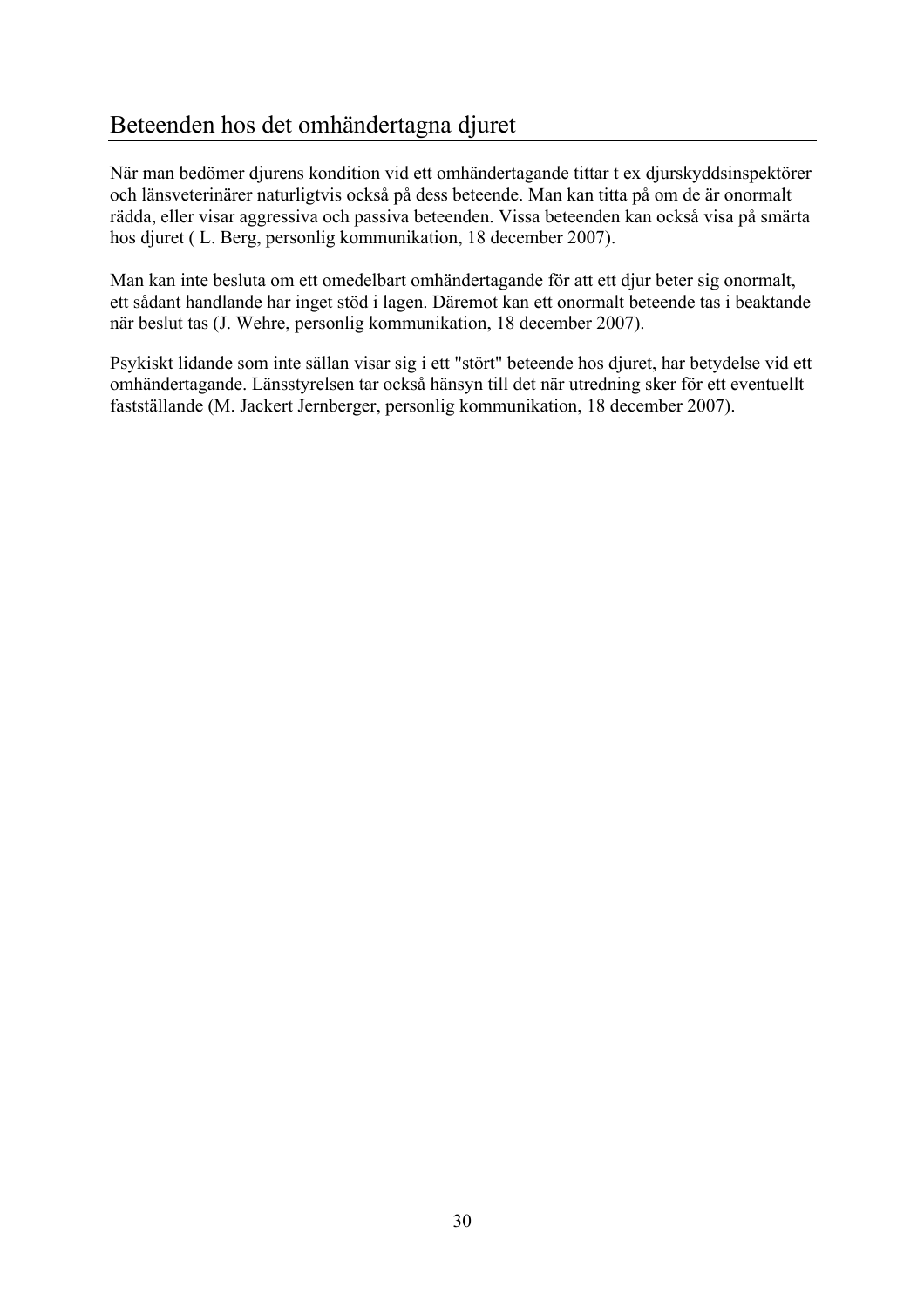## **Sammanfattning**

Syftet med detta projekt var att ge en sammanfattande bild av hur det svenska samhället hanterar problemen med djur som lider på grund av undermålig kunskap samt vanvård. Vårt fokus låg primärt på hur processen vid omhändertagande av djur går till och hur detta påverkar djuren. Vi vill belysa hur deras beteenden påverkas av undermålig skötsel samt om de inte får möjlighet att utföra sina naturliga beteenden.

Domesticerade djur är på många sätt anpassade till ett liv i fångenskap, men en stor del av deras naturliga beteenden kommer fortfarande till uttryck. Därför är det viktigt att ta detta i beaktande både när man hanterar djuren samt när man stiftar lagar och tillämpar dem.

För att kunna genomföra vårt projektarbete har vi haft kontakt med flera olika instanser som dagligen arbetar med detta. De fick både svara på frågor samt att de fick möjligheten att uttrycka sina egna funderingar och åsikter om ämnet. Resultaten av denna kommunikation tillsammans med vetenskapliga källor ligger till grund för vårt arbete.

Under tiden som vi arbetat med dessa frågor har vi funnit att arbetsgången när det gäller omhändertagande av djur varierar kraftigt mellan olika län och även inom länen i Sverige. Alla lösningar har sin grund i den svenska lagstiftningen men deras tolkning och tillämpning av densamma varierar signifikant. Detta medför nödvändigtvis inte att den ena är bättre än den andra men det kan vara ett problem när det inte finns någon generell lösning på detta.

Vår förhoppning är att de ansträngningar som just nu läggs ner av många engagerade människor kommer att resultera i en mer generell och likartad lösning på dessa problem. Under tiden hoppas vi att människor kommer att läsa och reagera på vad vi presenterat i vårt arbete och att det kommer att väcka engagemang i frågan om omhändertagande av djur.

## **Diskussion och slutsats**

När vi valde ämnet "Omhändertagande av djur" så var det för att vi ville göra något som kändes aktuellt och som berörde oss alla. Vi ville göra något mer än en ren litteratursammanställning och jobba med att samla in fakta från många olika källor, främst genom personlig kommunikation med människor som dagligen arbetar inom detta område. Vi var intresserade av att se hur det fungerar på riktigt. Det som redan fanns skrivet i ämnet "Omhändertagande av djur" var några examensarbeten, t.ex. "Djurskyddsarbete vid Länsstyrelsen i Uppsala län 1999-2003" av Christina Kleemo och "Brott mot djur" av Eva Hjerpe från 2003. Samt ett från lantmästarprogrammet "Djurskydd, för paragrafernas eller djurens skull?". Ämnet nämns också kort i andra rapporter t.ex. i Riksrevisionens "Hur effektiv är djurskyddstillsynen?" och i Helena Striwings böcker om djurskydd. Dessa publikationer är dock mer juridiskt inriktade.

Det var väldigt olika hur man blev mottagen när man kontaktade olika instanser. De flesta var i högsta grad hjälpsamma, engagerade sig stark i frågan och var väldigt positivt inställda till vårt arbete. Tyvärr möttes vi också av det motsatta, människor som inte hade något intresse vare sig av frågan eller av att hjälpa oss. Det upplevde vi konstigt då de arbetar inom området samt ofta hade en sådan position att deras åsikter i frågan ansågs viktiga. De hade också ofta ett ansikte utåt mot samhället i övrigt.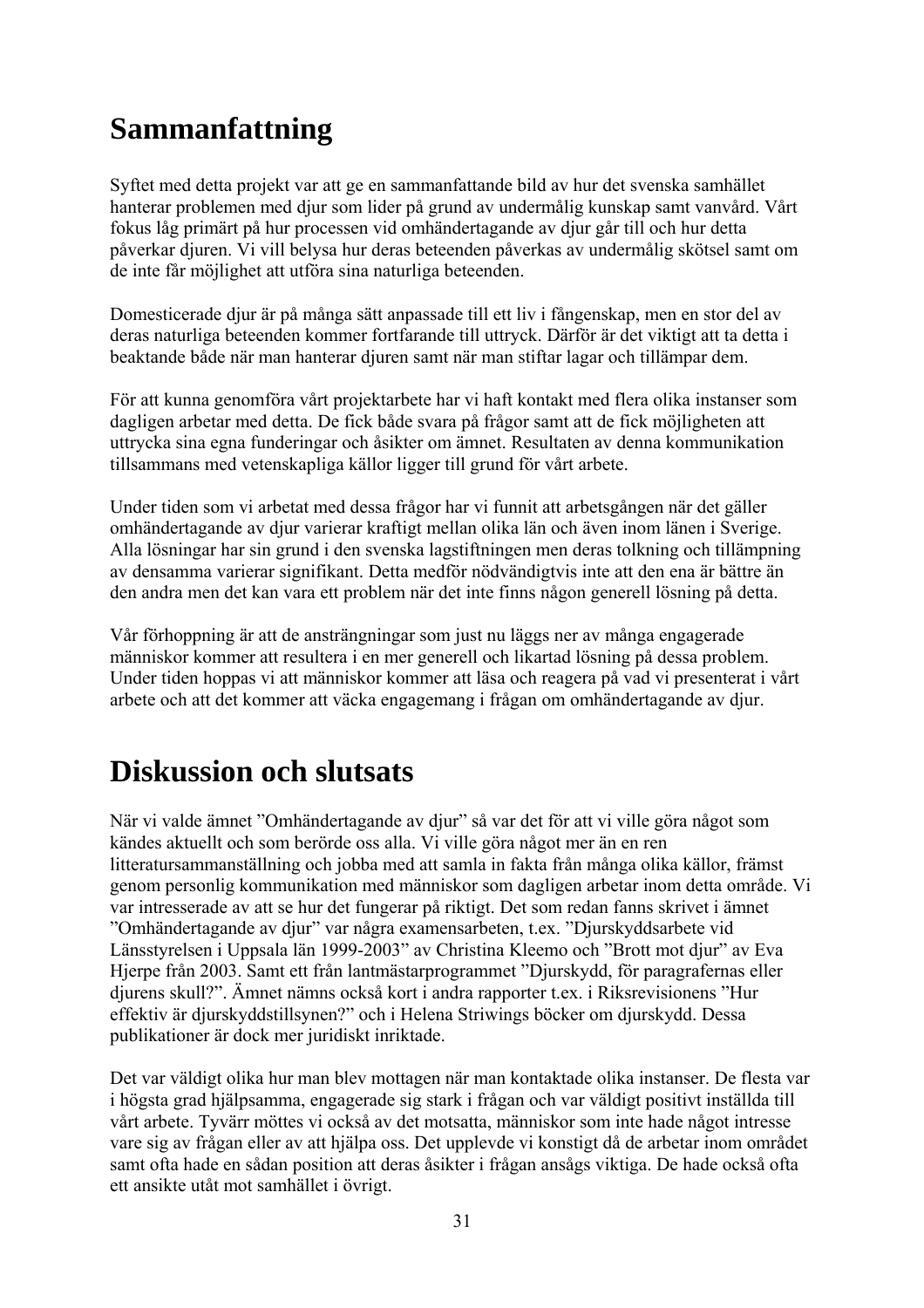Omhändertagande av djur och djur som lider får stort utrymme i media. Speciellt om det är stora omhändertagande och det finns bilder på vanvårdade djur så säljer det lösnummer. Vi tycker att bilden ifrån media och den bild vi fått när vi arbetat med projektet inte riktigt stämmer överrens. Det som man fokuserar på i media, stora skador, djur som lever i misär och svältande djur i en smutsig miljö är kanske inte vad vi idag skulle lyfta fram som de stora problemen rörande omhändertagande av djur. Vi tycker istället att byråkratin (att frågan bollas fram och tillbaka mellan myndigheter och instanser) och resursbrist är det som främst påverkar hur djuren har det. Får man ordning på dessa problem ökar vi chansen att upptäcka och omhänderta djur på ett betydligt tidigare stadium, och alltså öka välfärden för den stora massan djur, istället för att fokusera på de fall där det redan är för långt gånget.

Vi upplever att gemene mans uppfattning och insikt om djurskydd och djurvälfärd har ökat som ett resultat av uppmärksamheten och också ifrågasättandet angående hur djuren behandlas och har det. Ökat har också dess engagemang när det gäller omhändertagande av djur. Enligt en artikel i Lifestock science är det skillnad på vad bönder anser om djurens välfärd, och åsikterna hos vanliga medborgare (F. Vanhonacker et al, 2007). Speciellt vad gäller möjlighet att utföra naturliga beteenden var bönderna i den här artikeln mycket mer nöjda med hur det ser ut för djuren i dagsläget. Det kan bero på bristande kunskap samt att de inte påverkas lika mycket av de nya influenserna i samhället. Det är betydligt svårare att ändra synvinkel och åsikter om något man vet mycket om och som varit ens verklighet hela livet. Vi tycker att det är viktigt att ta hänsyn till djurens naturliga beteende och behov, eftersom de har varit domesticerade så pass kort tid i jämförelse med hur länge arten har funnits.

Egentligen tycker vi att det är både skrämmande och bra att det finns så många olika beteendestörningar beskrivna hos våra djur. Skrämmande på så sätt att vi behandlar djuren så att de för att klara av sin situation måste skapa onormala beteende och bra eftersom det uppenbarligen forskats mycket på det här. Vi har också noterat att de flesta artiklar är skrivna de senaste åren, så ännu mer lär väl komma.

När det gäller hundar med beteendeproblem som omhändertas är det väldigt viktigt att det görs en ordentlig utvärdering av hundens temperament samt en matchning med lämplig köpare vid omplacering. Även att det sker noggrann uppföljning efter omplaceringen, dels för att utvärdera pensionatets insats samt att följa upp enskilda djur och ge dem stöd för att undvika att de återigen blir aktuella för omplacering. På kattsidan skulle vi önska att kunskapen ökade och mer studier gjordes om omplacerade katter och de följderna. Utbildningen av den personal som arbetar med dessa omplaceringar är ibland bristfällig och det kan visa sig i dålig statistik när det gäller lyckade omplaceringar eller till exempel hur många djur som avlivas. Självfallet finns det riktigt duktiga och kunniga personer som arbetar inom denna verksamhet men vår önskan är att det skulle bli mer skärpta regler med krav på utbildning.

Vi tycker att det är synd att man i de flesta fall inte har ett välutvecklat samarbete redan innan ett omhändertagande, så att man vet att man t ex alltid kan flytta nötkreatur till en speciell djurhållare som kanske mot lite betalning håller några platser i sin ladugård lediga. Det skulle underlätta speciellt omedelbara omhändertagande rejält.

Det som speciellt överraskade oss var att åtta av sexton tillfrågade länsveterinärer ansåg att fler djur troligen skulle komma att omhändertas om tätare kontroller gjordes. Vad detta beror på verkar för oss vara först och främst kopplat till bristfälliga resurser. Ändå är det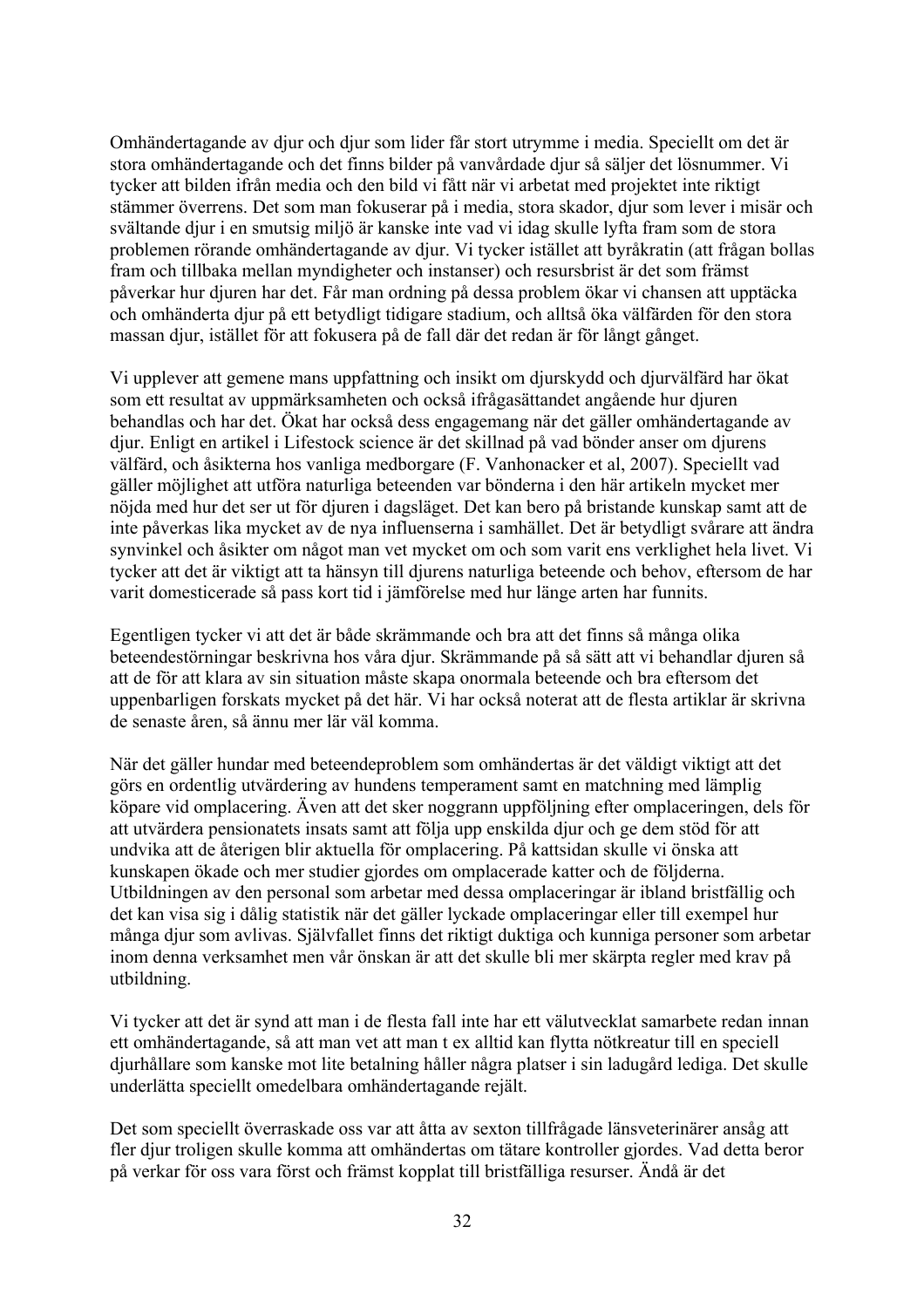anmärkningsvärt att man inte gör mer, när man uppenbarligen är missnöjd med situationen som är i dagsläget.

Av tillfrågade länsveterinärer välkomnar fjorton av sexton det nya lagförslaget (2007:33) att flytta över den offentliga kontrollen till länsstyrelsen. Fast merparten av dem pekar även här på att förutsättningen är att det finansieras tillräckligt, alltså återigen, resurser! Även kompetensen på kommunal nivå tycks länsveterinärerna ha en negativ inställning till. Nio av sexton tillfrågade anser att man på kommunal nivå inte har tillräckligt med utbildning. Detta tycker vi är något som borde uppmärksammas mer än vad det gör idag. Det är trots allt där den första kontakten sker med djurägaren och borde vara vid största vikt att tillräcklig kompetens finns.

Vi förvånades också över hur lite man tittar på djurens beteende när man gör bedömningar av om ett djur skall omhändertas. Speciellt vad det gäller sällskapsdjur borde detta ges större vikt. Ändå svarade ingen av de kontaktade djurskyddsinspektörerna att de hade upptäckt någon beteendestörning hos något omhändertaget djur, förutom en som påstod att djuren brukar vara hungriga. Detta tycker vi tyder på dålig kunskap inom det etologiska området.

Att läsa om djurskyddslagens historia är för oss en glad läsning. Varje gång lagen skrivits om har den blivit bättre anpassad till djuren, deras beteende och behov. Från att ursprungligen ha varit en lag för att skydda djuren som människans egendom har det nu utvecklats till en lag som skyddar djuren för deras egen skull. Vi hoppas att utvecklingen fortsätter att gå i samma riktning i framtiden.

Vi har svårt att skapa oss en bild av hur djuren upplever ett omhändertagande eftersom det sker på så olika sätt och anpassas efter varje situation. Däremot tror vi att det kan vara mycket stressande för dem att ryckas upp ur en miljö och behandling de är vana vid, även om det naturligtvis är bättre för dem än att vara kvar i miljön de omhändertas ifrån. Därför tycker vi att man ska ha det i beaktande när man fastställer rutinerna för ett omhändertagande.

Vi tycker att det har varit mycket givande att arbeta med detta ämne. Vi har lärt oss mycket, från att slå i lagtexter, söka efter vetenskapliga artiklar till att intervjua och kontakta olika instanser i Sverige. Våra problem har varit att avgränsa området och hitta relevant fakta.

Vi kom fram till att djurskydd ofta är ett område som inte prioriteras särskilt högt och det märkte vi framför allt i den information vi samlat in ifrån länsstyrelserna. Ett återkommande problem verkar vara att det är mycket som får nedprioriteras pga. bristande resurser, både på regional och på kommunal nivå.

Många eldsjälar arbetar i motvind med den här frågan och de gör en enorm arbetsinsats.

Vår slutsats är att omhändertagandet av djur sköts väldigt olika runt om i Sverige och det kan innebära komplikationer i många olika skeden av processen. Det behövs mer forskning på djurens beteende och välfärd och engagemang i frågan om "Omhändertagandet av djur", men främst behövs det mer resurser.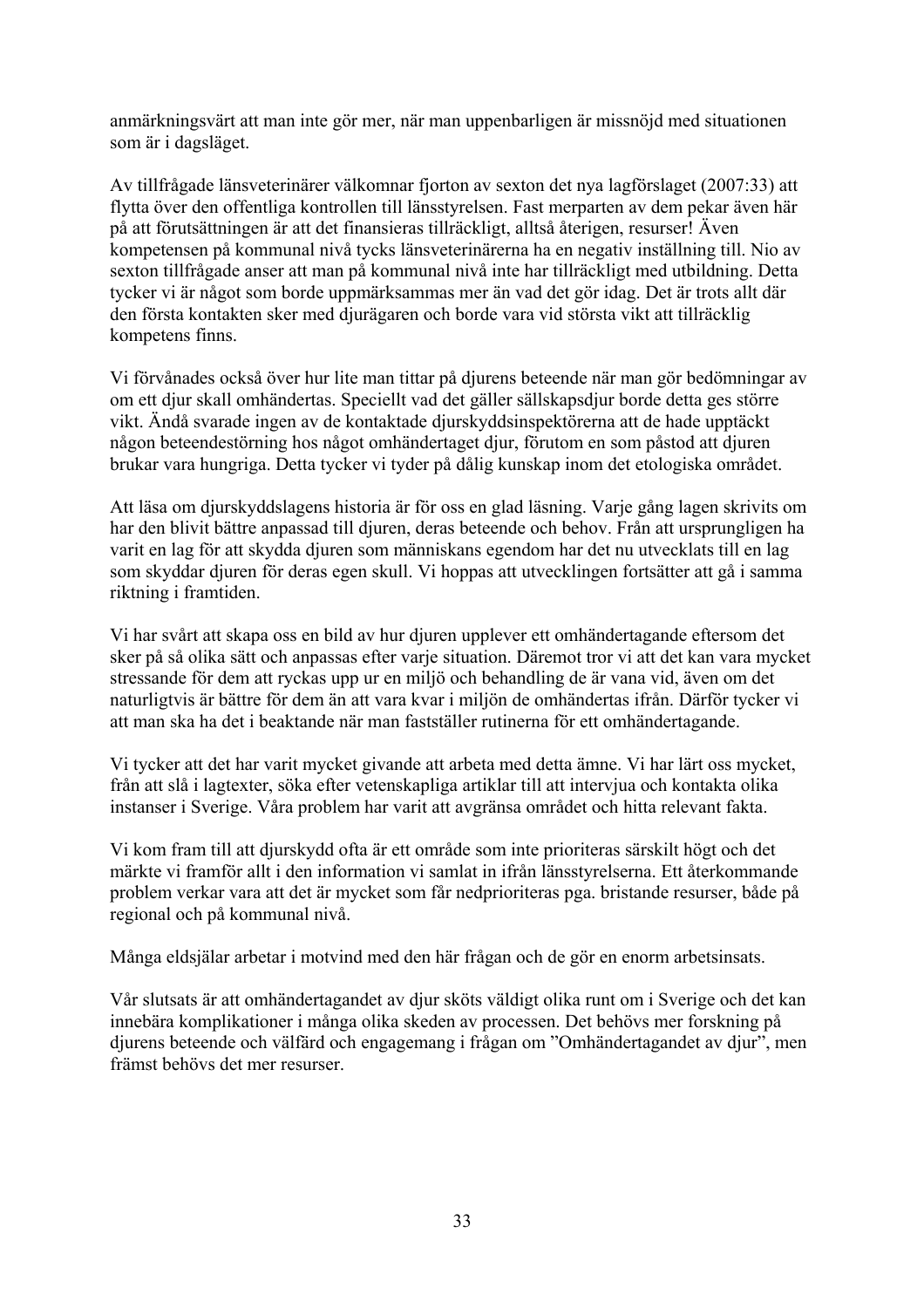## **Referenslista**

## **Populärvetenskapliga tidskrifter:**

Almén, B, 1986, Odlaren, Höns till husbehov, nr 3

Cederlund, B. 2004, Aggressivitet, Hundsport Special, 1: 20-28

Tapper, I. 2006a, Arga hundar. Aggressioner och beteendebeskrivning, Hundsport Special, 3: 12-16

Tapper, I. 2006b, Rädda hundar. Är alla rädslor samma sak?, Hundsport Special, 2: 17-20

## **Vetenskapliga tidskrifter:**

Bennet, P. C., Marston, L. C., 2003, Reforging the bond – towards successful canine adoption, Applied Animal Behaviour Science, 83: 227-245

Bollen, K.S., Horowitz, J., 2007, Behavioral evaluation and demographic information in the assessment of aggressivness in shelter dogs, Applied Animal Behaviour Science

Blackshaw, J. K., Podberscek A. L., 1991, Dog attacks on postal delivery officers in Queensland, Australian Veterinary Journal, Volume 68, Issue 6, Pages 215-216

Blackshaw, J. K. 1996, Dominance aggression of a dog towards one member of a family, Australian Veterinary Journal, Volume 74, Issue 5, Pages 349-350

Carrera-Martin F., García-Belenguer S., León-Artozqui M., Palacio J., Pastor-Villalba E., 2007, Incidence of risk factors for cat bites: a first step in prevention and treatment of feline aggression, Journal of Feline Medicine and Surgery, 9:3:188-195

Cassandra B Tucker, Andrea R. Rogers, Gwyneth A. Verkerk, Paul E. Kendall, James R. Webster and Lindsay R. Matthews, 2007, Effects of shelter and body condition on the behaviour and physiology of dairy cattle in winter, Applied Animal Behaviour Science, Volume 105, Issues 1-3, June 2007, Pages 1-13

Crowell-Davis S. L., Curtis T. M., Knowles R. J., 2004, Social organization in the cat: a modern understanding, Journal of Feline Medicine and Surgery, 6:1: 19-28

Dehasse J., Frank D., 2003, Differential Diagnosis and Management of Human-Directed Aggression Cats, Veterinary Clinics of North America: Small Animal Practice 33 (2): 269- 286

Edwards S A, 2006, Tail biting in pigs: Understanding the intractable problem The Veterinary Journal, Volume 171, Issue 2, March 2006, Pages 198-199

Galibert, F., Andre, C., Hitte, C., 2004, Dog as a mammlian genetic model. Medecine sciences. 20 (8-9): 761-766

Grandin, T. 2001. Cattle vocalisations are associated with handling and equipment problems at beef slaughter plants. App. Animal Behaviour Science vol 71 (2001) 191–200.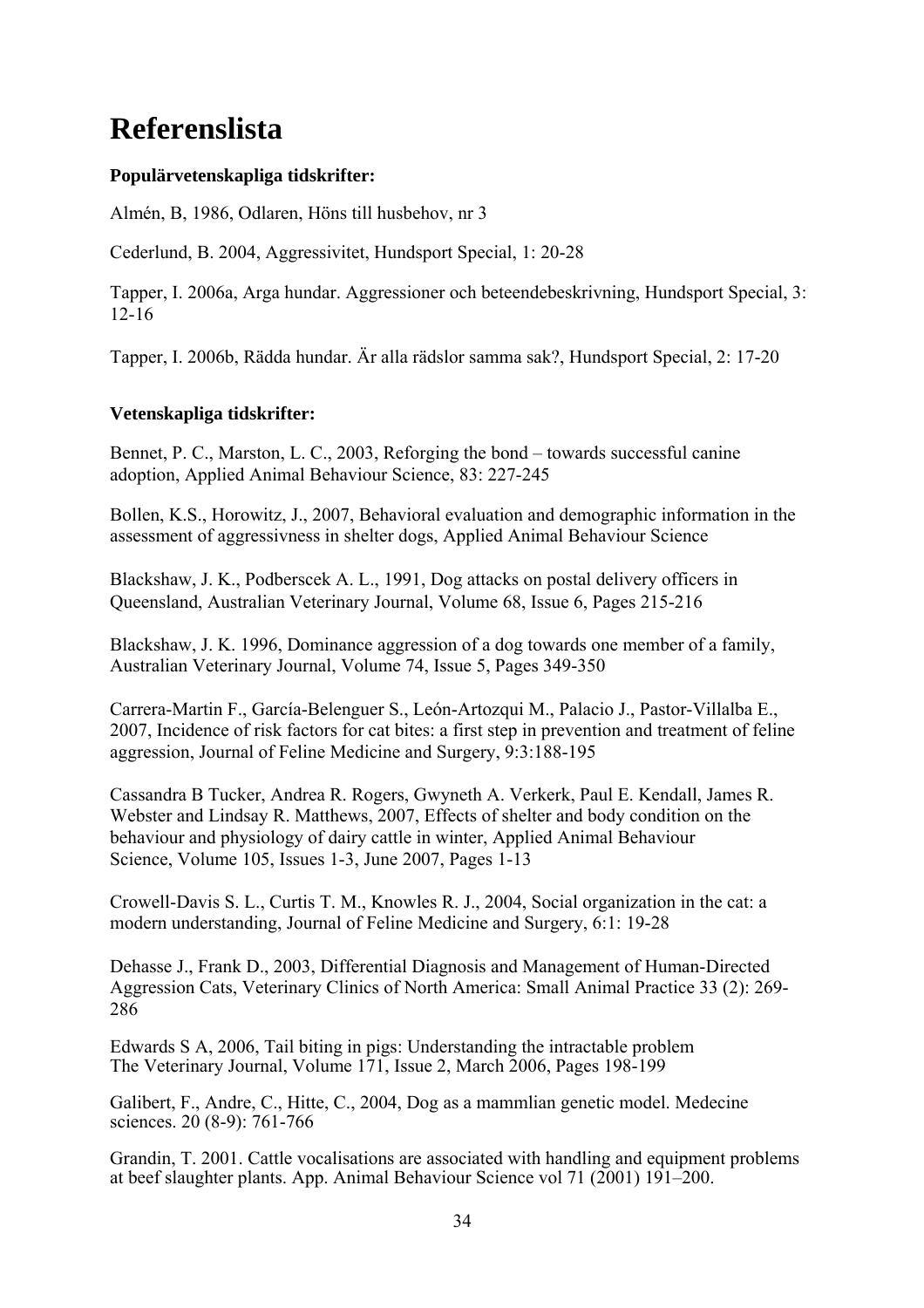Gygax L, Siegwart R, Wechsler B, 2007, Effects of space allowance on the behaviour and cleanliness of finishing bulls kept in pens with fully slatted rubber coated flooring, Applied Animal Behaviour Science, Volume 107, Issues 1-2, October 2007, Pages 1-12

Harcourt, R.A., 1974, The dog in prehistoric and early Britain. Journal of archaeological science. 1:2:151-175

Hepper, P. G., Wells D., L., 2000, Prevalence of behaviour problems reported by owner of dogs purchased from an animal rescue shelter, Applied Animal Behaviour Science, 69: 55-65

Horwitz, D. F., 2007, Feline aggression directed toward people. NAVC Clinician Brief, 5: 33- 34

Huber-Eicher B, Sebö B, 2001, Reducing feather pecking when raising hen chicks in aviary systems, Applied animal behaviour science, 73, 59-68

Innes L, McBride S, 2007, Negative versus positive reinforcement: An evaluation of training strategies for rehabilitated horses,Applied Animal Behaviour Science, In Press, Corrected Proof, Available online 25 October 2007

Janczak A M, Torjesen P, Palme R and Bakken M, 2007, Effects of stress in hens on the behaviour of their offspring, Applied Animal Behaviour Science, Volume 107, Issues 1- 2, October 2007, Pages 66-77

Kiley-Worthington M, 1982, The behaviour of horses in relation to management and training, Applied Animal Ethology, Volume 9, Issue 1, November 1982, Page 99

Kuhne S, C. Schroeder, G. Holmquist, G. Wolf, S. Horner, G. Brem and A. Ballagi, 2005, Detection of Bovine Viral Diarrhoea Virus Infected Cattle – Testing Tissue Samples Derived from Ear Tagging Using an Erns Capture ELISA, Journal of Veterinary Medicine Series B, Volume 52, Issue 6, Page 272-277, Aug 2005

Krohn C. C, 1994, Behaviour of dairy cows kept in extensive (loose housing/pasture) or intensive (tie stall) environments. III. Grooming, exploration and abnormal behaviour, Applied Animal Behaviour Science 42 (1994) 73-86

Kronfeld, D.S, 1993, Starvation and malnutrition of horses: recognition and treatment, Journal of Equine Veterinary Science, Volume 13: 298-304

Lindgren, G. el at, 2004, Limited number of patrilines in horse domestication. Nature genetics. 36:335-336

Lindström T, Redbo I, 2000, Effect of feeding duration and rumen fill on behaviour in dairy cows, Applied Animal Behaviour Science, Volume 70, Issue 2, December 2000, Pages 83-97

McAfee L, Mills D.S, Cooper J.J. 2002, The use of mirrors for the control of stereotypic weaving behaviour in the stabled horse, Applied Aninmal Behaviour Science, Volume 78, Issues 2-4, Pages 159-173

Morey, D.F., 1994, The early evolution of the domestic dog. American Scientist. 82:336-348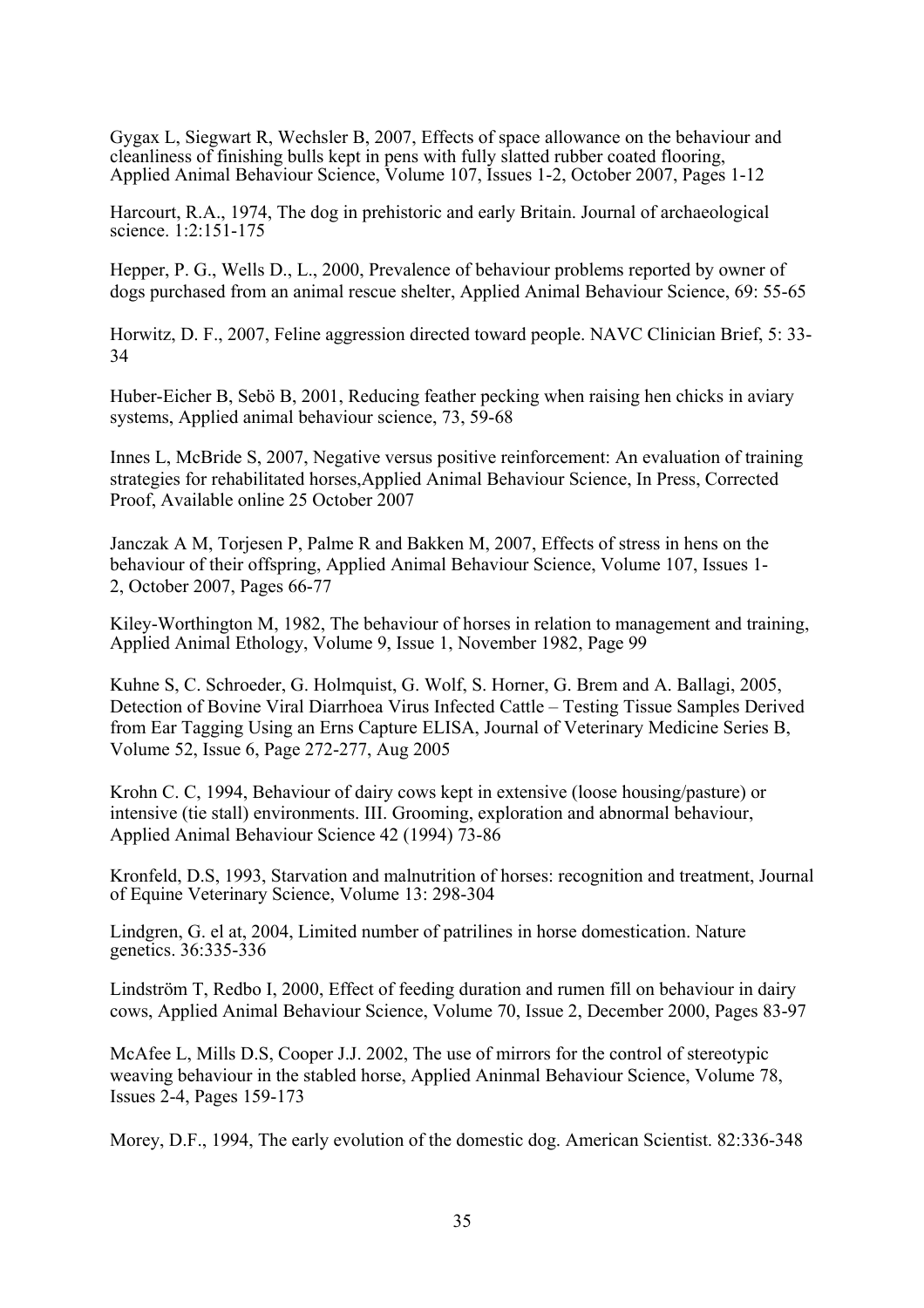Newberry R C, Keeling l, Estevez I, Bilčík B, 2007, Behaviour when young as a predictor of severe feather pecking in adult laying hens: The redirected foraging hypothesis revisited Applied Animal Behaviour Science, Volume 107, Issues 3-4, November 2007, Pages 262-274

Ninomiya S, Shusuke S, Kazuo S, 2006, Weaving in stabled horses and its relationship to other behavioural traits, Applied Animal Behaviour Science 106 (2007) 134–143

Nørgaard-Nielsen G, Vestergaard K, Simonsen H B, 1993, Effects of rearing experience and stimulus enrichment on feather damage in laying hens, Applied Animal Behaviour Science, Volume 38, Issues 3-4, December 1993, Pages 345-352

Persson, S. 2005, Till djurens skydd – aspekter av länsstyrelsens roll inom djurskyddstillsynen, examensarbete, Juridiska Fakulteten Lunds Universitet

Porhallsdottir, A.G., Sigurjonsdottir, H., 2005, Horses and related species. Origin, evolution and behaviour. Natturufraedingurinn. 76:105-116

Price, E.O. 1999. Behavioral development in animals undergoing domestication. Applied animal behaviour science. 65:3:245-271

Ralston S. L, 2003, Diet and health of the older horse, Journal of Equine Veterinary Science, Volume 23:168

Rodenburg T, Koene P, 2007, The impact of group size on damaging behaviours, aggression, fear and stress in farm animals, Applied Animal Behaviour Science 103 205–214

Rudik, S.K., 2003, Contribution to the history of the horse domestication and breeding in the Ukraine. Historia medicinae veterinariae. 28:41-46

Rushen J. P, 1985, Stereotypies, aggression and the feeding schedules of tethered sows, Applied Animal Behaviour Science, Volume 14, Issue 2, July 1985, Pages 137-147

Rushen J, 1984, Stereotyped behaviour, adjunctive drinking and the feeding periods of tethered sows, Animal Behaviour, Volume 32, Issue 4, November 1984, Pages 1059-1067

Scheu, A, Hartz, S, Schmölcke, U, Tresset, A, Burger, J, Bollongino, R. 2007. Ancient DNA provides no evidence for independent domestication of cattle in Mesolithick Rosenhof, Northern Germany. Article in press, Corrected proof. Journal of archaeological science

Schrøder-Petersen D L, Simonsen H B, 2001, Tail Biting in Pigs, The Veterinary Journal, Volume 162, Issue 3, November 2001, Pages 196-210

Schütz, K.E., Jensen, P., 2001, Effects of resource allocation on behavioural strategies: A comparison of red junglefowl (Gallus gallus) and two domesticated breeds of poultry. Ethology. 107:8:753-765

Setchell, B.P. 1992. Domestication and reproduction. Animal reproduction science. 28:1- 4:195-202

Shusuke Sato, Reiko Nagamine, Tetsuya Kubo, 1994, Tongue-playing in tethered Japanese Black cattle: diurnal patterns, analysis of variance and behaviour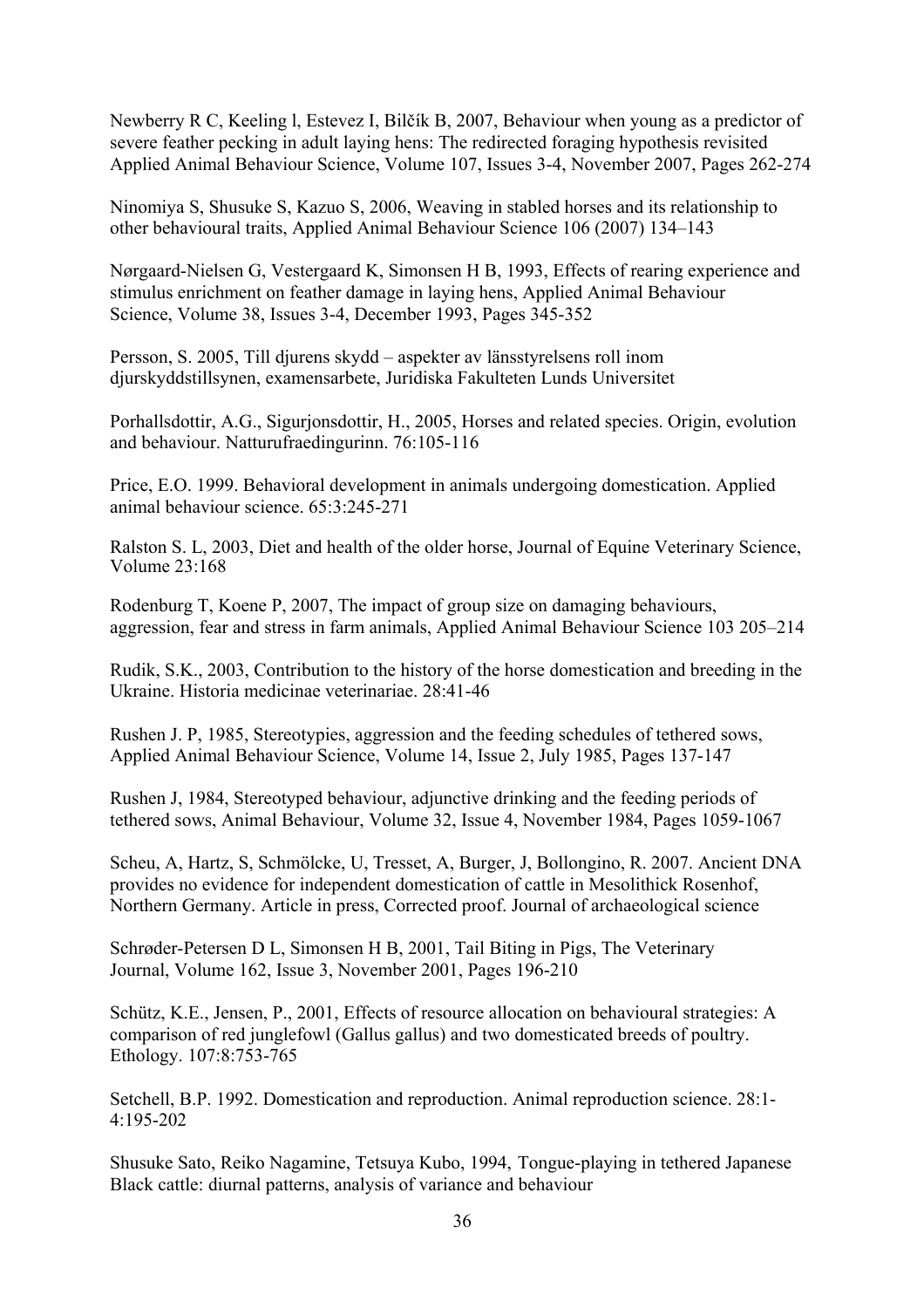Sequences, Applied Animal Behaviour Science, 39 (1994) 39-47

Svartberg, K. 2003. Personality in dogs. Doctoral dissertation. Stockholm, Jannes Snabbtryck Kuvertproffset HB

Svartberg, K. 2006. Breed-typical behaviour in dogs – historical remnants or recent constructions. Applied animal behavoiour science. 96:3-4:293-313 Tuyttens F A M, 2005, The importance of straw for pig and cattle welfare: A review, Applied Animal Behaviour Science 92 (2005) 261–282

Vanhonacker F, Verbeke W, Van Poucke E , Tuyttens F.A.M., 2007, Do citizens and farmers interpret the concept of farm animal welfare differently? Livestock Science, In Press, Corrected Proof, Available online 29 October 2007

Virginie R, Wavreille J, Canart B, Meunier-Salaün M, Prunier A, Bartiaux-Thill N, Nicks B Vandenheede M, 2007, Effects of space allowance on the welfare of dry sows kept in dynamic groups and fed with an electronic sow feeder, Applied Animal Behaviour Science, In Press, Corrected Proof, Available online 23 October 2007

Walker P K, Bilkei G, 2006, Tail-biting in outdoor pig production, The Veterinary Journal, Volume 171, Issue 2, March 2006, Pages 367-369

Zeeb K, 1981, Basic behavioural needs of horses, Applied Animal Ethology, Volume 7, Issue 4, September 1981, Pages 391-392

#### **Böcker:**

Bessei W, 1982, Feather pecking and cannibalism in domestic fowls. in: Disturbed Behaviour in farm animals, Göppingen, Verlag Eugen Ulmer

Braastad, B.O., Bakken, M., 2002, Behavoiur of dogs and cats. In: Jensen, P., ed. The ethology of domestic animals. Oxfordshire: CABI publishing

Clutton-Brock, J. 1999, A natural history of domesticated mammals. Cambridge: Cambridge university press.

Coppinger, L., Coppinger, R. 2002 Dogs.A New Understanding of Canine Origin, Behavior, and Evolution (Developmental Environments 101-155) Chicago, The University of Chigaco Press.

Frasier A. F.. 1990, Animal behaviour: Stereotypics. In: Farm animal behaviour and welfare, Ed. Broom D. M, Great Britain, Balliere Tindall

Frasier A. F. 1980, Anomalous behaviour. In: Farm animal behaviour, London, Balliere Tindall

Hart, B.L., 1995, Analysing breed and gender differences in behaviour. In: Serpell, J., editor. The domestic dog: its evolution, behaviour and interactions with people. Cambridge: Cambridge University Press

Houpt K, 1991, Domestic Animal Behavior, Ames, Iowa state University press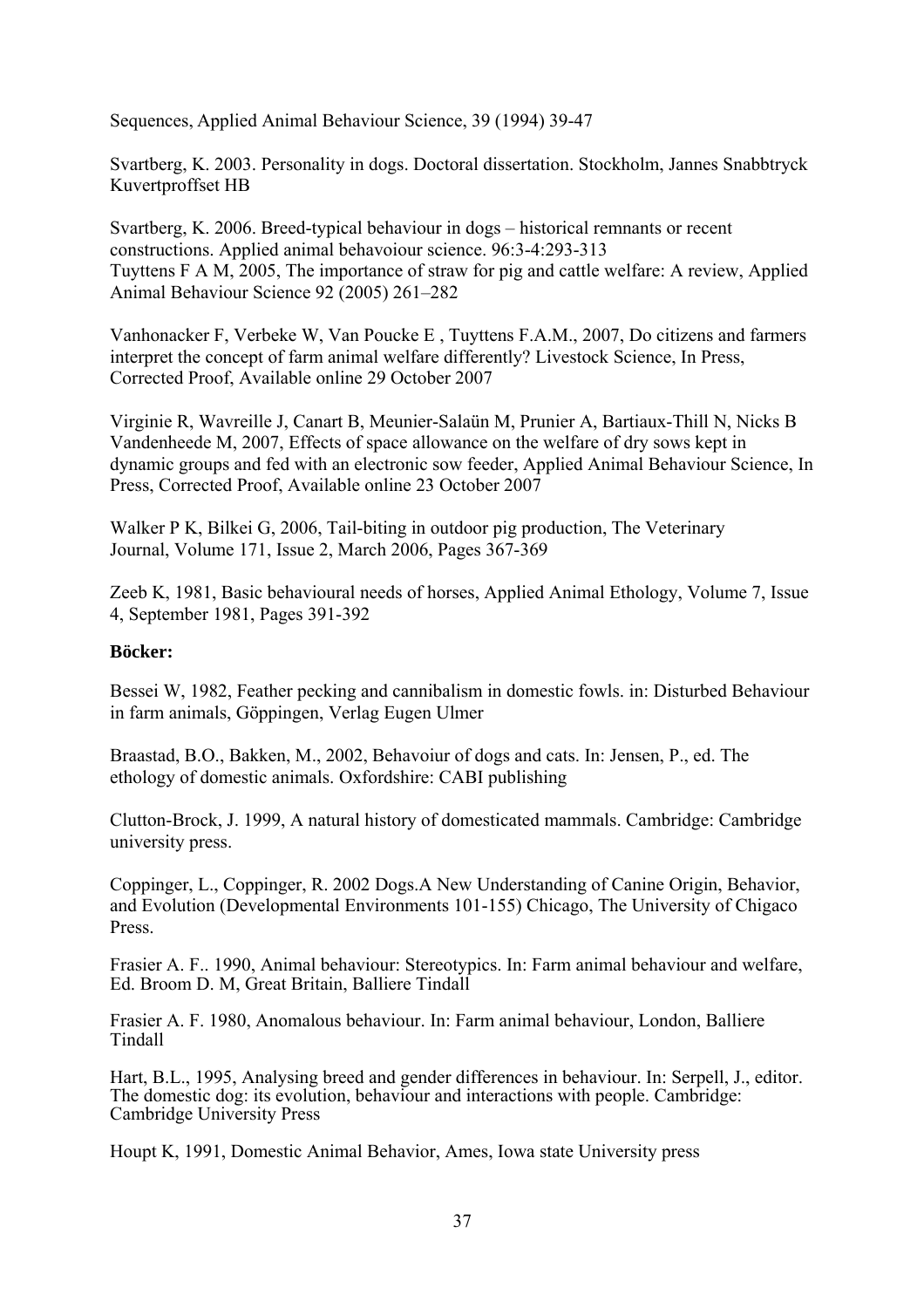Jensen, P., 1983, Husdjurens beteende. Borås: LTs förlag

Jensen, P., 2002, The ethology of domestic animals. Oxfordshire: CABI publishing

Jensen P, 2003, Djurens beteende, Stockholm, Natur och Kultur

McDonnell, D.S., 2005, Horse behaviour. Cambridge: Cambridge University Press

Odén, K., 1999, Höns och andra fjäderfän. Falköping: LTs förlag

Phillips C, 1992, Human factors, In: Farm Animals and the Environment, Ed. Piggins D, Cambridge, University press

Price, E.O., 1997, Behavioural genetics and the process of animal domestication. In: Grandin, T., ed. Genetics and the behaviour of domestic animals. London: Academic press

Simonsen H B, 1999, Hästens naturliga beteende och välbefinnande, Århus, LTs förlag

Striwing, H. 1987. Djurplågeri, en studie i lagstiftning och rättsfall, Stockholm: Norstedts.

Wood-Gush, D.G.M., 1989, The behaviour of the domestic fowl. Ptarmigan printing

#### **Personlig kommunikation:**

Andersson K, tidigare kontrakterad av polisen för att härbärgera omhändertagna hundar, 26 november 2007

Augustsson C, Spekeröds Hundpensionat, 22 november 2007

Alexis Wilhelmsson G, Länsstyrelsen Norrbotten, 19 november 2007

Berg L, Länsstyrelsen Skåne, 22 november samt 18 december 2007

Diemer M, Jordbruksverket, 23 november 2007

Forssblad H, rikspolisstyrelsen, 19 december 2007

Engblom L, hundenheten, Polismyndigheten i Stockholms Län, 23 november 2007

Grant L, Polismyndigheten i Skåne, 15 november samt 22 november 2007

Hedberg L, Rättsenheten, 15 november 2007

Holm F, Länsstyrelsen i Blekinge län, 15 november 2007

Hultefors D, Länsstyrelsen i Hallands län, 19 november 2007

Jackert Jernberger M, Länsstyrelsen i Stockholms län, 14 november samt 18 december 2007

Jufors H, Polismyndigheten i Blekinge, 19 november 2007

Kamaterou C, Länsstyrelsen Skåne, 27 november 2007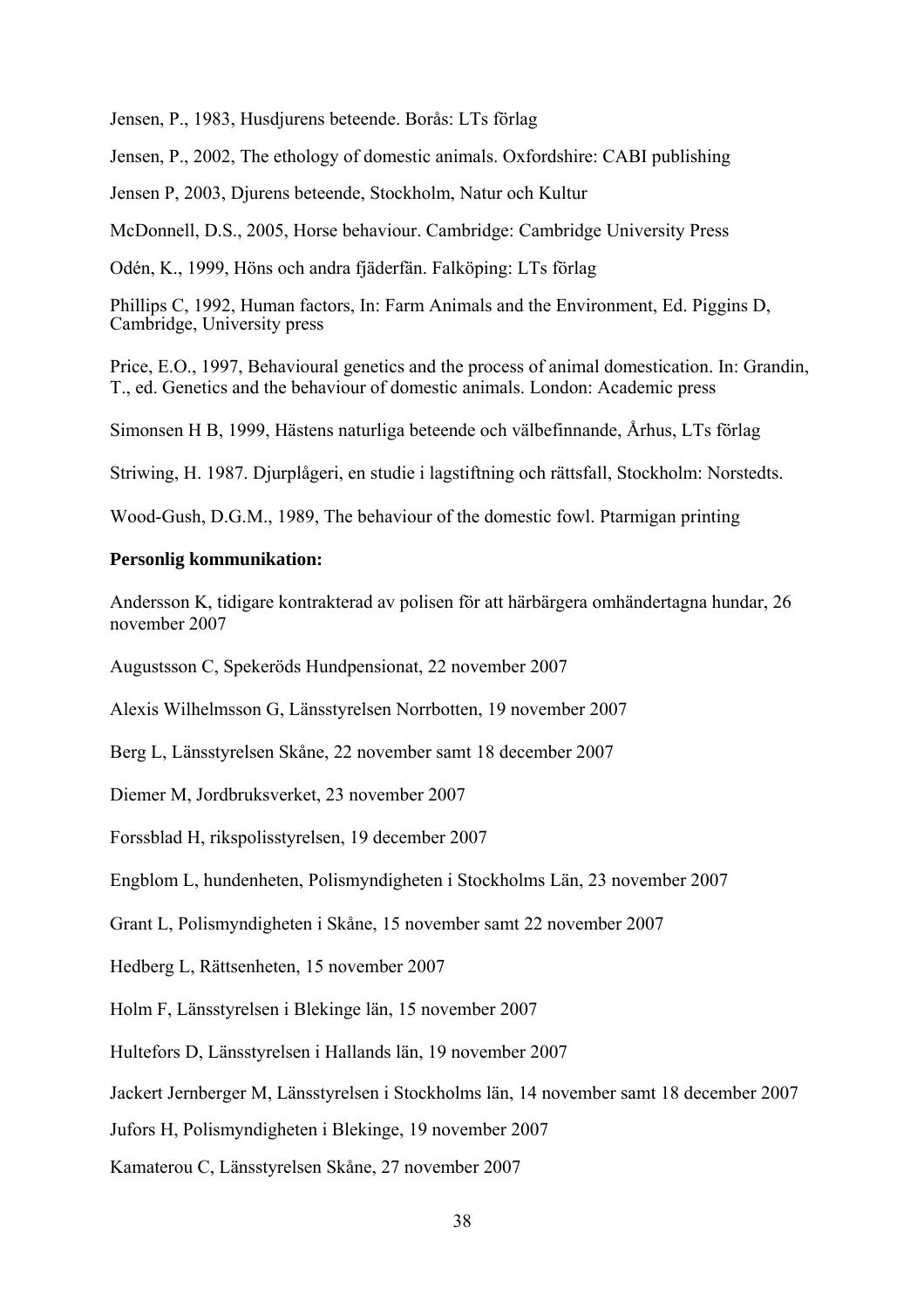- Karlsson P, hundförare Polisen, 26 november 2007
- Larsson B, Sveriges Lantbruks Universitet, 24 november 2007
- Lindahl J, Länsstyrelsen i Västra Götaland, 15 november 2007
- Lofenhamn R, Svenska Hästars Värn, 25 oktober 2007
- Lundgren Fältros I, Länsstyrelsen Norrbotten 19 nov 2007
- Lönn M, Länsstyrelsen i Gävleborgs län, 16 november 2007
- Lövdahl U, Länsstyrelsen i Västra Götaland, 20 samt 21 november 2007
- Molin P, Polismyndigheten i Västmanland, 21 november 2007
- Olsson L, Polismyndigheten i Kalmar län, 16 november 2007
- Persson A, Mora/Orsa kommun, 15 november 2007
- Reimers T, Grums kommun, 27 november 2007
- Rydell O, Länsstyrelsen i Dalarnas län, 19 november 2007
- Röken B, Länsstyrelsen i Östergötlands län, 14 samt 22 november 2007
- Sjöberg M. L, Länsstyrelsen i Jönköpings län, 21 november 2007
- Tagesson, M., Polismyndigheten Västra Skaraborg, 30 november 2007
- Waro M, Stockholms Katthem, 27 november 2007
- Wehre J, Länsstyrelsen Kalmar län, 18 december 2007
- Wihlborn I, Laholms kommun, 20 november 2007
- Wäring, J., Polis, Polismyndigheten, Malmö, 26 november 2007
- Åkerlund T, kommissarie, Polismyndigheten Dalarna, 28 november 2007
- Åstbom P, Polisens kontaktcenter, Stockholm, 15 november 2007 och 23 november 2007
- Ölvestad J, Polismyndigheten i Värmland, 15 november 2007

#### **Övrigt:**

[Djurskyddslagen \(1988:534\)](http://62.95.69.15/cgi-bin/thw?%24%7BHTML%7D=sfst_lst&%24%7BOOHTML%7D=sfst_dok&%24%7BSNHTML%7D=sfst_err&%24%7BMAXPAGE%7D=26&%24%7BTRIPSHOW%7D=format%3DTHW&%24%7BBASE%7D=SFST&%24%7BFORD%7D=FIND&%24%7BFREETEXT%7D=&BET=1988%3A534&RUB=&ORG=&%24%7BSORT%7D=%C5R%2CLPNR+) Omhändertagande av djur m.m.

[Djurskyddsförordningen \(1988:539\)](http://62.95.69.15/cgi-bin/thw?%24%7BHTML%7D=sfst_lst&%24%7BOOHTML%7D=sfst_dok&%24%7BSNHTML%7D=sfst_err&%24%7BMAXPAGE%7D=26&%24%7BTRIPSHOW%7D=format%3DTHW&%24%7BBASE%7D=SFST&%24%7BFORD%7D=FIND&%24%7BFREETEXT%7D=&BET=1988%3A539&RUB=&ORG=&%24%7BSORT%7D=%C5R%2CLPNR+) Förbud att ha hand om djur och omhändertagande av djur

Djurskyddsmyndighetens föreskrifter och allmänna råd (DFS 2007:2) om offentlig djurskyddskontroll, saknr L44, 6 kap. Omhändertagande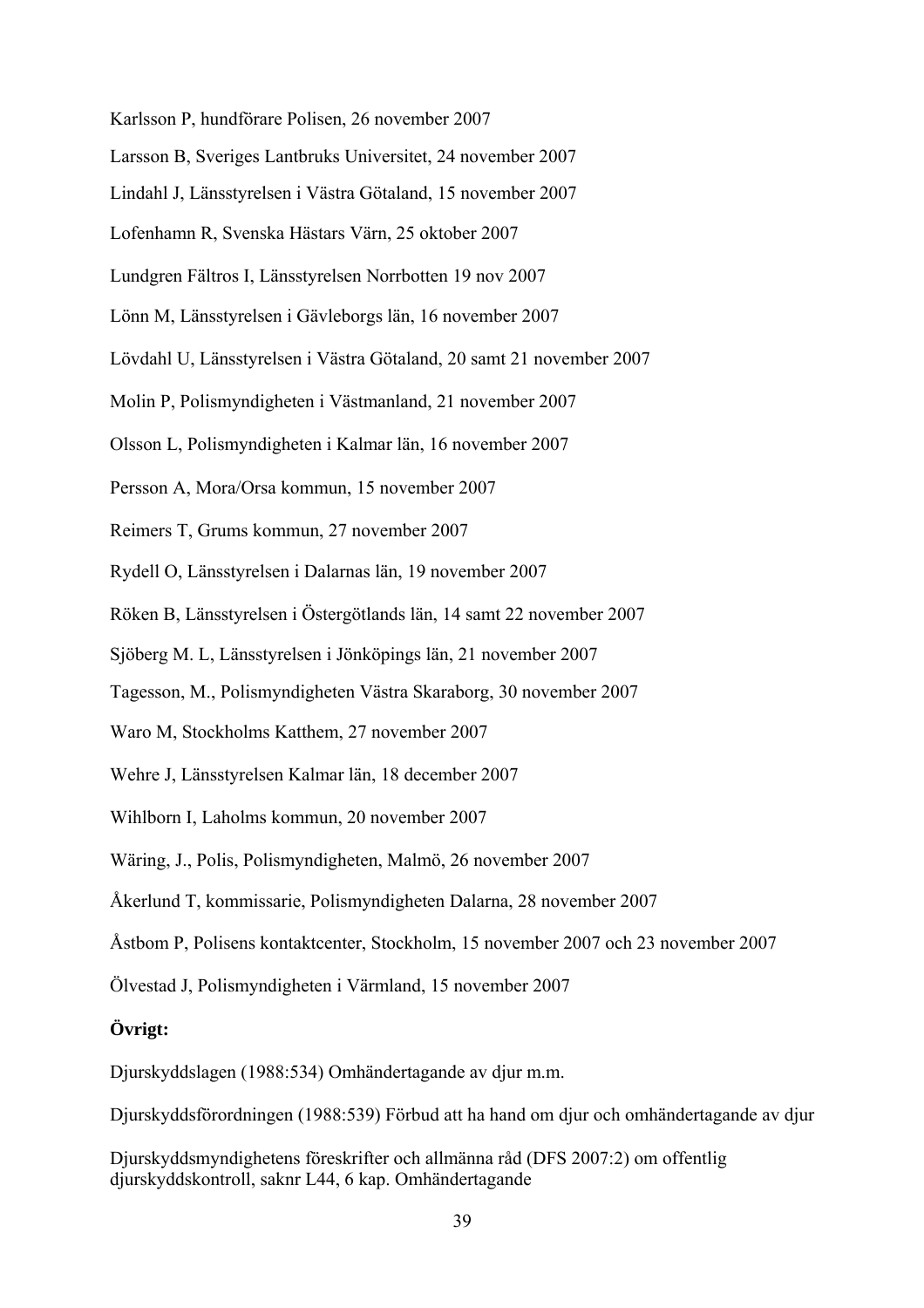Gabrielson M , Madsen K, 2005, Examensarbete: "Djurskydd, för paragrafernas eller djurens skull?".

Hur effektiv är djurskyddstillsynen? Riksrevisionen, Stockholm, 2003 Kleemo C, 2003 examensarbete: djurskyddsarbete vid Länsstyrelsen i Uppsala län 1999-2003

Lag om märkning och registrering av hundar (2000:537)

Lag om tillsyn över hundar och katter (1943:459)

Månsson, K. 2002, Hantering av hotade och farliga djur, Rikspolisstyrelsens rapport 2002:2

#### **Internetsidor:**

Jordbruksverket: [http://www.sjv.se/amnesomraden/djurveterinar/djurskydd/statistik/kontrollstatistik.4.b1bed21](http://www.sjv.se/amnesomraden/djurveterinar/djurskydd/statistik/kontrollstatistik.4.b1bed211329040f5080003158.html%2028%20november%202007) [1329040f5080003158.html](http://www.sjv.se/amnesomraden/djurveterinar/djurskydd/statistik/kontrollstatistik.4.b1bed211329040f5080003158.html%2028%20november%202007)  28 November 2007

Hundstallet: [http://hundstallet.hemsida.eu/index.php?option=com\\_content&task=view&id=13&Itemid=29](http://hundstallet.hemsida.eu/index.php?option=com_content&task=view&id=13&Itemid=29) 1 December 2007

Svenska Djurskyddsföreningen: <http://www.djurskydd.org/historik.html> 24 november 2007

Lag (1944:219) om djurskydd: http://62.95.69.15/cgibin/thw?%24%7BHTML%7D=sfst\_lst&%24%7BOOHTML%7D=sfst [dok&%24%7BSNHTML%7D=sfst\\_err&%24%7BBASE%7D=SFST&%24%7BTRIPSHOW](http://62.95.69.15/cgibin/thw?%24%7BHTML%7D=sfst_lst&%24%7BOOHTML%7D=sfst_dok&%24%7BSNHTML%7D=sfst_err&%24%7BBASE%7D=SFST&%24%7BTRIPSHOW%7D=format%3DTHW&BET=1944%3A219%24) [%7D=format%3DTHW&BET=1944%3A219%24](http://62.95.69.15/cgibin/thw?%24%7BHTML%7D=sfst_lst&%24%7BOOHTML%7D=sfst_dok&%24%7BSNHTML%7D=sfst_err&%24%7BBASE%7D=SFST&%24%7BTRIPSHOW%7D=format%3DTHW&BET=1944%3A219%24) 2 december 2007

Nationalencyklopedin: [http://www.ne.se/jsp/search/article.jsp?i\\_art\\_id=155290&i\\_word=domesticering](http://www.ne.se/jsp/search/article.jsp?i_art_id=155290&i_word=domesticering) 25 november 2007

Jordbruksverket: [http://www.sjv.se/amnesomraden/djurveterinar/djurskydd/hurblirmandjurskyddsinspektor.4.7](http://www.sjv.se/amnesomraden/djurveterinar/djurskydd/hurblirmandjurskyddsinspektor.4.71828f571158338f31a80007695.html) [1828f571158338f31a80007695.html](http://www.sjv.se/amnesomraden/djurveterinar/djurskydd/hurblirmandjurskyddsinspektor.4.71828f571158338f31a80007695.html) 29 november 2007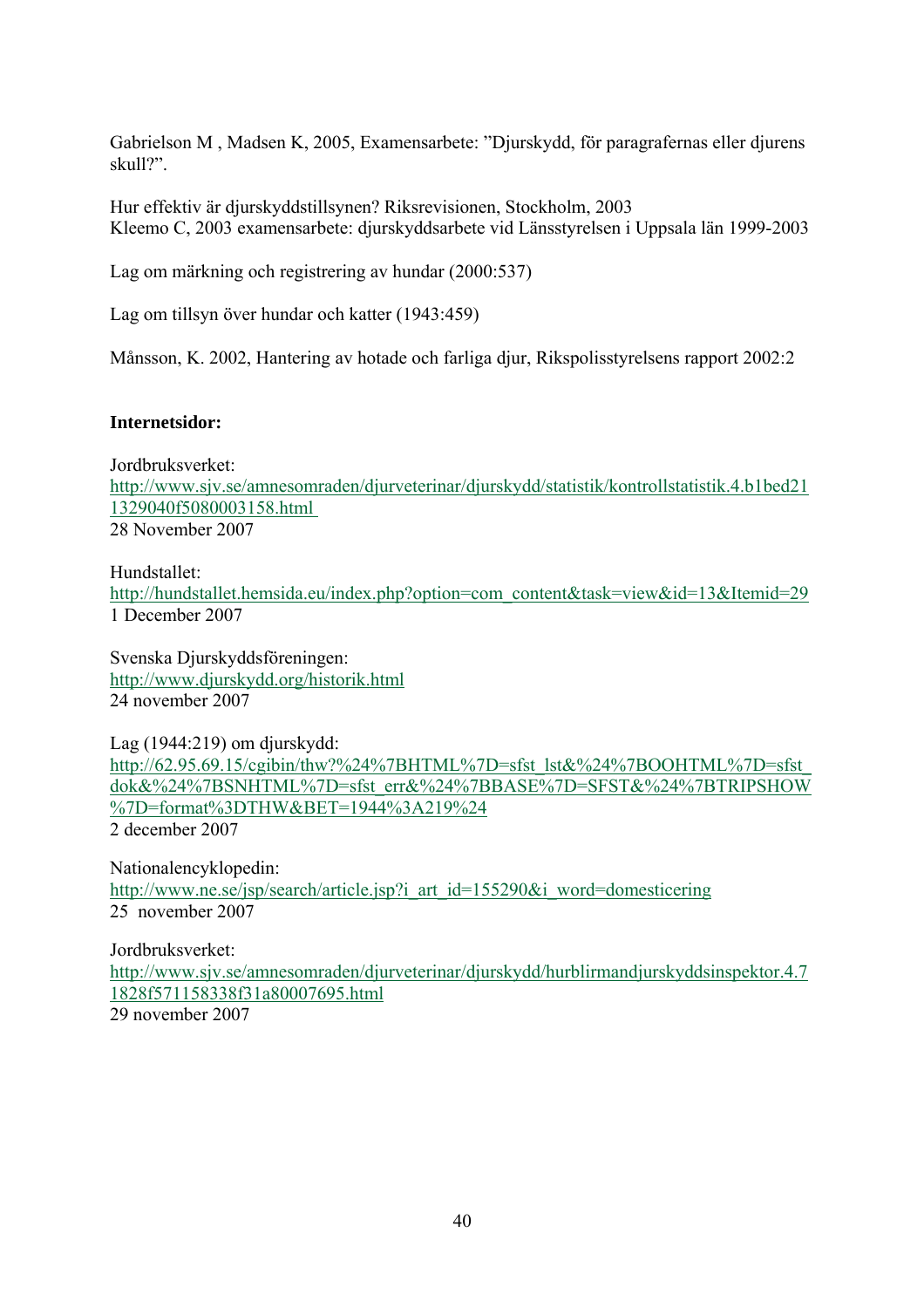## [Djurskyddslagen \(1988:534\)](http://62.95.69.15/cgi-bin/thw?%24%7BHTML%7D=sfst_lst&%24%7BOOHTML%7D=sfst_dok&%24%7BSNHTML%7D=sfst_err&%24%7BMAXPAGE%7D=26&%24%7BTRIPSHOW%7D=format%3DTHW&%24%7BBASE%7D=SFST&%24%7BFORD%7D=FIND&%24%7BFREETEXT%7D=&BET=1988%3A534&RUB=&ORG=&%24%7BSORT%7D=%C5R%2CLPNR+)

Följande är ett utdrag ur djurskyddslagen:

## *Omhändertagande av djur m.m.*

*30 § Påträffas ett djur så svårt sjukt eller skadat att det bör avlivas omedelbart, får en veterinär eller en polisman och i brådskande fall någon annan genast avliva djuret.* 

*Den som har avlivat djuret skall underrätta ägaren eller innehavaren av djuret om detta. Om detta inte kan ske, skall polismyndigheten underrättas.* 

*31 § Länsstyrelsen skall besluta att ett djur skall tas om hand genom polismyndighetens försorg om* 

*1. djuret otillbörligt utsätts för lidande och detta inte rättas till efter tillsägelse av kontrollmyndigheten,* 

*2. ett beslut som meddelats enligt 26 § inte följs och beslutet är av väsentlig betydelse från djurskyddssynpunkt,* 

*3. ett beslut som meddelats enligt 29 § inte följs,* 

*4. den som har djuret i sin vård har dömts för djurplågeri enligt 16 kap. 13 § brottsbalken, eller* 

*5. den som har djuret i sin vård vid upprepade tillfällen dömts för brott enligt 36 eller 36 a § eller vid upprepade tillfällen varit föremål för beslut enligt 26 §. Lag (2006:809).* 

*32 § Utan hinder av vad i 31 § 1 föreskrivs om tillsägelse och rättelse skall länsstyrelsen, en kontrollmyndighet eller polismyndigheten besluta att ett djur som är utsatt för lidande omedelbart skall omhändertas om* 

*1. det bedöms utsiktslöst att felet blir avhjälpt,* 

*2. ägaren till djuret är okänd eller inte kan anträffas, eller* 

*3. det i övrigt bedöms oundgängligen nödvändigt från djurskyddssynpunkt.* 

*Om beslutet har meddelats av någon annan än länsstyrelsen, skall beslutet underställas länsstyrelsen, som snarast skall avgöra om det skall fortsätta att gälla.* 

*Omhändertagandet skall ske genom polismyndighetens försorg.* 

*Lag (2006:809).* 

*33 § Beslut enligt 31 eller 32 § omfattar också avkomma som det omhändertagna djuret föder under omhändertagandet.*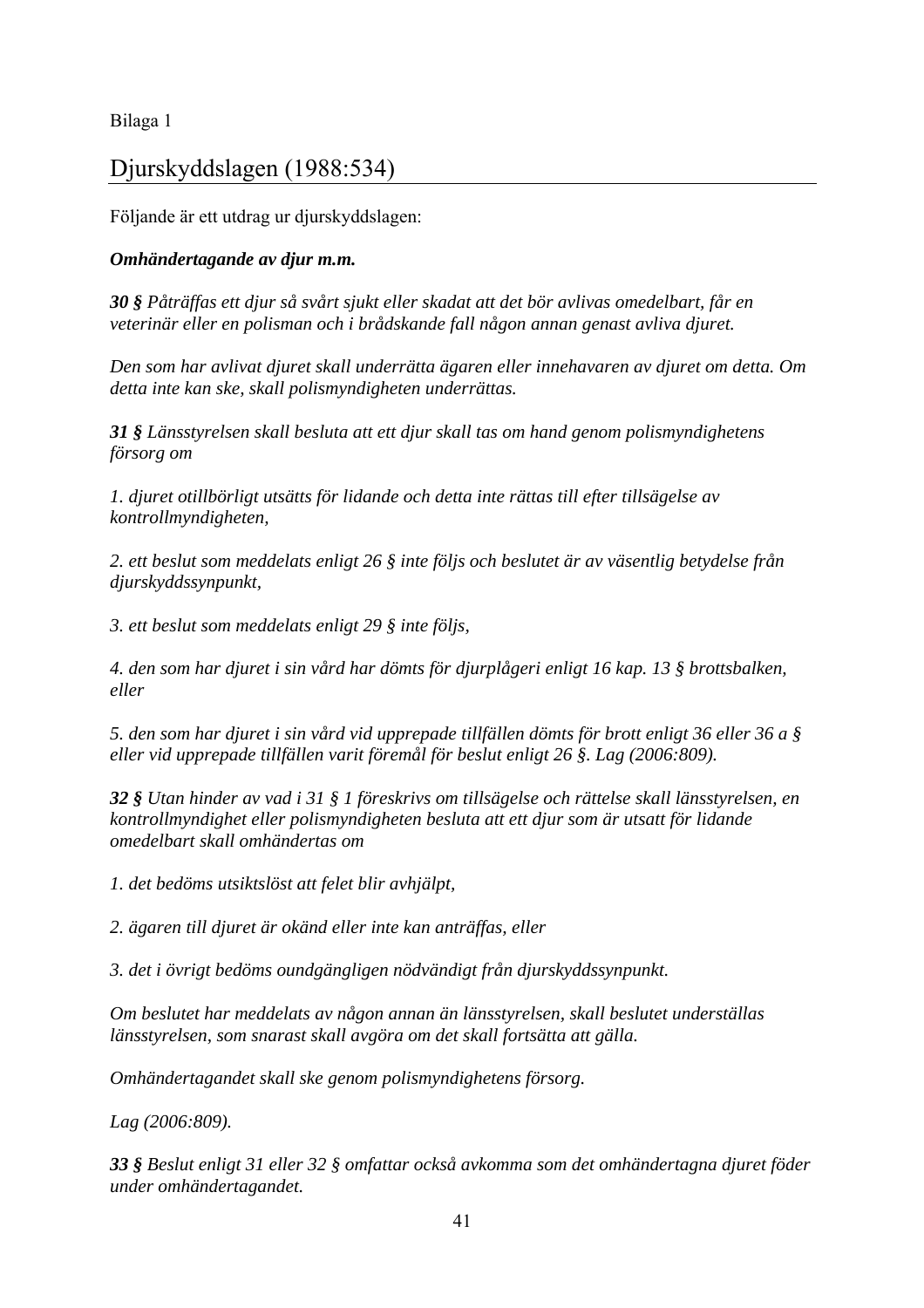*Sedan ett djur har omhändertagits får ägaren inte förfoga över djuret eller avkomma som omfattas av omhändertagandet utan tillstånd av länsstyrelsen. Lag (2003:52).* 

*34 § När länsstyrelsen beslutar om omhändertagande av djur, skall länsstyrelsen snarast fastställa om djuret skall säljas, överlåtas på annat sätt eller avlivas.* 

*Om länsstyrelsen har beslutat att djuret skall säljas eller överlåtas på annat sätt och om det visar sig att beslutet inte kan verkställas, får länsstyrelsen i stället besluta att djuret skall avlivas.* 

*Djuret skall säljas, överlåtas på annat sätt eller avlivas genom polismyndighetens försorg. Lag (2002:550).* 

*35 § Kostnader som uppkommer på grund av åtgärder enligt 31 eller 32 § får förskotteras av allmänna medel.* 

*Om ett djur omhändertas enligt 31 eller 32 §, skall kostnaden slutligt betalas av den mot vilken åtgärden har riktats, om det inte finns särskilda skäl till annat.* 

*Om ett omhändertaget djur har sålts genom polismyndighetens försorg, får kostnad som slutligt skall betalas av ägaren tas ut ur köpesumman.*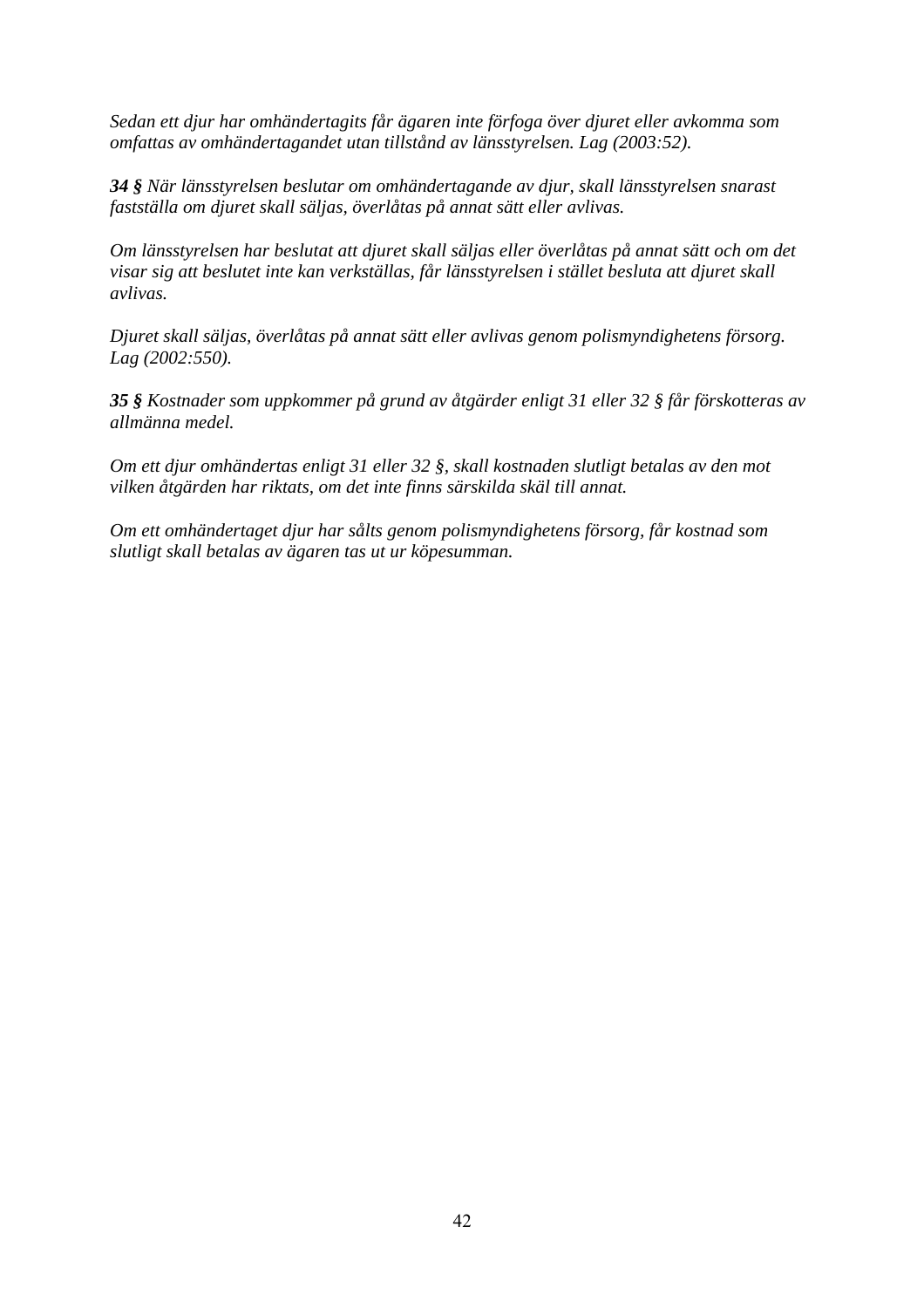## [Djurskyddsförordningen \(1988:539\)](http://62.95.69.15/cgi-bin/thw?%24%7BHTML%7D=sfst_lst&%24%7BOOHTML%7D=sfst_dok&%24%7BSNHTML%7D=sfst_err&%24%7BMAXPAGE%7D=26&%24%7BTRIPSHOW%7D=format%3DTHW&%24%7BBASE%7D=SFST&%24%7BFORD%7D=FIND&%24%7BFREETEXT%7D=&BET=1988%3A539&RUB=&ORG=&%24%7BSORT%7D=%C5R%2CLPNR+)

Följande är ett utdrag ur djurskyddsförordningen:

## *Förbud att ha hand om djur och omhändertagande av djur*

*71 § Om en annan kontrollmyndighet än länsstyrelsen finner att det finns förutsättningar för att besluta om förbud att ha hand om djur enligt 29 § djurskyddslagen (1988:534), skall myndigheten skyndsamt anmäla detta till länsstyrelsen. En sådan anmälan skall innehålla en redogörelse för omständigheterna i ärendet.* 

*Detsamma gäller om det finns förutsättningar för att omhänderta djur enligt 31 § djurskyddslagen. Förordning (2006:818).* 

*72 § Närmare föreskrifter för förfarandet vid omhändertagande av djur med stöd av 31 och 32 §§ djurskyddslagen (1988:534) får meddelas av Jordbruksverket. Förordning (2007:484).*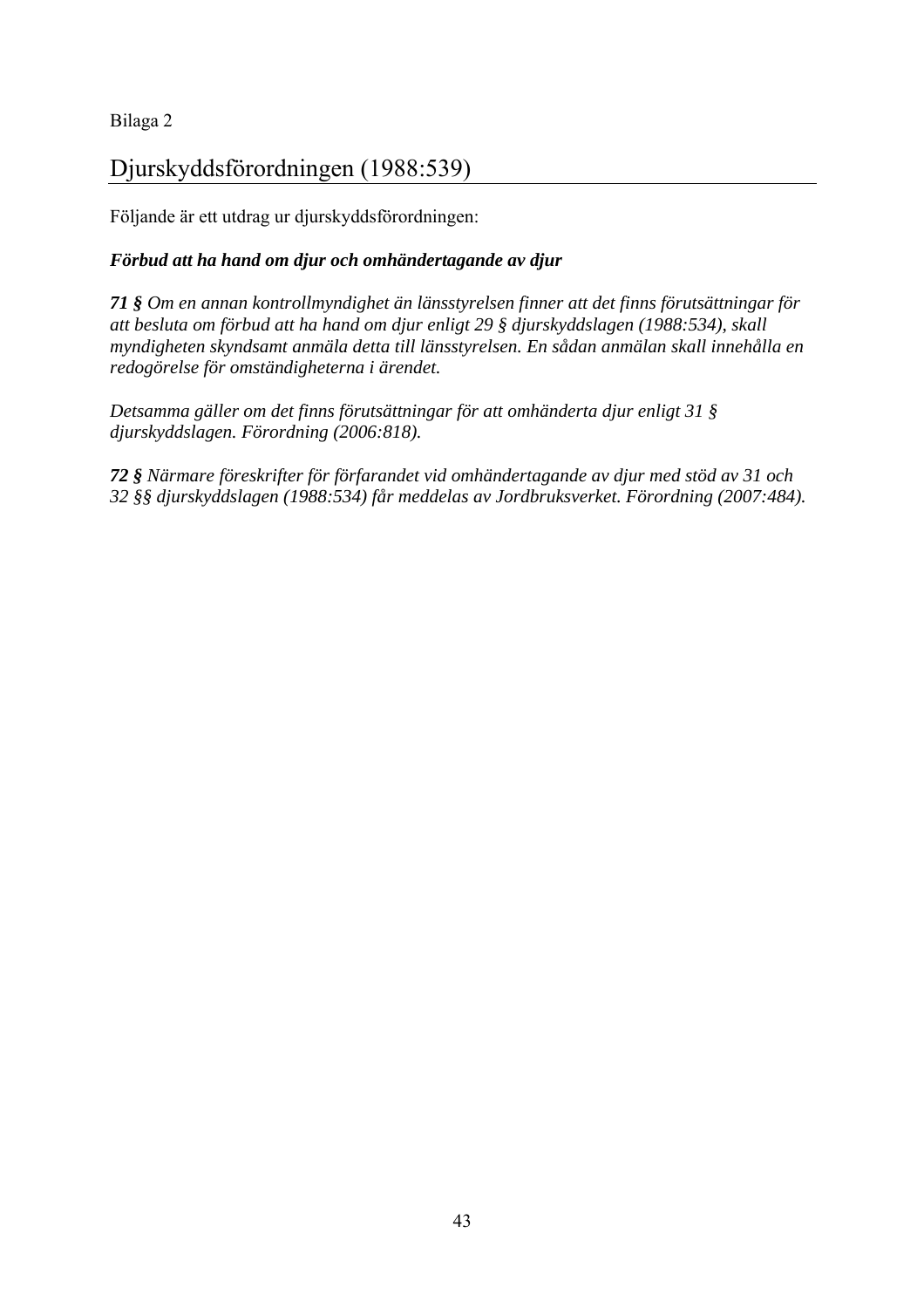## Djurskyddsbestämmelse DFS 2007:2

Utdrag ur djurskyddsföreskrifterna:

### *Saknr L 44 6 kap. Omhändertagande*

*1 § När en annan myndighet än polismyndigheten har beslutat om omhändertagande enligt 32 § djurskyddslagen ska polismyndigheten genast informeras om beslutet. När en polismyndighet har fått information enligt första stycket, eller själv beslutat om omhändertagande, ska myndigheten omedelbart se till att djuren tas om hand. Länsstyrelsen ska informera polismyndigheten om beslut om omhändertagande enligt 31 § djurskyddslagen.* 

*2 § Djur som har omhändertagits enligt 31 eller 32 § djurskyddslagen ska vara placerade så att deras välfärd säkerställs.* 

*3 § Inför polismyndighetens beslut om var omhändertagna djur ska vara placerade ska samråd ske med nämnden.* 

*Om länsstyrelsen eller en domstol har beslutat att omhändertagna djur ska säljas eller överlåtas på annat sätt ska polismyndigheten samråda med nämnden om till vem djuren ska säljas eller överlåtas på annat sätt.*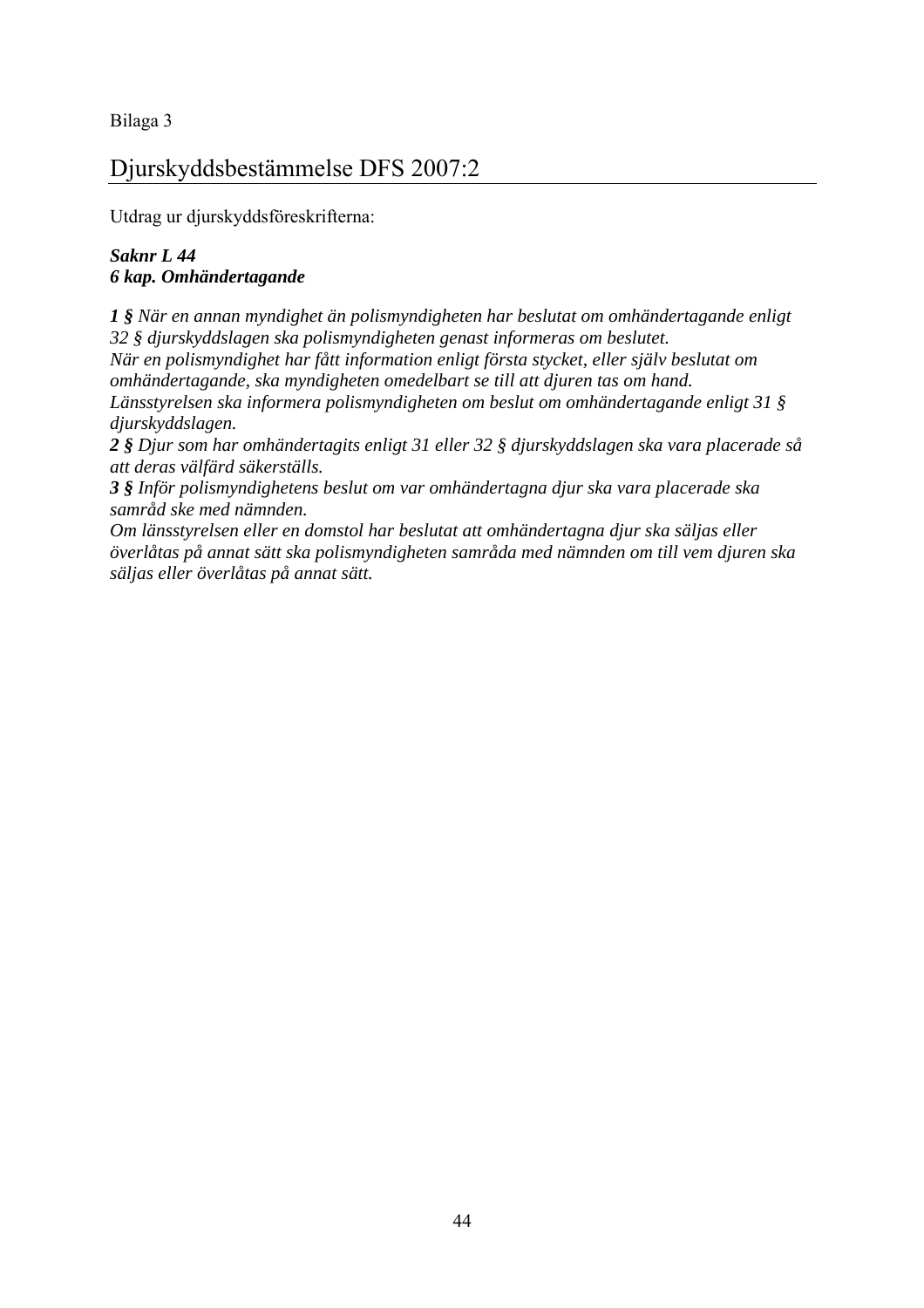## Allmänna råd

Jordbruksverket utfärdar också jordbruksverkets allmänna råd (2004:9). *Allmänna råd till 6 kap. 2 § Omhändertagna djur bör i första hand flyttas från den som beslutet har riktats mot.* 

#### **Lag om märkning och registrering av hundar (2000:537)**

*7 § Påträffas en omärkt hund eller en hund utan någon ägare antecknad i det centrala registret, får polismyndigheten omhänderta hunden om den utgör eller kan komma att utgöra en fara för människor eller andra djur eller om det annars finns särskilda skäl.* 

*Inom sju dagar från omhändertagandet skall hundens ägare låta märka hunden och anmäla ägarskapet till det centrala registret. I annat fall får polismyndigheten besluta att hunden skall säljas, skänkas bort eller avlivas. Innan ett beslut om avlivning fattas skall yttrande inhämtas från en veterinär, om det inte finns särskilda skäl att avliva hunden omedelbart.* 

*Om polismyndigheten har beslutat att hunden skall säljas, får polismyndigheten ta ut ersättning ur köpeskillingen för kostnaderna för omhändertagandet.* 

*Om det finns särskilda skäl, skall polismyndigheten avvakta med en åtgärd enligt andra stycket.* 

*8 § Ägaren av en omhändertagen hund skall betala de kostnader som omhändertagandet medfört. Kostnaderna får förskotteras av allmänna medel.* 

*Om det finns särskilda skäl, får polismyndigheten i enskilda fall medge undantag från skyldigheten att betala kostnaderna. I sådana fall skall kostnaderna slutligt betalas av polismyndigheten.* 

*9 § Polismyndigheten får meddela de förelägganden som behövs för att denna lag eller föreskrifter som har meddelats med stöd av lagen skall efterlevas.* 

*I beslut om föreläggande får polismyndigheten sätta ut vite.* 

*Bemyndigande* 

*10 § Föreskrifter om den avgift som avses i 2 § andra stycket meddelas av regeringen eller*  den *myndighet som regeringen bestämmer.* 

#### **Lag om tillsyn över hundar och katter (1943:459)**

*1 § Hundar och katter skall hållas under sådan tillsyn som med hänsyn till deras natur och övriga omständigheter behövs för att förebygga att de orsakar skador eller avsevärda olägenheter.* 

 *I jaktlagen [\(1987:259\)](http://www.notisum.se/rnp/sls/lag/19870259.HTM) finns särskilda bestämmelser om vad som skall iakttas för att hindra hundar från att driva eller förfölja vilt. Lag (1987:260).*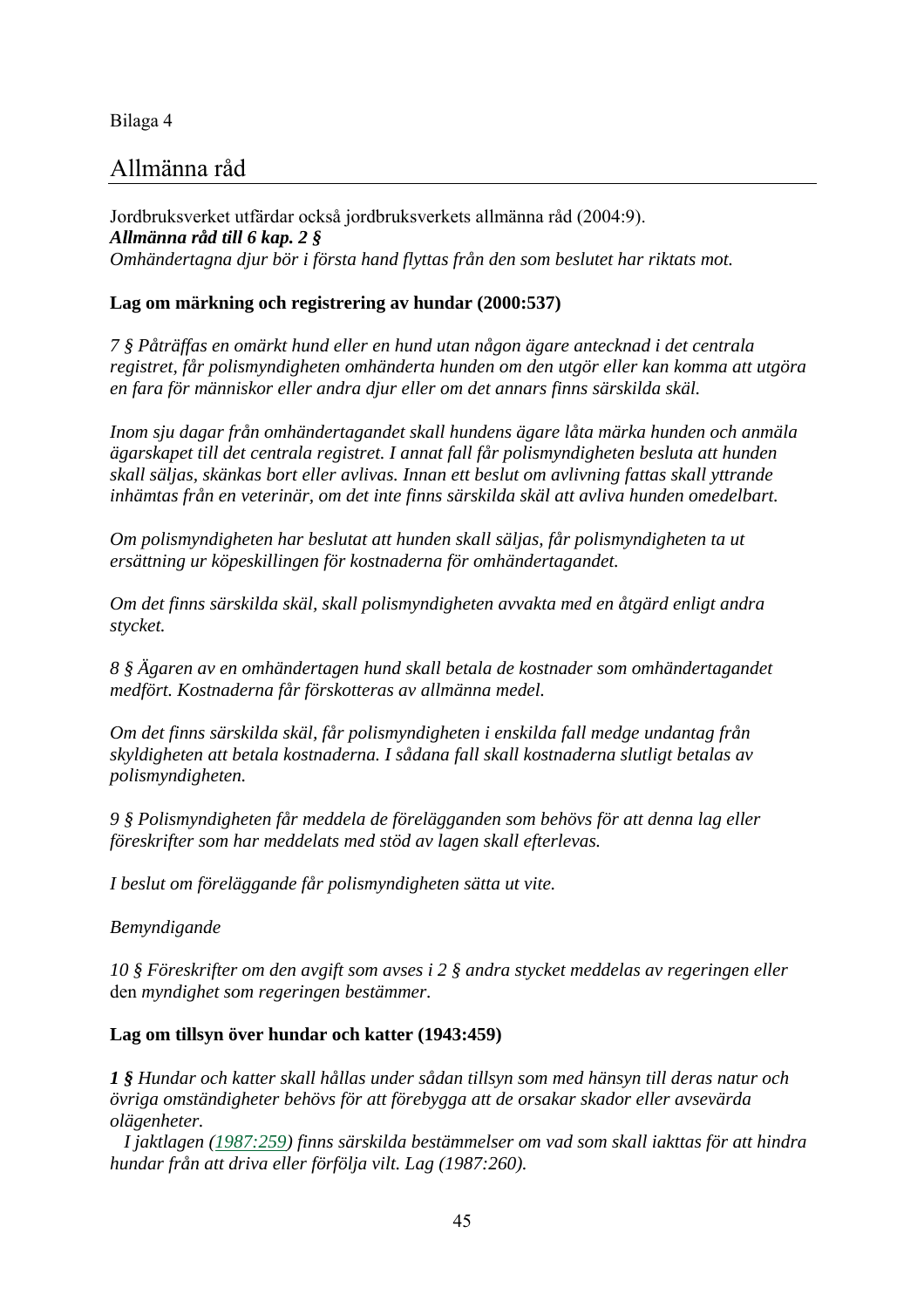*2 § Hund som visat benägenhet att bita människor eller hemdjur må ej vara lös utomhus, såframt den icke hålles inom område, som är betryggande inhägnat och till vilket utomstående ej äga tillträde. Hållas får ute i trakten, skall vad nu är sagt gälla även beträffande hund som visat benägenhet att driva får.* 

*3 § Eftersätts tillsynen över hund, får polismyndigheten meddela det beslut som omständigheterna kräver, såsom att hunden skall vara försedd med munkorg eller hållas bunden eller instängd. Beslutet skall delges hundens ägare eller den som mottagit hunden till underhåll eller nyttjande. Är det fråga om en hund som avses i [2 §,](http://www.notisum.se/rnp/sls/lag/19430459.HTM#P2#P2) får polismyndigheten besluta att hunden skall omhändertas genom myndighetens försorg. Sedan hunden omhändertagits får ägaren inte förfoga över hunden utan tillstånd av polismyndigheten. Polismyndigheten skall efter värdering låta sälja eller avliva hunden eller ta hand om hunden tills vidare. För omhändertagande gäller i övrigt [35 §](http://www.notisum.se/rnp/sls/lag/19880534.htm#P35) djurskyddslagen [\(1988:534](http://www.notisum.se/rnp/sls/lag/19880534.HTM)). Innan en hund avlivas skall dock polismyndigheten inhämta yttrande från veterinär, om det ej är uppenbart obehövligt eller fara i dröjsmål. Anträffas en hund som avses i [2 §](http://www.notisum.se/rnp/sls/lag/19430459.HTM#P2#P2) lös på område där hemdjur finns, får hunden, om den ej låter sig tas om hand, dödas av den som äger eller vårdar hemdjuren. Den som sålunda dödat en hund är skyldig att snarast möjligt anmäla förhållandet till polismyndigheten. Beslut enligt [första](http://www.notisum.se/rnp/sls/lag/19430459.HTM#P3S1#P3S1) eller [andra stycket](http://www.notisum.se/rnp/sls/lag/19430459.HTM#P3S2#P3S2) gäller omedelbart, om inte något annat förordnas. Lag (1988:535).* 

*4 § Om en hund springer lös i ett område där det finns vilt, får jakträttshavaren eller någon som företräder honom ta hand om hunden. När detta har skett skall hundens ägare eller innehavare snarast underrättas. Om denne inte är känd, skall i stället polismyndigheten i orten underrättas. Kan inte hunden tas om hand, får polismyndigheten låta döda hunden, om detta är angeläget från viltvårdssynpunkt och försvarligt även med hänsyn till omständigheterna i övrigt. Lag (1987:260).* 

*5 § Den som vill återfå en hund som har tagits om hand enligt [4 §](http://www.notisum.se/rnp/sls/lag/19430459.HTM#P4#P4) är skyldig att betala ersättning för hundens föda och de övriga kostnader som omhändertagandet har medfört. Har inte ägaren eller innehavaren, mot ersättning enligt [första stycket](http://www.notisum.se/rnp/sls/lag/19430459.HTM#P5S1#P5S1), återtagit hunden inom en vecka efter det att han underrättades om omhändertagandet eller inom två veckor efter det att polismyndigheten underrättades, får jakträttshavaren behålla hunden. Lag (1987:260).* 

*6 § Skada som orsakas av hund skall ersättas av dess ägare, ändå att han ej är vållande till skadan. Vad ägaren sålunda nödgats utgiva äger han söka åter av den som har vållat skadan. Vad nu stadgats om ägare till hund gälle ock den som mottagit hunden till underhåll eller nyttjande. Bestämmelserna i [första](http://www.notisum.se/rnp/sls/lag/19430459.HTM#P6S1#P6S1) och [andra styckena](http://www.notisum.se/rnp/sls/lag/19430459.HTM#P6S2#P6S2) gäller inte för skada som orsakas av en tjänstehund när en polisman använder den i tjänsten, om den skadelidande har betett sig på ett sådant sätt att det har varit påkallat att ingripa mot honom. Vid tillämpningen av [tredje stycket](http://www.notisum.se/rnp/sls/lag/19430459.HTM#P6S3#P6S3) skall med polisman likställas sådan vaktpost eller annan som vid försvarsmakten tjänstgör för bevakning eller för att upprätthålla ordning. Lag (1992:268).* 

*7 § En katt som med skäl kan antas vara övergiven eller förvildad, får dödas av jakträttshavaren eller av någon som företräder denne. Inom tätbebyggt område krävs dock tillstånd av polismyndigheten. Lag (1987:260).* 

*8 § Den som med uppsåt eller av oaktsamhet bryter mot [2 §,](http://www.notisum.se/rnp/sls/lag/19430459.HTM#P2#P2) 3 § tredje stycket andra meningen eller 7 § andra meningen eller mot beslut som har meddelats med stöd av [3 § första](http://www.notisum.se/rnp/sls/lag/19430459.HTM#P3S1#P3S1)*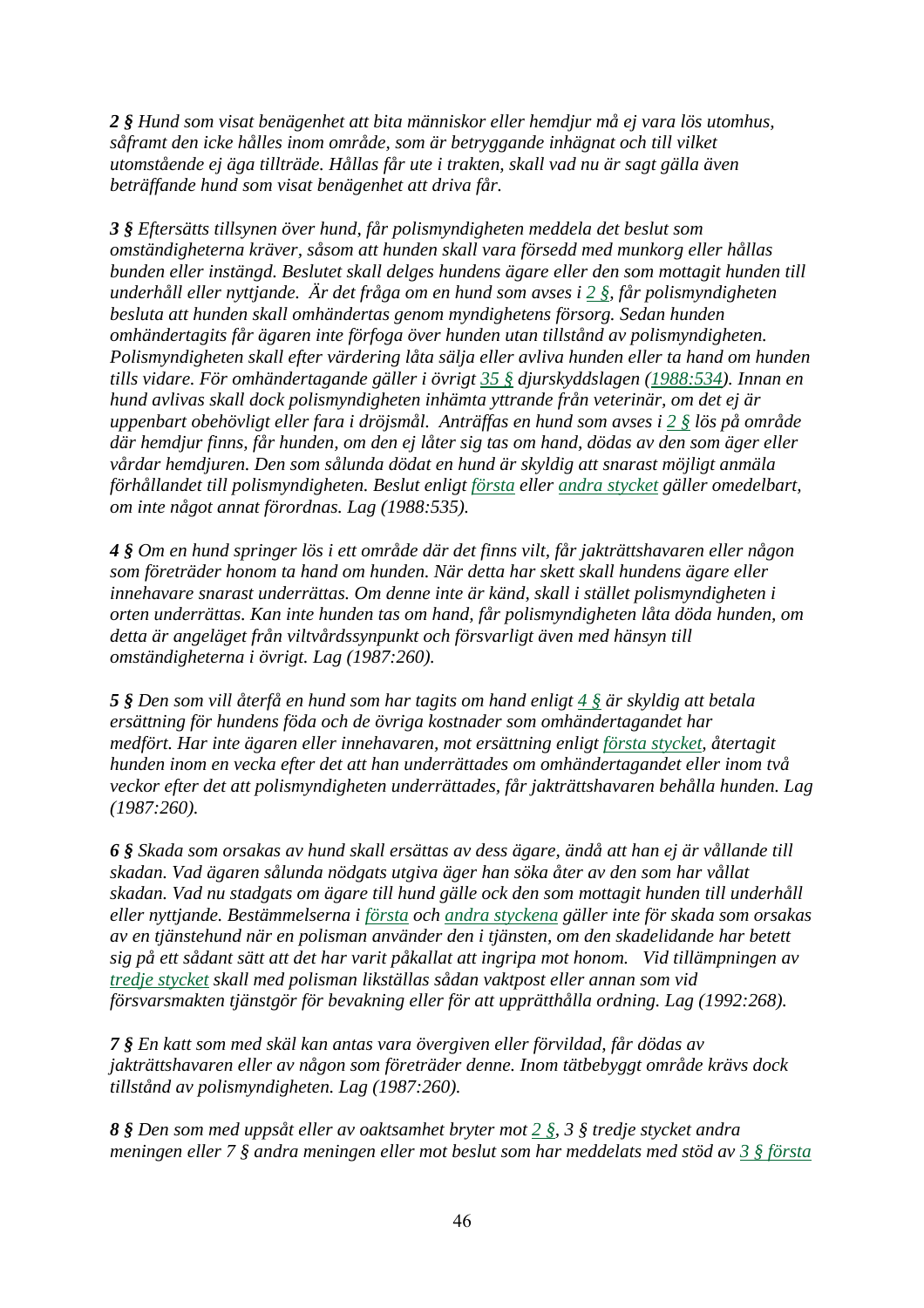*[stycket,](http://www.notisum.se/rnp/sls/lag/19430459.HTM#P3S1#P3S1) döms till böter. Den som försummar att lämna underrättelse enligt [4 § första stycket](http://www.notisum.se/rnp/sls/lag/19430459.HTM#P4S1#P4S1) döms till penningböter. Lag (1991:261).* 

*9 § Polismyndighetens beslut enligt denna lag får överklagas hos länsstyrelsen. Länsstyrelsens beslut får överklagas hos allmän förvaltningsdomstol. Prövningstillstånd krävs vid överklagande till kammarrätten. Lag (1995:1684).*